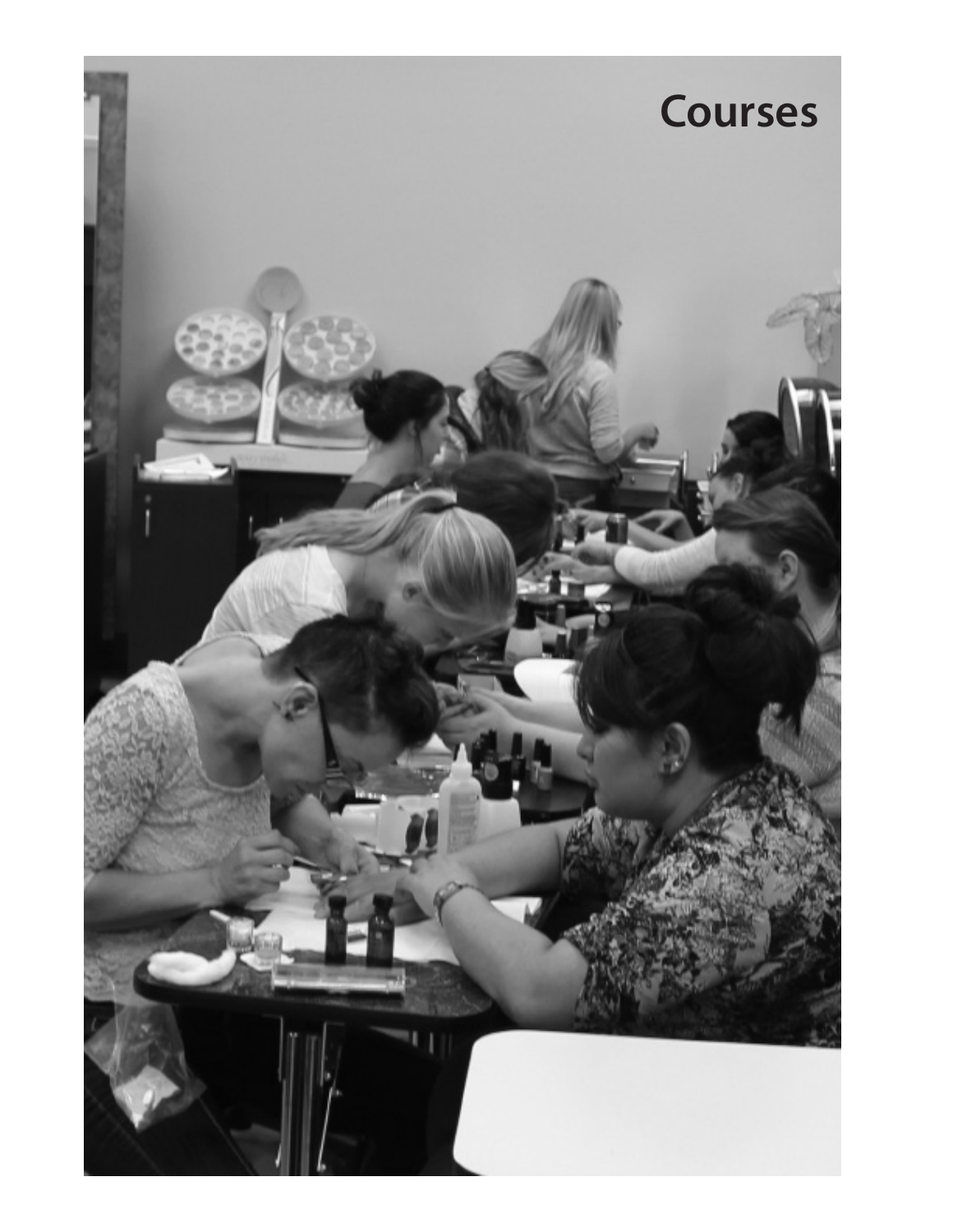# Course Numbering System

#### All courses are distinguished by number and title.

Lecture, Laboratory and Credit Codes Explanatory information appears in parentheses following each course title, for example: BIOL 1010, General Biology I (3L, 3LB, 4CR).

- 1. The number "3" preceding the letter "L" indicates three 55-minute lecture hours each week.
- 2. The number "3" preceding the letters "LB" indicates three 55-minute lab hours each week.
- 3. The number "4" preceding the letters "CR" denotes four semester hours credit for the course.

The following numbers are designated for special variable courses that allow credit for subjects which may not be covered by other courses. Due to the nature of these courses, students transferring to the University of Wyoming or other colleges may need to petition for acceptance of credits. Contact the registrar at the transfer institution if you have a concern.

#### Course Numbers for Variable Courses

| 1395, 1895, 2395, 2895 Capstone Courses        |                                                 |
|------------------------------------------------|-------------------------------------------------|
| 1460, 1960, 2460, 2960 Field Studies:          |                                                 |
| 1465, 1965, 2465, 2965 Directed Studies/       |                                                 |
|                                                | <b>Research Problems</b>                        |
| 1470, 1970, 2470, 2970 Internship/             |                                                 |
|                                                | Practicum                                       |
| 1475, 1975, 2475, 2975 Independent             |                                                 |
|                                                | Studies                                         |
| 1480, 1980, 2480, 2980                         | Cooperative                                     |
|                                                | Work Experience                                 |
| 1485, 1985, 2485, 2985 Seminar:                |                                                 |
| 1490, 1990, 2490, 2990 Topics:                 |                                                 |
| 1495, 1995, 2495, 2995                         | Workshop:                                       |
| Special courses numbered 1490, 1990, 2490,     |                                                 |
| and 2990 and titled "Topics:" are limited to a |                                                 |
|                                                | maximum of six (6) hours in any one department. |
| No more than six hours will apply toward the   |                                                 |
| Associate of Arts or the Associate of Science  |                                                 |
| Degree.                                        |                                                 |
|                                                |                                                 |

Titles of the individual courses will be entered in the transcript, and registrars of transfer institutions should write to the Vice President for Academic Services for specific course descriptions.

# Course Prerequisites and Waivers

Many EWC courses have prerequisites that must be met before enrollment in those courses, and which can be found at the end of course descriptions. A course prerequisite is typically met by an appropriate ACCUPLACER score or by completion of a prerequisite course. However, in unusual circumstances a student may have demonstrated comparable knowledge or background equivalent to but different from the listed prerequisite. In those unusual cases the full-time faculty member teaching the course may grant permission for the prerequisite waiver. Adjunct faculty may waive course prerequisites only after consultation with the appropriate division chair or Vice President for Academic Services.

# Accounting-Business (ACCT)

## 1010 Principles of Accounting I (3L, 3CR):

A basic course for those preparing for a bachelor's degree in business administration or accounting. Fundamental accounting concepts and procedures employed by business entities are examined. Basic areas covered include the accounting cycle, income statement, balance sheet, merchandise, cash, systems and controls, receivables, inventories, plant and intangible assets, and current liabilities. Students who have successfully completed ACCT 1050 or ACCT 1060 cannot earn credit in ACCT 1010 and those who have successfully completed ACCT 1010 cannot earn credit in ACCT 1050 or ACCT 1060.

## 1020 Principles of Accounting II (3L, 3CR):

A basic course for those preparing for a bachelor's degree in business administration or accounting. This course is a continuation of ACCT 1010 with an emphasis on partnerships, corporations, bonds, foreign currency transactions, the statement of cash flows, financial statement analysis, cost accounting and variances, budgeting, and managerial profit analysis. Prerequisites: ACCT 1050 and ACCT 1060, or ACCT 1010 with a grade of "C" or better.

## 1050 Practical Accounting I (2L, 2CR):

This is a basic course in accounting fundamentals focusing on the accounting cycle and financial statements. Double entry accrual accounting procedures are emphasized for a service business organized as a sole proprietorship. Specific areas covered include recording and posting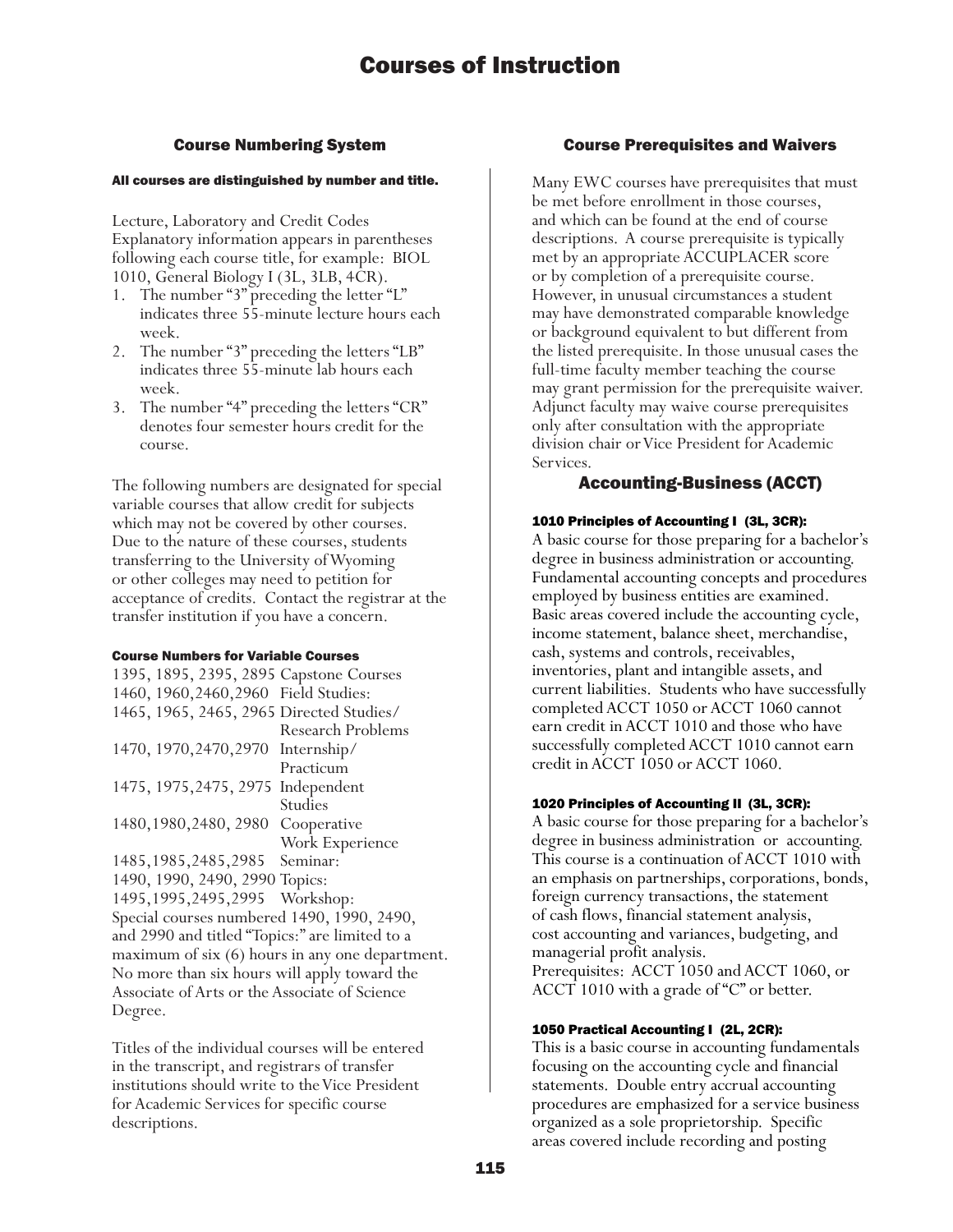transactions, end-of-the-period procedures, and payroll accounting. No previous knowledge of accounting is necessary. Students who have successfully completed Accounting 1050 or Accounting 1060 cannot earn additional credit in Accounting 1010. Students who have credit in Accounting 1010 cannot earn credit in Accounting 1050 or Accounting 1060.

#### 1060 Practical Accounting II (2L, 2CR):

A continuation of Accounting 1050. This course emphasizes accounting procedures for purchase and sale of merchandise, end-of-period activities for a merchandising business, a voucher system, accounts and notes receivable, inventories and long-term assets. Students who have successfully completed Accounting 1050 or Accounting 1060 cannot earn additional credit in Accounting 1010. Students who have credit in Accounting 1010 cannot earn credit in Accounting 1050 or Accounting 1060.

Prerequisite: ACCT 1050 with a grade of "C" or better.

#### 2110 Microcomputer Accounting I (1L, 2LB, 2CR):

A course which provides a hands-on approach to learning how computerized integrated accounting systems function. Topics include creating a chart of accounts, recording customer and vendor transactions, processing payroll, integrating banking functions, and printing/interpreting reports. In addition, setting up a new company is covered as well as advanced topics such as exporting to Excel software and using the audit trail. No prior knowledge of computers or automated accounting is necessary; however the student must have an understanding of doubleentry bookkeeping as it is utilized in a manual accounting system.

Prerequisite: ACCT 1050 or ACCT 1010 with a grade of "C" or better or the achievement of a satisfactory score on an accounting fundamentals pretest.

#### 2450 Cost Accounting (3L, 3CR):

A systems approach examining the functional and activity or strategic-based cost management systems whereby organizations use information to plan, make decisions, and evaluate performance. Specific topics include cost estimation, CVP analysis, budgeting, variance analysis, make or buy, special orders, joint products and variable costing.

Prerequisite: MATH 1400, ACCT 1010, ACCT 1020 with a grade of "C" or better.

# Agricultural Economics (AGEC)

#### 1010 Agricultural Economics I (3L, 3CR):

A description and analysis of national income, business cycles, income distribution, governmental economic policies, the banking system, and monetary and fiscal policy. Students cannot earn credit for both AGEC 1010 and ECON 1010.

#### 1200 Economics and Management of Agricultural Equipment (2L, 2CR):

A study of equipment management as it effects overall agricultural operation. Emphasis will be placed on comparative buying, analysis of comparable mechanical systems, and ownership versus rental and custom operator services.

## 1510 Farm/Ranch Applications & Review of Management (3L, 3CR):

This course is primarily offered for agricultural operators who would like to improve or update their management skills. The course will cover general principles of financial management and decision making as well as examples and cases where students make applications to their own specific situation. The students will culminate the course with a completed business plan detailing the changes and direction they will follow upon completing the class.

#### 1970 Ag Internship (4LB, 2CR):

This class is designed to provide a work-related experience for students. It will emphasize concepts, skills and attitudes needed for employment in farm, ranch, or agri-business management and production. The student must consult the instructor before enrolling in this course. This course is offered for S/U grade only. This course requires 60 hours of worktime, completion of a resume, job application, learning objectives, mock interview, and letter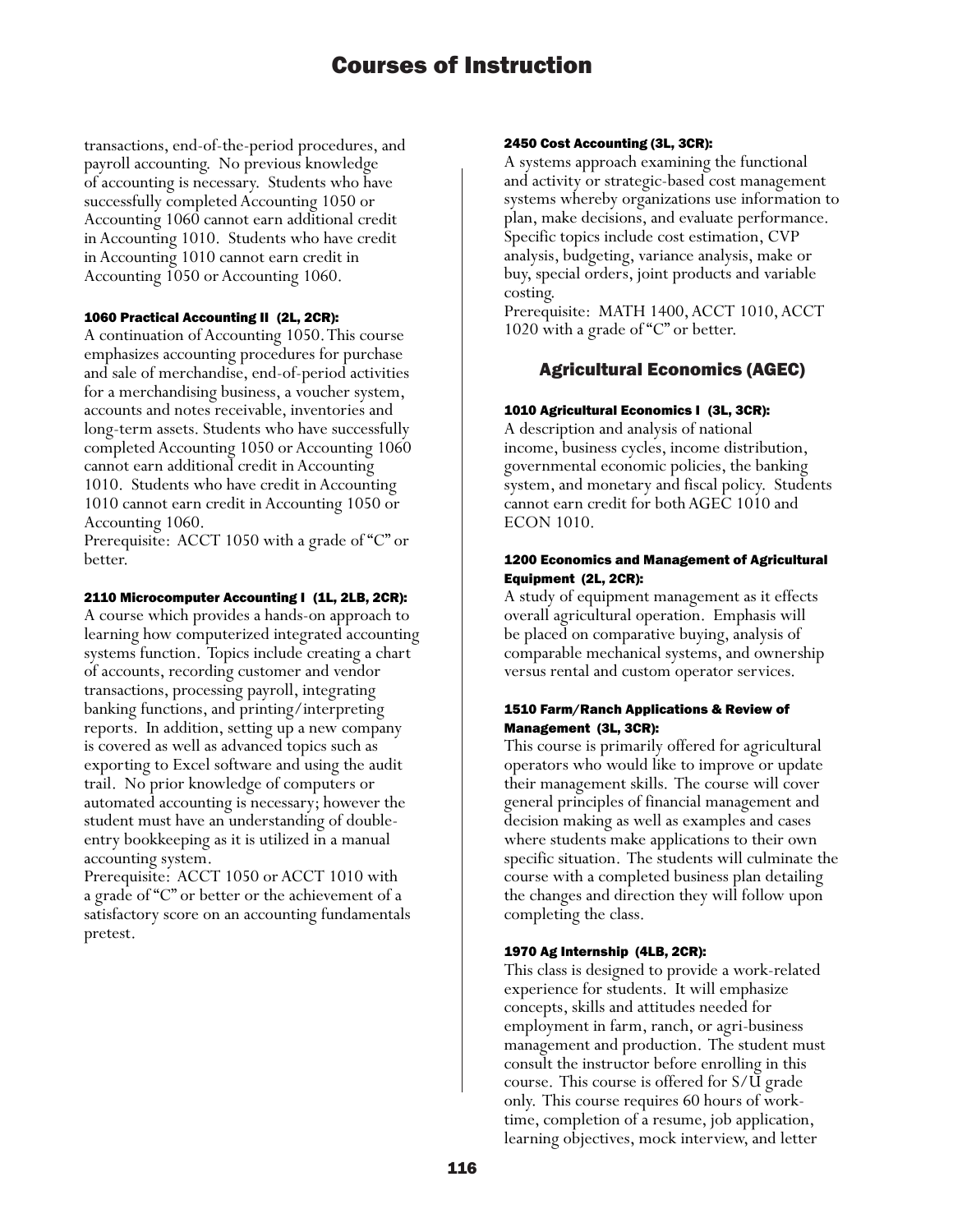of application. This course should be taken in the second semester of the Farm/Ranch Management program.

Prerequisites: Must have completed 12 hours of courses in the A.A.S. Farm and Ranch program with a grade of "C" or better.

#### 2010 Farm-Ranch Business Records (3L, 3CR):

This is a basic course in farm/ranch bookkeeping and accounting.

#### 2020 Farm-Ranch Business Management (3L, 3CR):

Economic principles, business methods, and science applied to organization and operation. Measurements of size of business, rates and efficiency of production.

#### 2150 Agri-Business Finance (3L, 3CR):

A course dealing with loan applications, options, and determination of loan needs, repayability, and the function and operation of various lending agencies.

Prerequisite: AGEC 2010 with a grade of "C" or better.

#### 2300 Agricultural Marketing (2L, 2CR):

A study of marketing and market planning as they deal with sales. Also covered will be the functions, theory, and practices of salesmanship as they relate to wholesale and retail sales.

#### 2350 Agricultural Commodities in Marketing (2L, 2CR):

This course deals with the use of the commodities futures markets for risk management in the marketing of livestock and grain. The cash market will also be studied, including transportation, forward contracting types of markets, and price trends.

#### 2395 AG Capstone Project (1L, 2LB, 2CR):

This course is required to successfully complete the AAS Farm/Ranch Management Degree and the AS degrees in General Agriculture, Agricultural Economics, Agricultural Business, and Animal Science. Sophomore students intending to graduate with the AAS degree will be completing a business plan. Sophomore students intending to graduate with the AS degree will complete a thesis paper consistent with their degree field.

# Agriculture (AGRI)

#### 1000 Issues in Agriculture (1L, 1CR):

Students will dive into the connections between eating and management of agricultural land. As Americans, our "dinner plates" have never seen more choices than they do today. Each decision we make in choosing how to fill our plates has a direct impact on agricultural producers. While exploring how each person is related to agriculture, this course will also enable the student to explore and understand the whole college environment, to identify and utilize campus resources, and to develop academic and career goals.

#### 1010 Computers: Agriculture (2L, 2LB, 3CR):

This course is designed as a beginning course for agricultural students interested in learning about microcomputers and software applications for agriculture. Main applications are word processing, spreadsheet, database, graphics, and Internet applications. The course is designed for students with little or no previous experience in computer science.

#### 2000 Agriculture Chemicals I (2L, 2CR):

A study of agricultural chemicals as used in production agriculture. Particular attention will be focused on types and application procedures for insecticides, herbicides, fungicides, and soil sterilants. Safety and proper application will be stressed.

## Agriculture Technology (AGTK)

#### 1810 Beginning Hydraulics (3L, 3CR):

Study the use of hydraulic pumps and systems. Special emphasis is given to pumping, controlling, and measuring flows and to system design and analysis. Also emphasized is distinguishing the difference between types of valves, pumps, hoses, and connection arrangement and flow patterns.

#### 1910 Equipment Maintenance and Repair (2L, 2CR):

A course stressing the fundamentals of preventive maintenance of farm equipment to reduce failures, save on operating costs, and keeping equipment safe. Establishes good habits in the continuous care of equipment through periodic adjustments and servicing as required.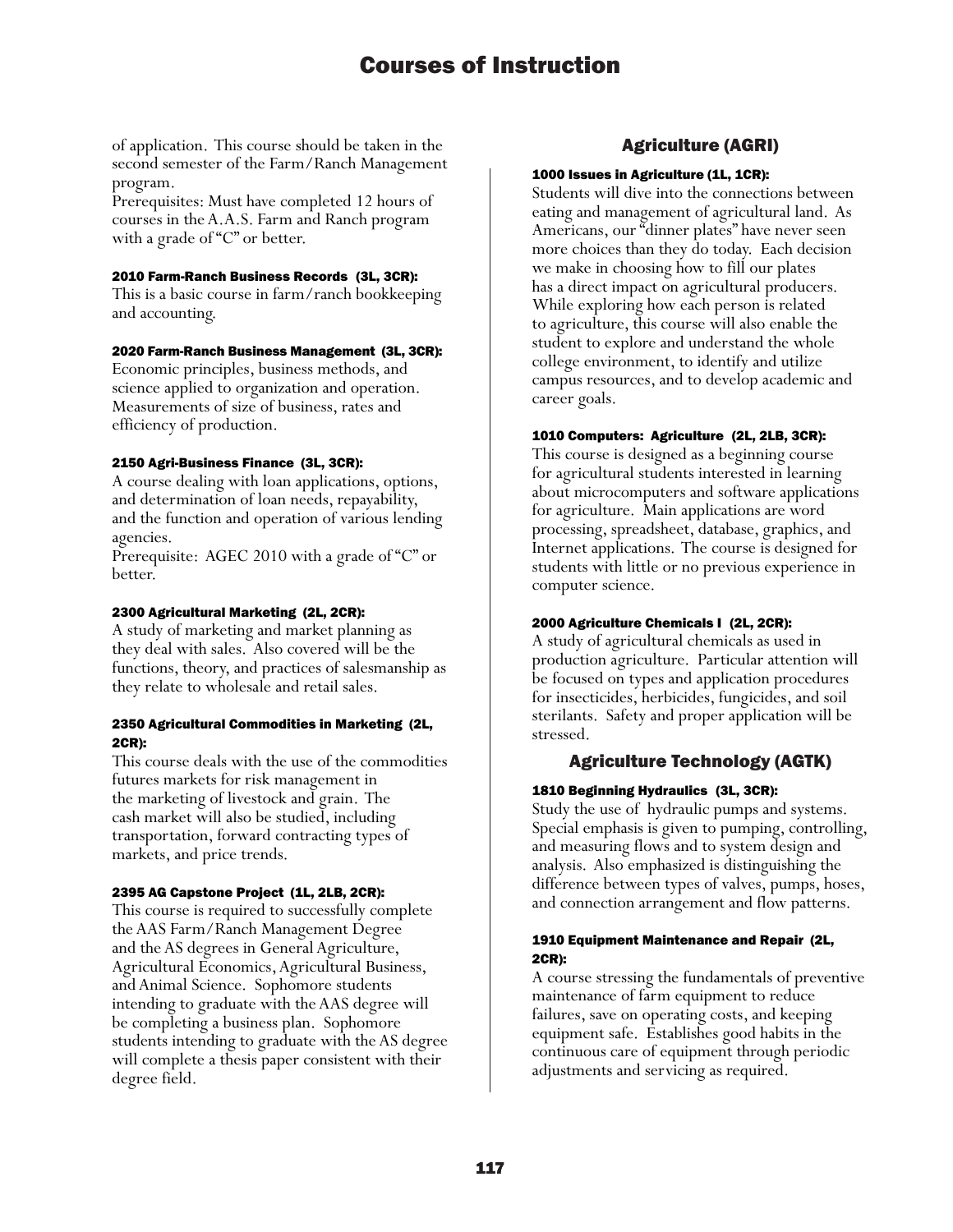# Agroecology (AECL)

## 1000 Agroecology (3L, 2LB, 4CR):

This course introduces ecological interactions that affect food producing (agricultural) systems. Lectures and laboratory exercises study the various biological components and the science of sustainable agricultural production. Features differences between developed and developing countries. Explores crises and challenges facing agriculture and global society. This course fulfills the General Education requirement for Lab Science.

# American Studies (AMST)

# 2110 Cultural Diversity in America (3L, 3CR):

This course studies processes by which individuals and groups produce, maintain and express cultural identities in various U.S. issues. Race, gender and ethnicity will be addressed, emphasizing historical roots and social context of contemporary cultural variety.

# Animal Science-Agriculture (ANSC)

# 1010 Livestock Production I (3L, 2LB, 4CR):

Introduction to basic production and management problems of meat animals. A well-rounded picture of the scope, importance, and operation of livestock farms and ranches is presented. Consideration is given to livestock judging, feedlot operation, and marketing and processing of meat animals.

## 1035 Horse Production (3L, 3CR):

A basic course covering the evolution and history of the equine species; classes, breeds, and colors; conformation and blemishes; aging by the teeth; nutrition and nutritional diseases; lacerations, fractures, and lameness; infectious diseases; parasitism; and reproduction.

#### 1070 Beginning Livestock Fitting and Showing (1/2L, 1LB, 1CR):

This is a basic course covering fitting and showing techniques for domestic livestock. Students will have the opportunity to fit an animal of their choice (animals are provided or may be students' with instructor approval) and participate in a National Livestock Show. This course is open to all EWC students and is an animal science elective for Farm and Ranch majors or Agribusiness and Sciences majors.

## 1100 Management of Reproduction (3L, 3LB, 4CR):

Lecture-laboratory course. Introduces methods of manipulating reproduction within livestock management systems. Includes artificial insemination, diagnosis of pregnancy, induction and control of estrus and ovulation, induction of parturition, embryo transfer and control of reproductive diseases. A substantial lab fee is required. Most of the class deals with cattle and some horses.

Prerequisite: BIOL 1010, ANSC 1610, ANSC 2615, VTTK 1610 or VTTK 2615 with a grade of "C" or better, or with instructor approval.

# 1210 Beginning Livestock Judging I (2L, 2CR):

A basic course covering breeds of livestock, fundamentals of livestock selection, and proper methods of livestock judging. Designed for those with little or no previous livestock judging experience.

## 1220 Techniques of Livestock Judging II (2LB, 1CR):

Advanced study in the principles of livestock selection with emphasis on judging and giving oral reasons. This course is offered for S/U grade only.

Prerequisite: ANSC 1210 with a grade of "C" or better.

## 1550 Livestock Health (3L, 3CR):

Subjects covered in this course include basic animal anatomy and physiological processes, general principles of disease and disease resistance including classification of causes, diseases transmissible from animals to man (zoonosis), poisons and poisonous plants, chemotherapeutic agents and disinfectants, immunization principles and programs, specific infectious diseases and the effects of season, and parasitic diseases and the effects of season, and parasitic diseases.

# 2030 Principles of Livestock Feeding (3L, 2LB, 4CR):

This course will include the review of basic principles of chemistry; classification of nutrients and feeds; basic digestive anatomy and physiology in monogastric, ruminant, and monogastric herbivorous animals; basic nutritive processes including ingestion, digestion, absorption, circulation, metabolism, and excretion; and specific feeding programs for various classes of cattle, swine, horses, and companion animals.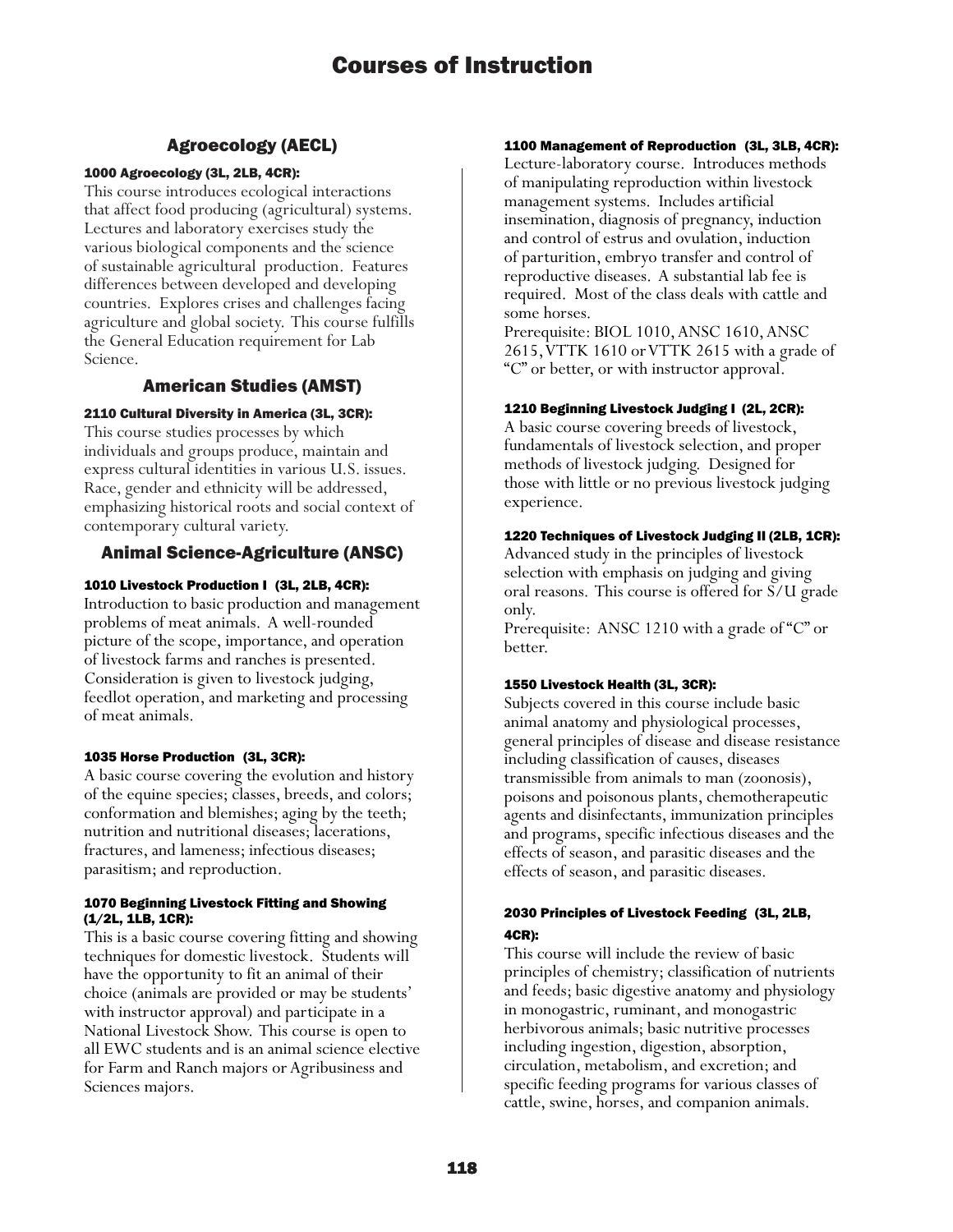#### 2110 Beef Production and Management (3L, 3CR):

This course emphasizes a profit-oriented approach to beef cattle production and management making decisions. Different management systems are discussed. Computer software programs are utilized in labs to show the benefit of a good record system as a management tool. Integrates information learned in other classes such as reproduction, nutrition, and range.

#### 2230 Advanced Techniques of Livestock Judging III (2LB, 1CR):

A concentrated study of livestock selection with major emphasis on team competition and national livestock shows. This course is offered for S/U grade only.

Prerequisite: ANSC 1220 with a grade of "C" or better or with instructor approval.

#### 2240 Advanced Techniques of Livestock Judging IV (2LB, 1CR):

This course is designed for the competitive livestock judging team to further advance their skills in terms of live animal evaluation, oral reasons, and performance data evaluation. Extreme time and dedication will be involved with travel to competitive contests and practices. This course is offered for S/U grade only. Prerequisite: ANSC 2230 with a grade of "C" or better or instructor approval.

#### 2615 Anatomy & Physiology of Domestic Animals I/II (2L, 2LB, 3CR):

This course covers comparative anatomy and physiology of domestic animals. Body systems included are: integument, skeletal, muscle, cardiovascular, respiratory, nervous, special senses, urinary, endocrine, digestive, and reproductive. Students cannot earn credit in both ANSC 2615 and VTTK 2615.

Prerequisites: VTTK 1925 or CHEM 1000 with a grade of "C" or better and VTTK 1950 or BIOL  $1010$  with a grade of "C" or better and no reading improvement required.

#### 2900 Nutrition in Veterinary Medicine (3L, 3CR):

(3 hours of UW Transferable Elective) Topics in this course include a brief review of chemical principles relevant to nutrition; classification of nutrients and feeds; basic anatomy and physiology of the digestive systems of domestic animals; basic nutritive processes including ingestion, digestion, absorption, circulation, metabolism, and excretion; specific feeding programs for various classes of cattle,

swine, horses, and companion animals. Basic ration formulations for beef cattle and small animals are stressed as are other species on a comparative basis. Students cannot earn credit for both ANSC 2900 and VTTK 2900. Prerequisite: VTTK 1925 or CHEM 1000 with a grade of "C" or better.

# Anthropology (ANTH)

#### 1100 Introduction to Physical Anthropology (3L, 3CR):

Survey of basic concepts of archaeology and basic concepts relating to the origin, evolution, and biological nature of the human species.

#### 1200 Introduction to Cultural Anthropology (3L, 3CR):

An introduction to the nature of culture and society with a survey of material culture, economic systems, social and political organization, language, magic and religion, and the arts.

# Aquaculture (AQTK)

# 1500 Introduction to Aquaculture (3L, 3CR):

Students will be introduced to the basic science and economics of aquaculture as it occurs in the United States. This course is intended to familiarize students with a broad range of topics, including basic water chemistry and animal husbandry. Students will work in all areas of tilapia production. Material will be presented through lecture and group discussion.

## 1520 Aquaculture Systems (3L, 3CR):

Students will be introduced to the basic components used in aquaculture systems with special emphasis on recirculating systems. Biotic and abiotic factors affecting aquaculture system performance and water treatment components will be covered. Biological considerations such as stocking density, feeding strategies and feed composition will be addressed. Material will be presented through lecture and group discussion. Performance will be based on demonstrated technical proficiency as well as comprehension of lecture material.

## 1550 Fish and Health Management (3L, 3CR):

This course presents an overview of fish pathology and fish health diagnostics. The material presented is designed for students interested in culturing and managing captive fish populations. Special emphasis will be placed on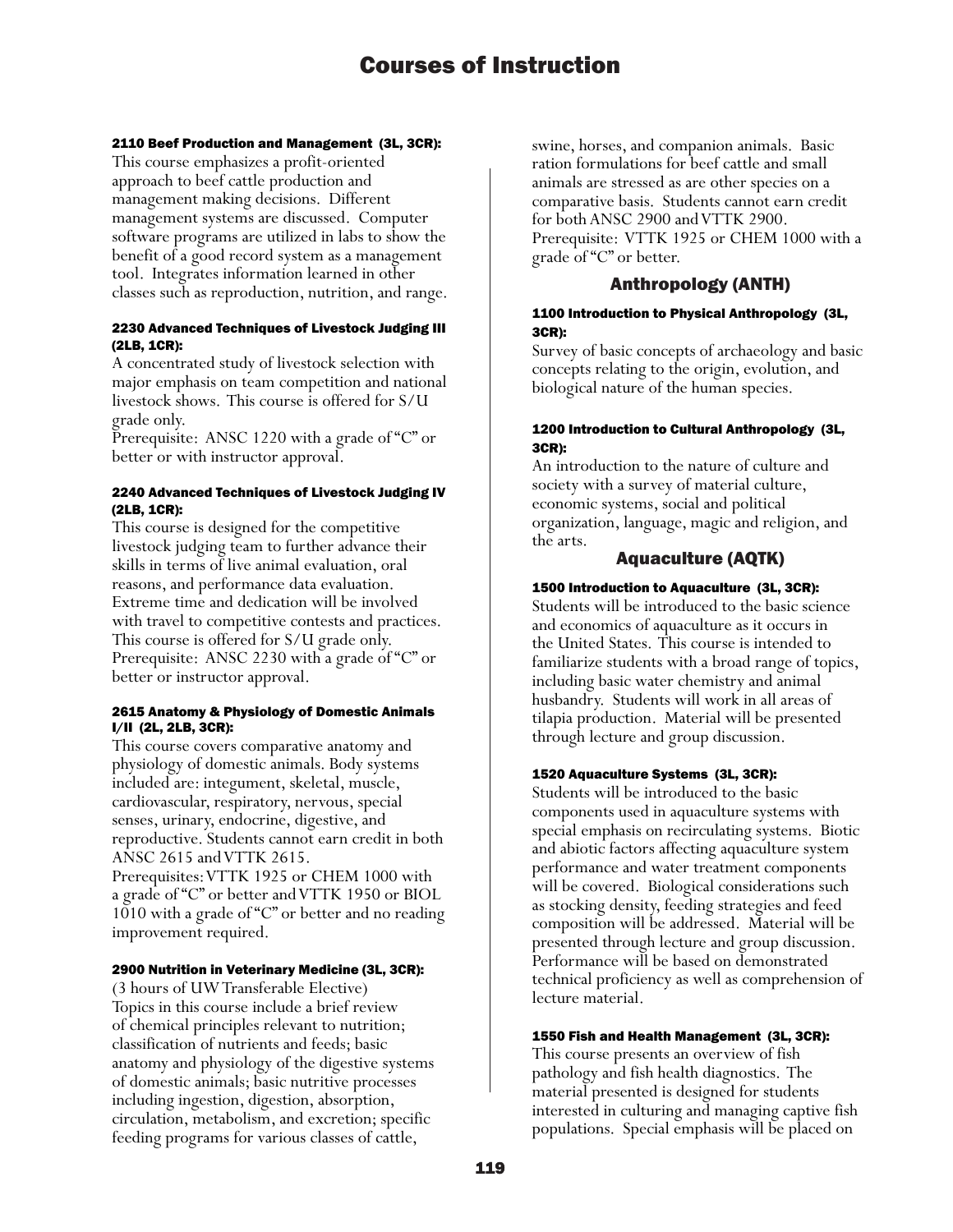fish health issues and management strategies. Material will be presented through lecture and group discussion.

#### 1600 Fish Hatchery Management (3L, 3CR):

This course presents an overview of fish hatchery practices to include commercial and privately operated facilities. Emphasis will be on developing animal husbandry and management skills. Material will be presented through lecture and group discussion.

# Art (ART)

## 1000 General Art: Studio (1L, 4LB, 3CR):

Introduces art to give beginners practical appreciation through design activities applied to different media. Covers supplementary aspects by lectures and demonstrations concerning art history, drawing, crafts and others. For non-art majors only.

#### 1005 Drawing I (1L, 4LB, 3CR):

A foundation level drawing course introducing fundamentals of observation, artistic invention, and basic principles of perspective and composition through problems in still life, landscape, and live model. Lectures, drawing sessions, and critiques develop formal, conceptual, and technical understanding of the drawing process.

## 1110 Foundation: Two-Dimensional (1L, 4LB, 3CR):

First in a sequence of three foundation courses that investigate the fundamentals of design. Basic aesthetic/formal concepts and conceptual approaches are covered through a variety of twodimensional mediums. Structured critiques are employed to provide students the experience of assessing formal, conceptual, and technical aspects of art.

#### 1120 Foundation: Three-Dimensional (1L, 4LB, 3CR):

Second in a sequence of three foundation courses that investigate the fundamentals of design. Basic aesthetic/formal concepts and conceptual approaches are covered through a variety of three-dimensional mediums. Structural form is emphasized in various contextual settings. Structured critiques are employed to provide students the experience of assessing formal, conceptual, and technical aspects of art.

#### 1130 Foundation: Color Theory (1L, 4LB, 3CR):

Third in a sequence of three foundation courses that investigate the fundamentals of design. Explores color theories based on the color wheel/light spectrum including hue, value, chroma, and aesthetic color relationships. Optical color, emotional/psychological color, and color symbolism are also covered. Structured critiques are employed to provide students the experience of assessing formal, conceptual, and technical aspects of art. Prerequisite: ART 1110 with a grade of "C" or

## 1179 Photoshop I (2L, 2LB, 3CR):

better, or concurrent enrollment.

An introduction to Adobe Photoshop as a creative medium. We will explore a range of possibilities with various aspects of the program, including layers, filters, tools, and color modifications. Projects will use scanned and captured images such as photographs, sketches, and real textures in a range of possible fine art and commercial applications.

#### 1250 Water Based Media I (1L, 4LB, 3CR):

Studies in watercolor using various techniques enabling the student to control the medium. Students are expected to have previous experience in color theory.

#### 1310 Introduction to Sculpture (1L, 4LB, 3CR):

Introduces fundamentals of sculpture as a process of three-dimensional expression. Students explore various media, techniques and concepts through a series of assigned and open projects. Emphasis on traditional methods and formal abstract elements of sculpture are encouraged, leading to an understanding of both classic and modern concepts of form.

#### 2005 Drawing II (1L, 4LB, 3CR):

An intermediate level drawing course building upon fundamentals of observation, artistic invention, perspective and composition through problems in still life, landscape, explorations in wet and dry media, and color with pastels. Lectures, drawing sessions, and critiques develop formal, conceptual, expressive and technical understanding.

Prerequisite: ART 1005 with a grade of "C" or better or consent of instructor.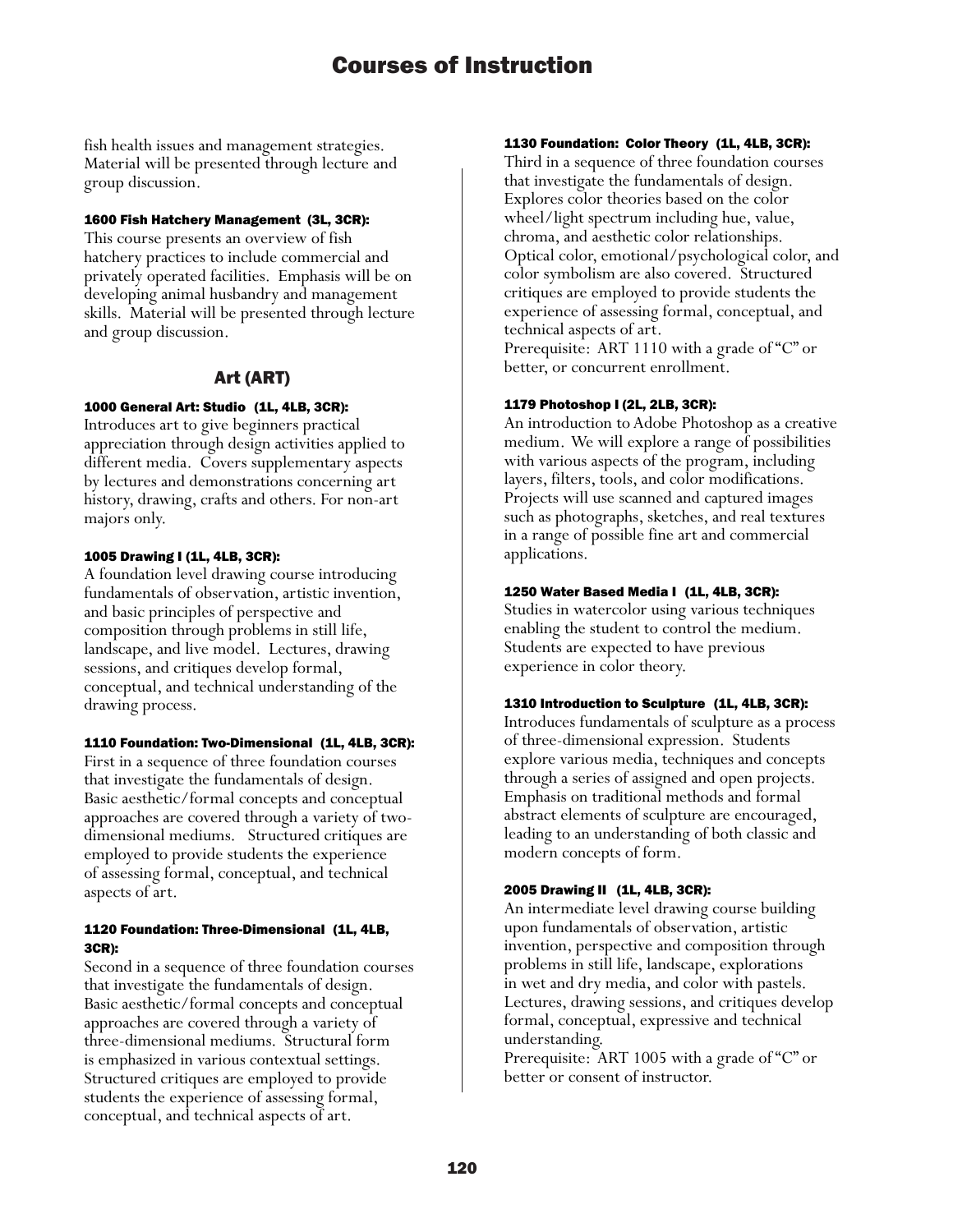#### 2010 Art History I (3L, 3CR):

First semester of a one-year survey. Studies ancient, medieval, renaissance and modern art with special reference to various social, economic and historic factors which motivated and conditioned the aesthetic forms. Includes ancient, medieval and early renaissance periods. ART 2010 and 2020 are required of all art majors and should be taken in sequence.

#### 2020 Art History II (3L, 3CR):

Second semester of a one-year survey. Studies European/American Art from the Renaissance through Contemporary with special emphasis and historical factors which motivated and conditioned the aesthetic forms. Covers Renaissance, Baroque, Rococo, 18th Century, 19th Century, Early Modernism and Contemporary Art. ART 2010 and 2020 are required of all art majors and should be taken in sequence.

#### 2074 Art for the Elementary/Middle School Teacher (3L, 3CR):

Study of Discipline Based Art Education in the elementary/middle school classroom. Includes basic design, media experience, reference materials, art criticism, aesthetics, and history.

#### 2145 Digital Photography (2L, 2LB, 3CR):

Students will learn photographic and computer techniques essential for creating computer based imagery. This course is designed to develop your skills in pixel based photographic design and imagery. It will cover digital camera operation, photo editing software, desktop scanners, and printing. Digital images will be edited with appropriate professional digital imaging software. Prerequisite: ART 1179 with a grade of "C" or better.

## 2210 Painting I (1L, 4LB, 3CR):

Introduces problems in painting, developing skill, techniques, and concepts. Prerequisite: ART 1005 with a grade of "C" or better, or consent of instructor.

## 2410 Ceramics I (1L, 4LB, 3CR):

Introduces ideas about ceramic form through various hand building construction techniques. Emphasizes design and conceptual development. Includes glaze application, surface decoration and kiln operation.

#### 2420 Ceramics II (1L, 4LB, 3CR):

Introduces ideas about ceramic form through wheel-throwing techniques. Emphasizes design and conceptual development. Includes glaze testing, glaze application, surface decoration and kiln operation.

Prerequisite: ART 2410 with a grade of "C" or better or consent of instructor.

# Barbering Technology (BARB)

#### 1500 Clinical Applications I (4CR):

This is a required course for the barber student and focuses on the hands-on application techniques in all area of barbering to the public. Prerequisite: Enrollment in the Barbering Technician program. 120 lab hours.

#### 1505 Clinical Applications II (3CR):

This is a required course for the barber student and focuses on the hands-on application techniques in all area of barbering to the public. Prerequisite: Enrollment in the Barbering Technician program. 90 lab hours.

#### 1520 Barbering Shop Management and Business Methods (3CR):

This course will take the barbering student through the process of business ownership, business principles and related concepts. Prerequisite: Enrollment in the Barbering Technician program. 45 lecture hours.

#### 1525 Barbering Hair Fundamentals I (4CR):

This course covers the structure of hair, hair care practices and the introduction to basic hair cutting designs, shaving, shampooing, honing and stropping. Prerequisite: Enrollment in the Barbering Technician program. 120 lab hours.

#### 1530 Barbering Hair Fundamentals II (3CR):

This course will cover the applications of barbering.

Prerequisites: Completion of BARB 1025 with a grade of "C" or better and enrollment in the Barbering Technician program. 90 lab hours.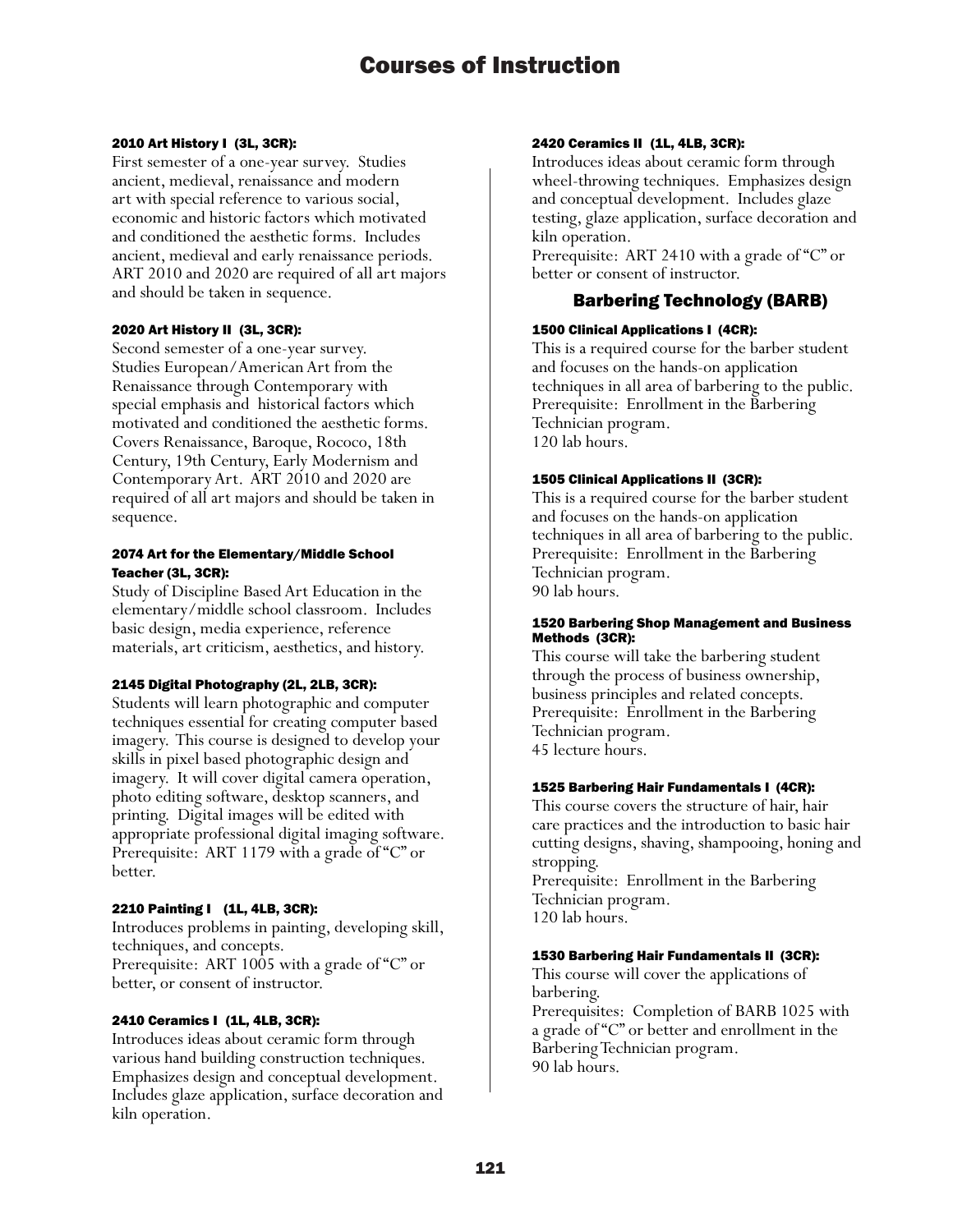#### 1535 Clinical Applications VIII (6CR):

This is a required course for the barber student and focuses on the hands-on application techniques in all are of barbering to the public. Prerequisite: Enrollment in the Barbering Technician program. 180 lab hours.

#### 1550 General Science of Barbering (3CR):

This course will explore the barbering sciences. This is a broad exploration into infection control, anatomy, physiology, electricity and basic barbering chemistry. 45 hours lecture.

#### 1625 Techniques in Barbering (3CR):

This course will explore new, innovative and advanced techniques as they relate to areas of barbering. Prerequisite: Enrollment in Barbering Technician program.

90 hours lab.

#### 1675 Barbering Assessment (1CR):

This expansive examination is intended to evaluate the students' level of proficiency in barbering.

Prerequisite: Enrollment in the Barbering Technician program. 30 lab hours.

# Biology (BIOL)

## 1000 Principles of Biology (3L, 3LB, 4CR):

Primarily for the non-major. Considers fundamental principles of ecology, evolution, cell biology and genetics, as well as their relevance to contemporary society. Emphasizes critical thinking and problem-solving abilities. Laboratory is required. (This course is not equivalent to BIOL 1010, and credit cannot be earned for both courses.)

## 1010 General Biology I (3L, 3LB, 4CR):

Presents major concepts of biology, cell structures and functions, energy relations, genetics, molecular biology, and evolutionary theory for students majoring in sciences. Prerequisite: Placement score for MATH 0920 or better, and ENGL 1009 or better, and no reading improvement required, or appropriate ACT score.

#### 1050 Medical Terminology (3L, 3CR):

This course provides instruction in the structure of medical language, introducing commonly used word roots, prefixes, suffixes, and the terms formed from these word parts. Many additional terms not built from word parts will also be included. The course is recommended for students planning on entering medical fields as well as those in medical fields who wish to upgrade their present knowledge.

#### 1390 Introduction to Scientific Research I (3LB, 1Cr):

This course provides the student with an introduction to concepts utilized in a biological research environment. Students will read scientific literature, perform computer-based literature searches, experimental design and data collection, statistical anaylses, and write a scientific paper. In addition, if the quality of the research project is adequate, students may have the opportunity to present their work at a scientific conference.

Prerequisite: Instructor permission.

## 2020 General Biology II (3L, 3LB, 4CR):

A continuation of Biology 1010. Units are included on ecology, nutrition, reproduction and development, anatomy and physiology, animal behavior, and the life and diversity of plants and animals.

Prerequisite: BIOL 1010 with a grade of "C" or better.

## Business Administration (BADM)

#### 1000 Introduction to Business (3L, 3CR):

This course explores the nature of the American free enterprise system and its business organizations. It provides a broad overview of the business environment, management, organization, marketing, finance, and human resources. Other topics covered include international trade, securities markets, and risk management.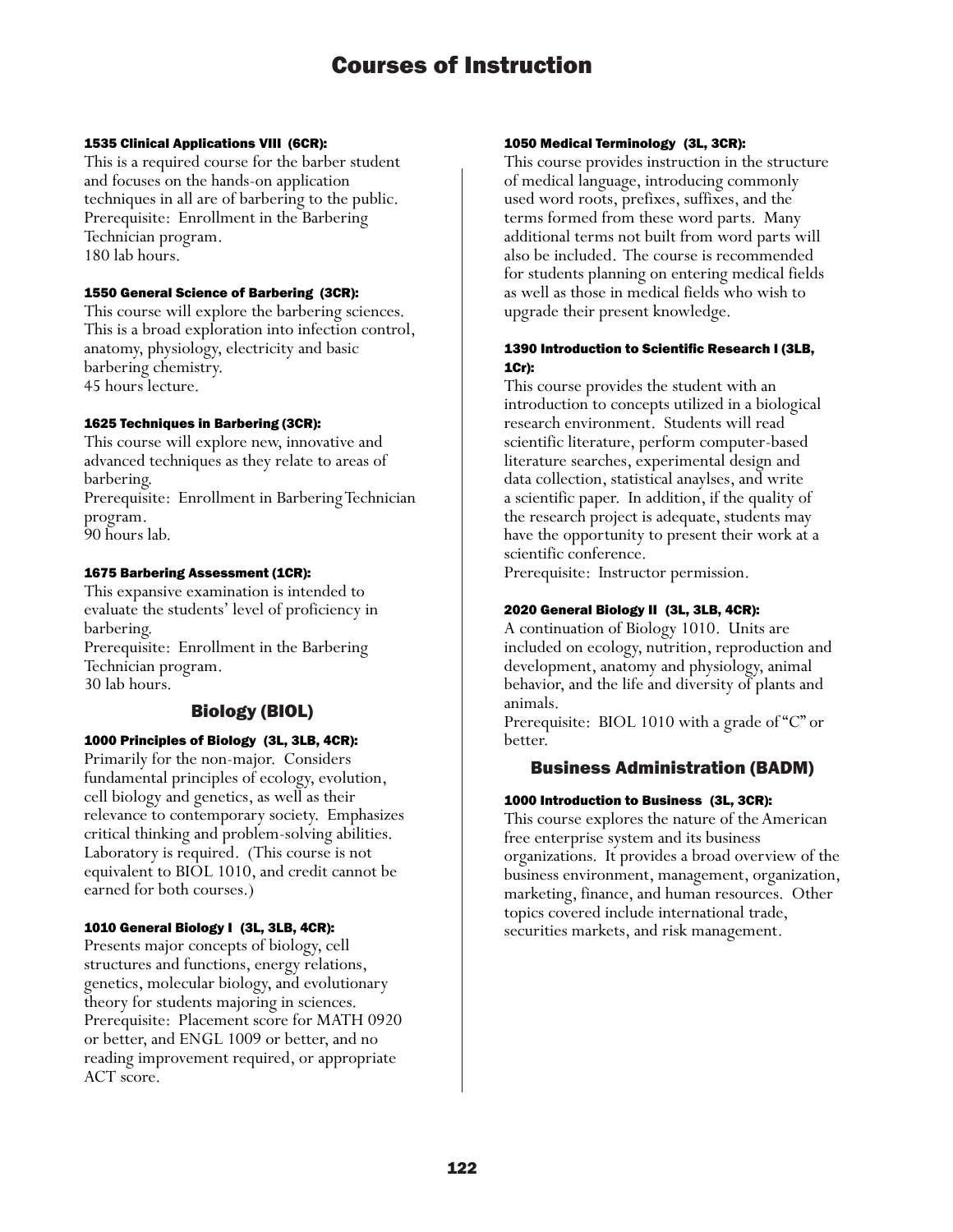#### 1005 Business Mathematics I (3L, 3CR):

A course providing instruction in solving practical business problems utilizing fundamental principles of mathematics. Topics include fractions, decimals, percents, bank records and reconciliation, payroll, the mathematics of buying and selling, depreciation, simple and compound interest, annuities, and financial statement analysis.

Prerequisite: MATH 0903 or MATH 1515 with a grade of "C" or better or appropriate score on placement exam.

#### 1006 Business Mathematics I Lab (1LB, 0CR):

Any vocational-track student who does not achieve the necessary placement test score for BADM 1005 will be placed in this lab. Lab work and supplemental assistance will take place on a regular basis and be supervised and led by a peer tutor. Attendance is mandatory throughout the semester. This course is offered for S/U grade only. However, for those students required to enroll, his/her BADM 1005 grade will be directly linked to regular attendance.

Prerequisite: Concurrent enrollment in BADM 1005.

#### 1020 Business Communications (3L, 3CR):

This course will cover the topic of business communications—written, oral, nonverbal, and listening. Application will be made to business situations. The major focus of this course is on writing business messages and reports. Emphasis will be given to the study of effective writing principles, problem analysis, and the writing process. Prerequisites: ENGL 1010 or TECH 1005 with a grade of "C" or better.

#### 1030 Personal Finance (3L, 3CR):

An introductory course in managing personal finances. Topics covered include financial planning, managing taxes, managing cash, use of credit, risk management and investments. Considerable emphasis is placed on insurance and the basics of investing.

#### 1500 Basic Business Principles (1L, 1CR):

This course provides a simple overview of American business. The overview covers three main areas of business: foundations, functions, and contemporary issues. This course is designed to be taught through the use of current periodicals and other media sources. The course is designed as a lecture-based class with no textbook required.

#### 2010 Business Law I (3L, 3CR):

An introductory course providing a broad overview of business-related legal topics. Students are familiarized with courts and alternative dispute resolution, constitutional law, torts, contracts, intellectual law, criminal law, and cyber law.

#### 2395 Business Office Capstone (3L, 3CR):

This course covers office organization, systems, and functions. Students create an on-line portfolio which covers areas such as mail services, human relations, records management, communication systems, basic accounting procedures, computer applications and equipment usage, ethics, globalization of business practices, cultural awareness, international business practices, and personal achievements and goals. It is designed as a capstone course and allows the student to experience the wide variety of roles an office professional assumes in an information age.

#### Business Office Technology (BOTK)

#### 1510 Office Skills and Services (2L, 2LB, 3CR):

This course is designed to provide the students with the ability to operate a variety of office machines, which may include electronic calculators, transcription machines, and multiline telephone systems in a business office setting. Customer service will be emphasized, addressing such topics as preventing and solving problems, listening and communication skills; professional appearance and attitude. Also included is a review of grammar and punctuation. The course is a combination of lecture and application exercises. Topics vary by semester.

#### 1640 Keyboarding Applications I (1L, 4LB, 3CR):

The beginning typewriting student will learn touch-typing skills. This course includes instruction in the preparation of centered displays, simple tables, letters, manuscripts, and other standard business documents.

#### 1645 Keyboarding Office Documents (1L, 4LB, 3CR):

This course designed to give appropriate preparation in document formatting for work in office employment. This course seeks to develop in the student a marketable skill in keyboarding as well as a knowledge of business forms, letters, tabulations, and manuscripts. Emphasis will be placed on detailed proofreading, document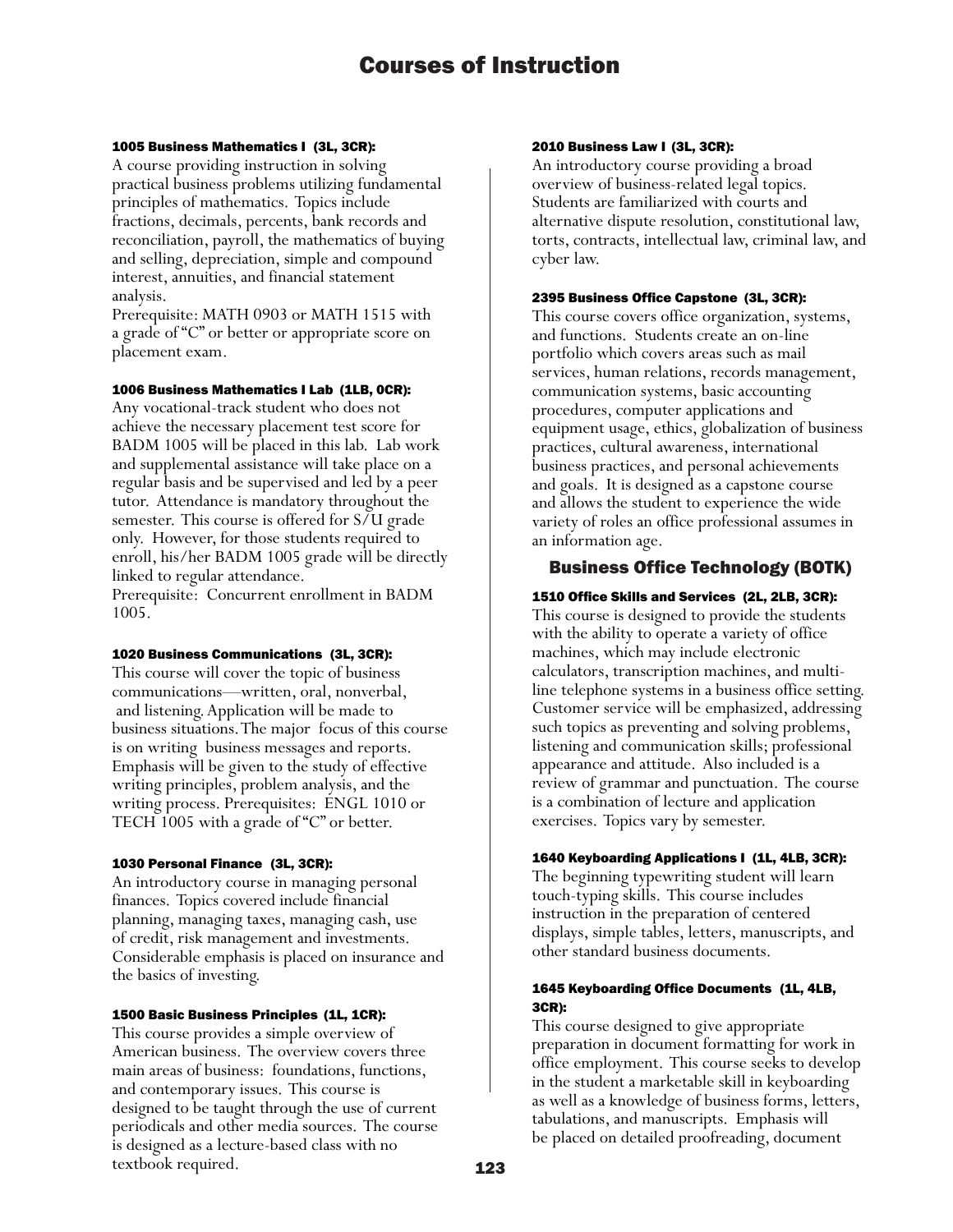formats, and application of knowledge to office problems. Production speed and accuracy are emphasized.

#### 1970 Occupational Internship I (1-3CR)(Max 6):

This course is designed to provide a work related experience for students. It will emphasize concepts, skills, attitudes, and develop an understanding of the function of citizenship needed for office professionals. The student must consult the coordinator/instructor before enrolling in this course. A maximum of six credit hours may be earned through a combination of BOTK 1970 and BOTK 2970. This course is offered for S/U grade only.

#### 2750 Records & Information Management (3L, 3CR):

A course covering the background training in the basic filing principles and in the technique of records control with special emphasis given to the principles common in all systems of filing.

## 2970 Occupational Internship II (1-3CR)(Max 6):

This course is designed to provide a work related experience for students. It will emphasize concepts, skills, attitudes, and develop an understanding of the function of citizenship needed for office professionals. The student must consult the coordinator/instructor before enrolling in this course. A maximum of six credit hours may be earned through a combination of BOTK 1970 and BOTK 2970. This course is offered for S/U grade only.

# Chemistry (CHEM)

## 1000 Introductory Chemistry (3L, 3LB, 4CR):

A one-semester course dealing with principles of chemistry and some applications to inorganic chemistry. For students in home economics, nursing, and most agriculture curricula. Students who receive credit in this course cannot earn additional credit in Chemistry 1020. Prerequisite: MATH 0930 with a grade of "C" or better or concurrent enrollment in MATH 0930 or a placement-test recommendation for MATH 1400 or a higher level course.

## 1020 General Chemistry I (3L, 3LB, 4CR):

A broad general coverage of the principles of chemistry and their application to chemical systems for majors in engineering, the physical sciences, and laboratory technology. Students who receive credit in this course cannot earn additional credit in Chemistry 1000. Prerequisite: MATH 1400 with a grade of "C" or better or concurrent enrollment in MATH 1400 or a placement-test recommendation for MATH 1405 or a higher level course.

## 1030 General Chemistry II (3L, 3LB, 4CR):

A continuation of Chemistry 1020. Prerequisite: CHEM 1020 with a grade of "C" or better.

## 2300 Introductory Organic Chemistry (4L, 4CR):

A one-semester non-lab course in organic chemistry and beginning biochemistry. Students cannot earn credit for both Chemistry 2300 and Chemistry 2320.

Prerequisite: CHEM 1000 or CHEM 1020 with a grade of "C" or better.

## 2320 Organic Chemistry I (3L, 3LB, 4CR):

First semester for a two semester sequence. Emphasis is placed on the structural differences of organic compounds and the mechanistic concepts of organic reactions. Students cannot earn credit for both Chemistry 2320 and Chemistry 2300. Prerequisites: CHEM 1030 with a grade of "C" or better.

## 2340 Organic Chemistry II (3L, 3LB, 4CR):

The second semester of a two-semester sequence. Emphasis is placed on the structural differences of organic compounds and the mechanistic concepts of organic reactions.

Prerequisites: CHEM 2320 with a grade of "C" or better.

# Communication and Mass Media (CO/M)

## 1030 Interpersonal Communication (3L, 3CR):

Introduction to oral communication in interpersonal group and audience situations. Brief survey of communication rhetoric, principles, and techniques.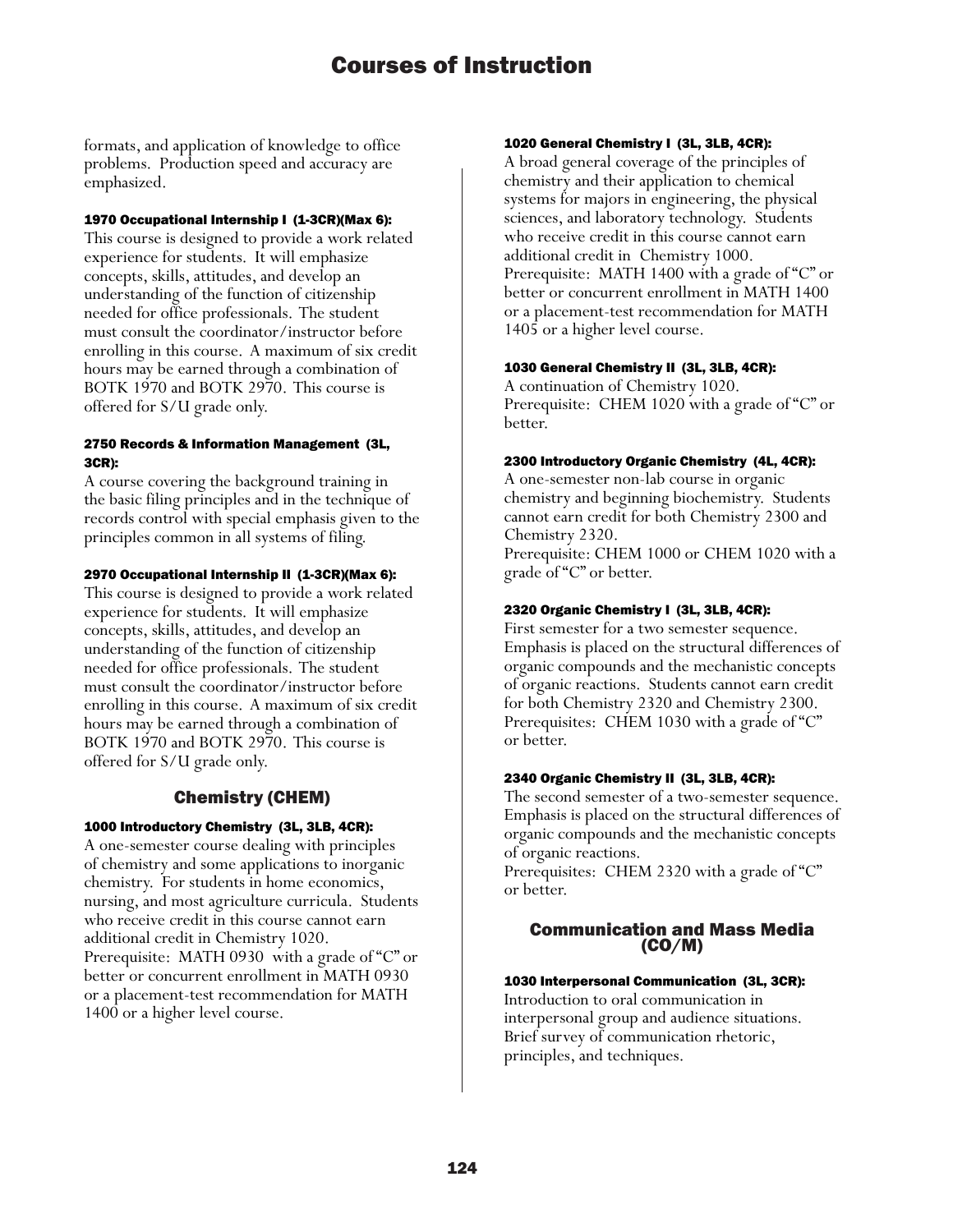## 1040 Introduction to Human Communication (3L, 3CR):

This course focuses on the role of communication in current affairs, business, and personal relations. Practical application of theory to communication problems in everyday life.

## 2010 Public Speaking (3L, 3CR):

An introduction to the principles of public speaking, with emphasis on practical skills in communicating to audiences, classes, and groups. Course includes training in manuscript preparation and composition and provides an opportunity to learn the fundamental principles of developing and evaluating public messages within a forum for honing public speaking skills.

#### 2060 Forensics (2LB, 1CR)(Max 4):

Develops basic skills in contest and public service speaking by refining the speaking and thinking competence of students. Requires attendance at two competitive tournaments per semester in debate and/or individual events. May be repeated three times for credit.

#### 2100 Reporting & Newswriting I (2L, 2LB,3CR):

This course begins with an overview of journalistic practice but concentrates on reporter techniques: the study and practice of the basic kinds of newswriting—such as interviews, features, speech and meeting reports, sports with attention to the problems of gathering and evaluating the news for responsible, effective reporting. Students will be called upon to pursue news assignments outside of class.

# Computer Applications (CMAP)

## 1500 Computer Keyboarding (1/2L, 1LB, 1CR):

Students will develop basic touch keyboarding skills through computer instruction. Designed for non-office systems majors. This course is offered for S/U or letter grade.

#### 1505 Information Processing Orientation (1/2L, 1LB, 1CR):

An introductory course in computer literacy, featuring a "hands-on" approach using microcomputers. Elementary concepts of computer organization, hardware, software, and peripheral devices will be introduced. Standard operations will be explained and routine care of equipment will be covered. This course is designed to be a "first course" in computer science. No previous exposure to computers is assumed.

#### 1610 Windows (1/2L, 1LB, 1CR):

This course is intended to familiarize the student with basic concepts and skills necessary for using Microsoft Windows to become a productive user of computing technology. Windows is a consistent and integrated graphical user interface that is an efficient and popular way of interacting with IBM compatible computers.

#### 1685 Using Computers In: (1/2-1CR):

A course in which students acquire knowledge about current computer concepts, terminology, and software. Word processing, spreadsheet, database, graphics, or other appropriate computer software will focus on a specified curriculum, which may vary with each offering. This course is offered for S/U or letter grade.

## 1715 Word Processing: Microsoft Word (1L, 2LB, 2CR):

This course is designed to introduce basic, intermediate, and advanced word processing features using the Microsoft Word word processing program with PC-compatible microcomputers. Working hands-on with this software will insure transfer of learning from textbook and applications to business, personal, and home-based business using word processing.

## 1765 Spreadsheet Applications II: Microsoft Excel (1L, 2LB, 2CR):

A course designed to learn the operation of Microsoft Excel. Using practical business problems, students will learn the fundamentals of spreadsheet operations, database functions, and creating and enhancing all types of charts (graphs) using spreadsheet data. Other areas covered include macro commands, advanced analysis tools, creating templates and graphic objects, Internet and Web integration. Emphasis is placed on the use of MS-Excel in the workplace.

#### 1800 Database Applications I: Access (1L, 2LB, 2CR):

This course provides instruction in a relational database management system. Areas covered include file organization, storage, retrieval, queries, file management, catalogs, linking files, and programming. Access is a windows-based database that lets you enter, update, and work with data in an easy-to-use format.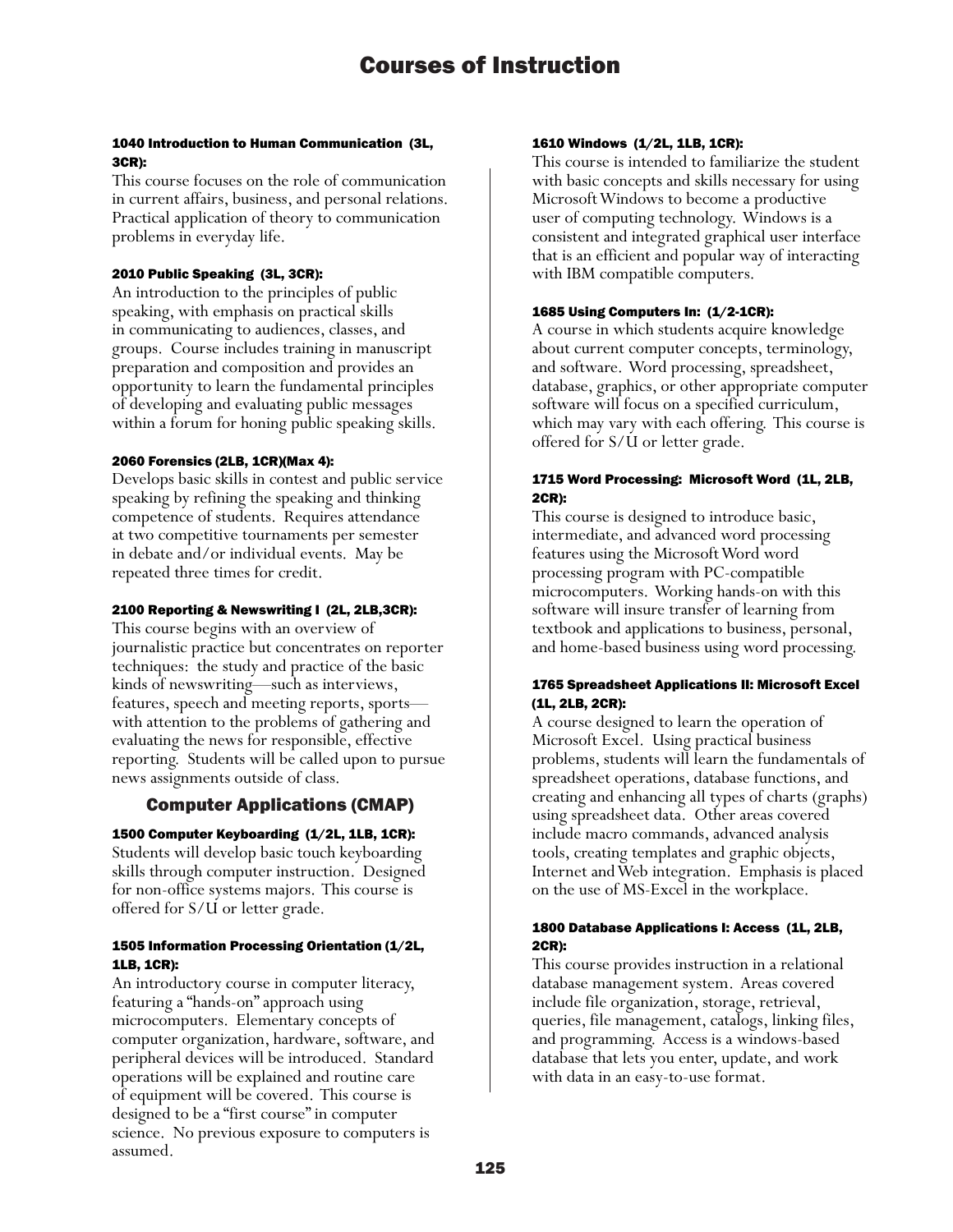#### 1850 Desktop Publishing I: (2L, 2LB,3CR):

This course is designed to provide an understanding and practical application of computer desktop publishing emphasizing handson learning. Topics include but are not limited to single and multi-page publications, editing text, colors, and graphic design objects to create flyers, newsletters, brochures, and logos. Additional topics cover business forms.

#### 1886 Outlook (1/2L, 1LB, 1CR):

This course is designed to provide an understanding of Microsoft's Outlook and is geared toward learning basic e-mail skills. The student will learn how to work with and manage the e-mail, calendar, appointment scheduling, meeting scheduling, contacts and to-do lists that are available in Outlook. It will cover every topic listed by the Microsoft Office Specialist Program, giving the student the opportunity to get Outlook certified at the Expert level.

Prerequisite: CMAP 1610 with a grade of "C" or better.

## 1900 Integrated Applications I: Microsoft Office (1L, 2LB, 2CR):

This course is designed to give students introductory skills in using the components of the Microsoft Office Suite, which include: Word, Excel, Access, Powerpoint, and the integration of the above components.

#### 1915 MS Office-Advanced Concepts and Techniques (1L, 2LB, 2CR):

This course is designed for the student already familiar with the fundamentals of Microsoft Office-MS Word, MS Excel, MS Access, and MS PowerPoint. The course will extend basic knowledge of MS Office by the use of practical problems for personal computer applications. Students completing this course will have a firm knowledge of MS Office and will be able to solve a variety of personal computer-related problems. The two-course sequence of MS Office prepares students to pass the Proficient level of Microsoft Office Specialist Exam.

Prerequisite: CMAP 1900 with a grade of "C" or better.

#### 2510 Multimedia Presentation (1L, 2LB, 2CR):

This course introduces the technical foundation and general principles that compose multimedia and making effective presentations. Students will be introduced to the requirements of making effective presentations and with special regard to effective multimedia productions. Different production techniques for making effective presentations will be covered. Students will trace project development from design to implementation and delivery.

## 2630 Presentation Graphics: PowerPoint (1/2L, 1LB, 1CR):

This course provides students with the skills needed to create and edit presentations. Coverage includes basics as well as adding enhancements, changing formats, creating different graph types, and linking to other programs. PowerPoint is a windows-based business presentations software package.

# Computer Science (COSC)

## 1200 Computer Information Systems (2L, 2LB, 3CR):

An introduction to computers and information processing, computer systems, hardware, computer software, information processing systems, and management information systems. Spreadsheet, data base, and word processing software are used extensively by the student in applying program capabilities to practical business problems. Students who earn credit in COSC 1200 cannot earn credit in CMAP 1900.

# Construction Technology (CNTK)

#### 1510 Safety and Tools in Construction (2L, 2LB, 3CR):

This course is designed to familiarize students with OSHA safety rules and regulations related to residential construction. Topics include safety laws, proper identification of hand and power tools, safe use of hand and power tools, and maintenance of hand and power tools.

## 1520 Residential Blueprint Reading (2L, 2LB, 3CR):

This course is a study of basic principles of interpreting blueprints and plans along with reading of specifications basic to the building trades.

Prerequisite: CNTK 1510 with a grade of "C" or better, or concurrent enrollment in CNTK 1510.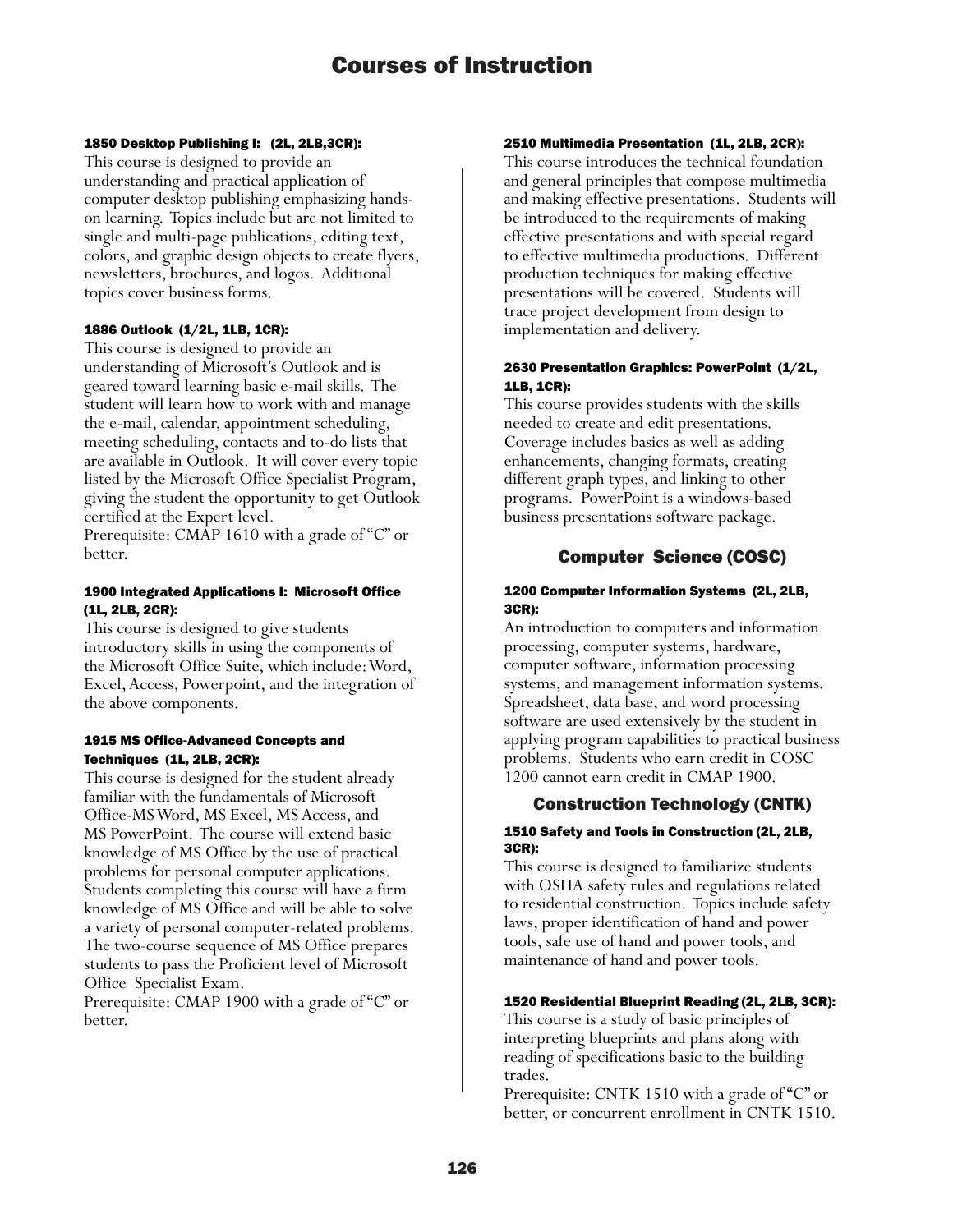#### 1630 Basic Cabinetmaking (1L, 2LB, 2CR):

For anyone wishing to learn basic cabinet making skills. Cabinet design, construction techniques, finishing procedures, and safe tool and machine operation are included in classroom and laboratory instruction. Students will construct an appropriate cabinet of their choice.

## 1860 Woodworking Fundamentals I (2L, 4LB, 4CR):

A course for those wanting to learn or further their woodworking skills. An emphasis will be placed on **SAFETY**, problem solving, material selection, and practical approaches to woodworking. In the laboratory students will receive an introduction to the safe and correct use of hand tools and stationary power tools and equipment, to build a project of the student's choice.

# 1865 Woodworking Fundamentals II (2L, 4LB, 4CR):

This course provides an enhanced knowledge of techniques and materials used in the design and construction of wood furnishings. Emphasis on problem solving, multi-joining technology and custom finishing.

Prerequisite: CNTK 1860 with a grade of "C" or better or instructor approval.

# Cosmetology (CSMO)

## 1000 Intro to Nail Technology (3CR):

This course will explore the structure, growth and diseases of the skin and nail, ingredient technology, its usage and safety. Prerequisite: Enrollment in Cosmetology or Nail Technician program. 45 hours lecture.

## 1005 Nail Technology Lab (5CR):

This course provides a complete guide to basic nail technology as it applies to the hands and feet. Prerequisite: Enrollment in Cosmetology or Nail Technician program. 150 hours lab.

## 1010 Intro to Skin Technology (3CR):

This course is an introduction to skin structure, disorders, analysis, product technology and massage principles. Prerequisite: Enrollment in Cosmetology or Skin Technician program. 45 hours lecture.

#### 1015 Skin Technology Lab (1CR):

This is an opportunity for the cosmetology and/or skin tech student to work through the applications taught in CSMO 1010. Prerequisite: Enrollment in Cosmetology or Skin Technician program. 30 hours lab.

#### 1020 Intro to Hair Technology (3CR):

This course covers the sciences of hair and its practices. Prerequisite: Completion of CSMO 1025 with a grade of "C" or better. Enrollment in Cosmetology or Hair Technician program.

45 hours lecture.

## 1025 Hair Fundamentals (4CR):

This course covers the basic structure of hair, hair care practices, and an introduction to basic hair design principles. Prerequisite: Enrollment in Cosmetology or Hair Technician program. 120 hours lab.

## 1030 Intro to Hair Technology II (2CR):

This course is part II of the science of hair and its practices.

Prerequisite: Completion of CSMO 1025 with a grade of "C" or better. Enrollment in Cosmetology or Hair Technician program. 45 hours lecture/lab.

## 1035 Hair Fundamentals II (2CR):

This course will cover the applications of hair styling principles. Prerequisite: Completion of CSMO 1025 with a grade of "C" or better. Enrollment in Cosmetology or Hair Technician program. 60 hours lab.

## 1175 Nail Technician Assessment (1CR):

This is a comprehensive preparation and exam. It assesses the Nail Tech student's skill level for exiting the program and to make application to take the National Nail Technician exam. Prerequisite: Enrollment in Nail Tech program. 30 hours lab.

## 1210 Esthetics Concepts I (2CR):

This course fulfills the requirements of infection control, general nutrition, and electricity within the skin care area.

Prerequisite: Enrollment in Cosmetology or Skin Technician program.

45 hours lecture/lab.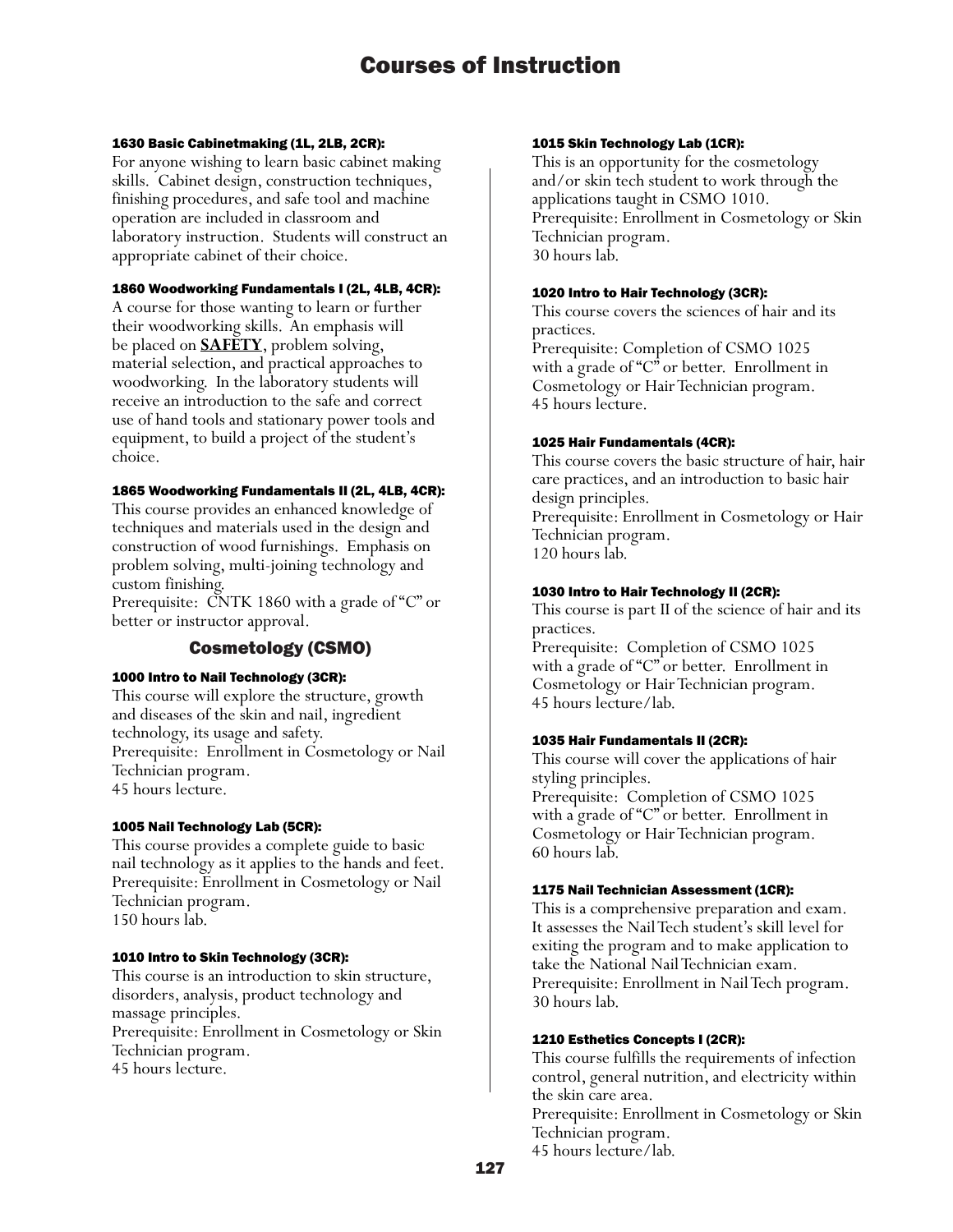#### 1275 Esthetics Assessment (1CR):

This is a comprehensive examination intended to evaluate the students' level of competency in the area of esthetics.

Prerequisite: Enrollment in the Skin Technician program.

30 hours lab.

## 1375 Hair Technician Assessment (1CR):

A comprehensive assessment intended to evaluate the students' level or competency in the area of hair technology.

Prerequisite: Enrollment in Hair Technician program.

30 hours lab.

## 1400 Cosmetology Lab I (3CR):

This course fulfills 3 of the 9 lab credit hours required for the cosmetology student who will explore chemical properties and safety of services and practices on hair.

Prerequisite: CSMO 1020, CSMO 1025, CSMO 1030, and CSMO 1035 with a grade of "C" or better. Cosmetology majors must have completed a minimum of 8 credit hours of the general education requirements or instructor approval.

90 hours lab.

## 1405 Cosmetology Lab II (3CR):

This course fulfills 3 of the 9 credit hours required for the cosmetology student who will explore the physical properties and safety of services and practices on hair. Prerequisite: CSMO 1020, CSMO 1025, CSMO 1030, and CSMO 1035 with a grade of "C" or better. Cosmetology majors must have completed a minimum of 8 credit hours of the general education requirements or instructor approval.

90 hours lab.

## 1420 Cosmetology Lab V (3CR or 6CR):

This course fulfills up to 6 of the 9 lab credit hours required for the cosmetology student who will explore the final stages of training for cosmetology services and also includes preparation for the final assessment in Cosmetology. Prerequisite: CSMO 1400 and CSMO 1405 with a grade of "C" or better.

90 or 180 hours lab.

#### 1425 Techniques in Cosmetology (3CR):

This course fulfills 3 of the 9 lab credit hours required for the cosmetology student and is required for the Hair Technician student. It will explore new and innovative techniques as they relate to the areas of cosmetology. Prerequisite: Enrollment in Cosmetology or Hair Technician program. The Cosmetology student must have completed up to 8 of the required general education courses or instructor approval. 90 hours lab.

## 1500 Clinical Applications I (3CR):

This is a required course for the Hair Technician student and focuses on the hands-on application techniques in all areas of cosmetology to the public.

Prerequisite: Enrollment in the Hair Technician program.

90 hours lab.

# 1505 Clinical Applications II (3CR):

This is one of the required clinical applications for a Cosmetology or Hair Technician student. It focuses on the hands-on application techniques in all areas of cosmetology to the public. Prerequisite: Enrollment in Cosmetology or Hair Technician program. 90 hours lab.

## 1510 Clinical Applications III (6CR):

This is one of the required clinical applications for a Cosmetology student. It focuses on the hands-on application techniques in all areas of cosmetology to the public. Prerequisite: Enrollment in the Cosmetology program. 180 hours lab.

## 1515 Clinical Applications IV (6CR):

This is one of the required clinical applications for a Cosmetology, Nail, or Skin Technician student. It focuses on the hands-on application techniques in all areas of cosmetology to the public. Prerequisite: Completion of CSMO 1000 and CSMO 1005 with a grade of "C" or better. Enrollment in the Cosmetology, Nail Technician, or Skin Technician program. 180 hours lab.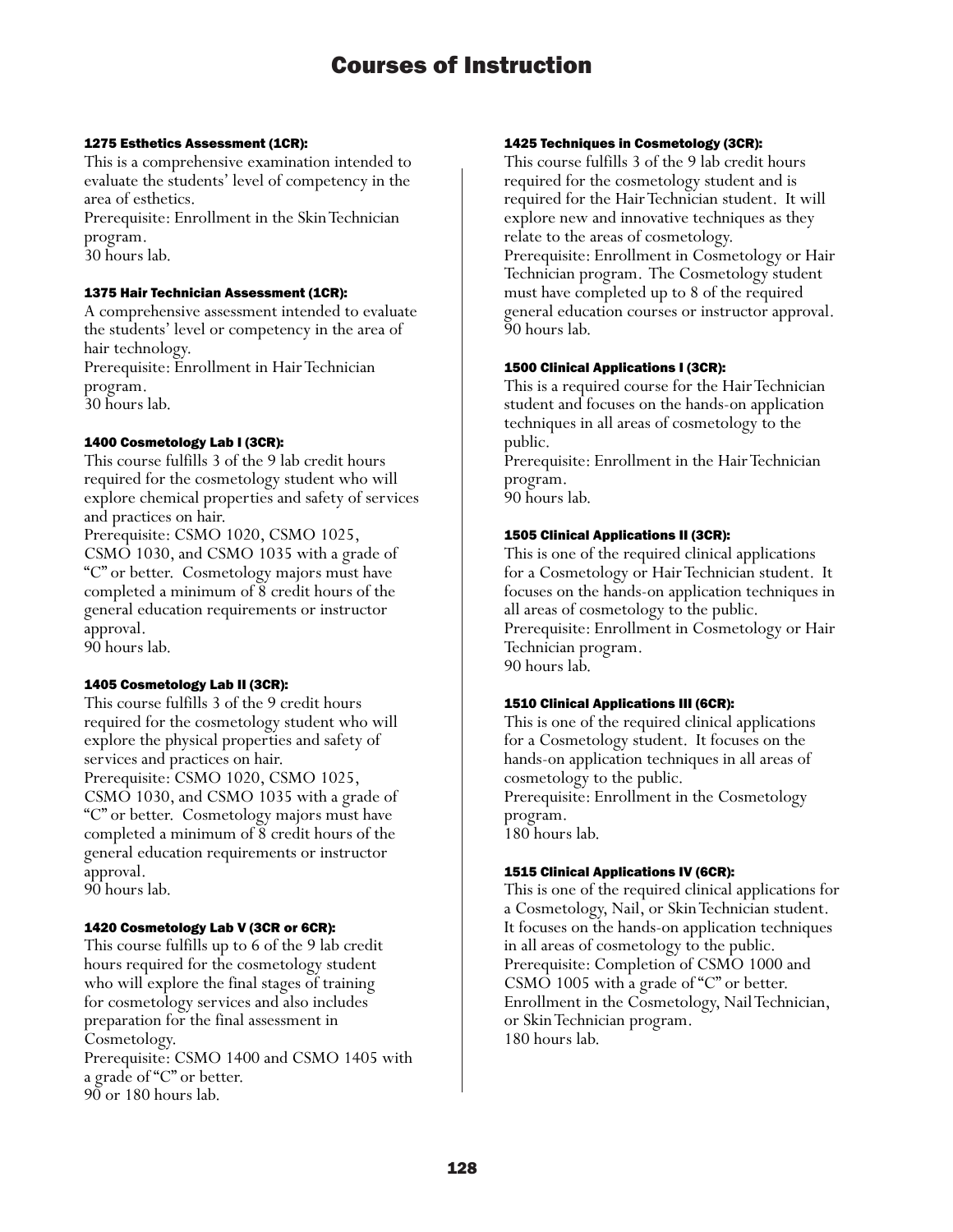#### 1520 Clinical Applications V (6CR):

This is one of the required clinical applications for a Cosmetology student. It focuses on the hands-on application techniques in all areas of cosmetology to the public. Prerequisite: Enrollment in the Cosmetology program.

180 hours lab.

#### 1525 Clinical Applications VI (1-6CR):

This is one of the required clinical applications for a Cosmetology student. It focuses on the hands-on application techniques in all areas of cosmetology to the public.

Prerequisite: Enrollment in the Cosmetology program.

30-180 hours lab.

#### 1535 Clinical Applications VIII (1-6CR):

This is a required course for the Skin and Hair Technician student and is an optional class for the Cosmetology student. It focuses on the hands-on application techniques in all areas of cosmetology to the public.

Prerequisite: Enrollment in the Cosmetology, Skin, or Hair Technician program. 30-180 hours lab.

## 1550 General Cosmetology Science (3CR):

This course will explore the cosmetology sciences. This is a broad exploration into infection control, anatomy and physiology, electricity and basic cosmetology chemistry. 45 hours lecture.

## 1555 General Cosmetology Science II (3CR):

This course is an extended study for the Skin Technician student. Studies in basic ingredient technology, basic chemistry as it applies to the area, anatomy and physiology as applicable, and esthetic application.

Prerequisite: Enrollment in Skin Technician program; no reading improvement required. 45 hours lecture.

## 1575 Cosmetology Assessment (1CR):

A comprehensive assessment intended to evaluate the students' level of competency in the area of cosmetology.

Prerequisite: Enrollment in Cosmetology program. 30 hours lab.

#### 2500 General Professional Standards I (4CR):

This course will introduce health, safety and infection control as well as Wyoming Law. It will also cover professional development and include a self-evaluation of professional performance. Prerequisite: Current WY License in Cosmetology or related field. 60 hours lecture.

#### 2505 Science of Teaching (3CR):

In this course, the student will learn professional development for cosmetology along with lesson planning and curriculum development. It will also include instructional outcomes. Prerequisite: Current WY License in Cosmetology or related field. 75 hours lecture/lab.

#### 2510 General Professional Standards II (3CR):

This course develops the student instructor in organization, preparation, and learning styles. Prerequisite: CSMO 2500 and CSMO 2505 with a grade of "C" or better. 45 hours lecture.

#### 2515 Student Supervision (3CR):

This is a clinic floor experience in which the student instructor will be overseeing the cosmetology clinic student salon. Prerequisite: CSMO 2500 and CSMO 2505 with a grade of "C" or better. 135 hours lab.

#### 2520 Instructor Assessment (1CR):

The student will be evaluated on instructional planning, instruction methods, and classroom and clinic floor management. This course prepares the student for the National exam. Prerequisite: CSMO 2500, CSMO 2505, CSMO 2510 and CSMO 2515 with a grade of "C" or better.

30 hours lab.

# Criminal Justice (CRMJ)

## 1510 Law Enforcement Procedures (3L, 3CR):

This course covers basic law enforcement operations including patrol procedures, traffic enforcement, police report writing, field interviews, problem solving, first responses to emergencies, and police ethics and discretion. Prerequisite: CRMJ 2120 or concurrent enrollment.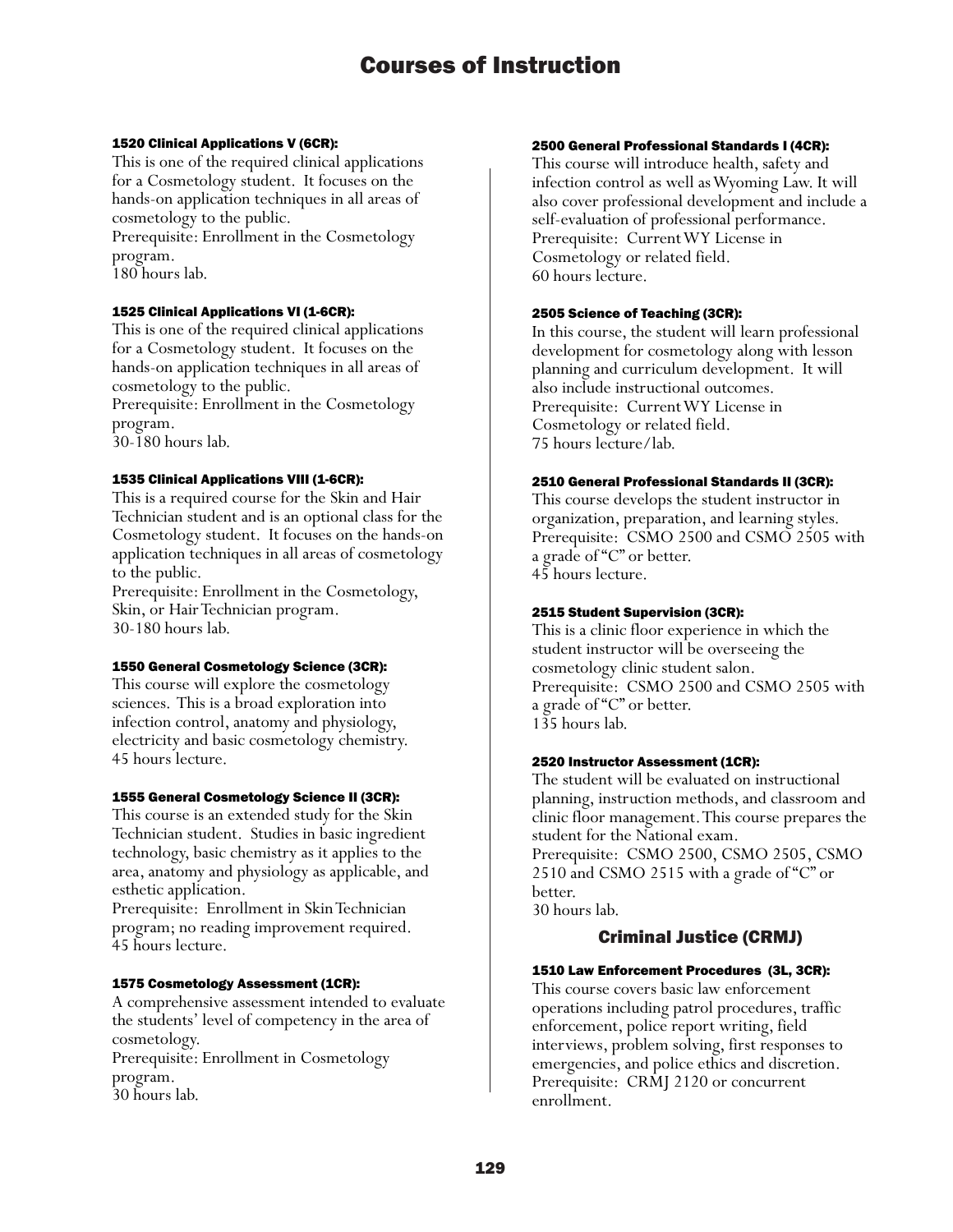#### 1520 Law Enforcement Operations (3L, 3CR):

This course covers community policing practices, using an interdisciplinary problem solving approach to solving, police-community relations, crime prevention programs, and interagency operations.

Prerequisite: CRMJ 2120 or concurrent enrollment.

#### 1950 General Instructor Development (2L, 2CR):

This comprehensive and up-to-date program will help you develop your individual training skills. Key training points in this step-by-step approach will help you create quality training programs for your agency. Included in this course will be hands-on exercises that will allow you to write your own instructional goals, construct a lesson plan, develop a teaching method, and conduct a presentation for your class. Your final presentation will be video taped for your confidential review.

This course if offered for S/U grade only. Prerequisite: P.O.S.T. certification.

#### 2120 Introduction to Criminal Justice (3L, 3CR):

This course introduces the student to the study of criminal justice. It covers the philosophy and history of law enforcement, the judicial system, and corrections. Major issues facing these disciplines are also covered.

## 2125 Forensic Psychology (3L, 3CR):

This course introduces the criminal justice/ social science major to the uses of psychology in the field. Topics covered include basic criminal profiling, suspect interviewing, psychological theories of crime/delinquency, victimology, legal applications of psychology in conducting assessments, and correctional psychology. Students cannot earn credit for both CRMJ 2125 and PSYC 2125.

Prerequisite: PSYC 1000 (General Psychology) and CRMJ 2120 (Introduction to Criminal Justice) or permission of Instructor.

#### 2210 Criminal Law I (3L, 3CR):

The course deals with the broad spectrum of criminal law and the procedures of criminal justice. Substantive criminal law, criminal procedures and rules of evidence that are of importance to the law enforcement officer are studied. The course builds a sound base for a more advanced study of criminal law. Also included may be other relevant subject matter the instructor feels is necessary. Prerequisite: CRMJ 2120 with a grade of "C" or better.

#### 2250 Criminal Justice Administration (3L, 3CR):

An introduction to the theories of organization and administration in law enforcement and corrections. Topics covered include police and corrections history, comparisons of various organizational systems, and the study of police/ correctional operations.

#### 2280 Criminal Procedures (3L, 3CR):

This course deals with procedural problems that occur in processing an individual through the criminal justice system with special emphasis on search and seizure.

Prerequisite: CRMJ 2120 with a grade of "C" or better.

#### 2350 Introduction to Corrections II/I (3L, 3CR):

A general course describing the history and evolution of the corrections process. Covers all aspects of institutional and community based corrections.

#### 2370 Institutional Corrections (3L, 3CR):

This course covers the history and current status of institutional correctional facilities including prisons, jails, and intermediate units. Programs, procedures, institutional culture and administration are covered. Prerequisite: CRMJ 2120 (Introduction to Criminal Justice) and CRMJ 2350 (Introductions to Corrections) or permission of instructor.

## 2400 Criminology (3L, 3CR):

An introduction to the study of the nature and causes of criminal behavior. Biological, psychological, and sociological theories are examined. Types of criminal behavior, historical perspectives, crime statistics, and current trends are also covered. Students cannot earn credit for both CRMJ 2400 and SOC 2400. Prerequisite: SOC 1000 with a grade of "C" or better.

#### 2420 Juvenile Justice (3L, 3CR):

This course is designed as an introduction to the field of juvenile justice. It will cover all the aspects of the juvenile justice system, from early history reform schools to the progressive development centers of today, along with alternatives to incarceration. This course will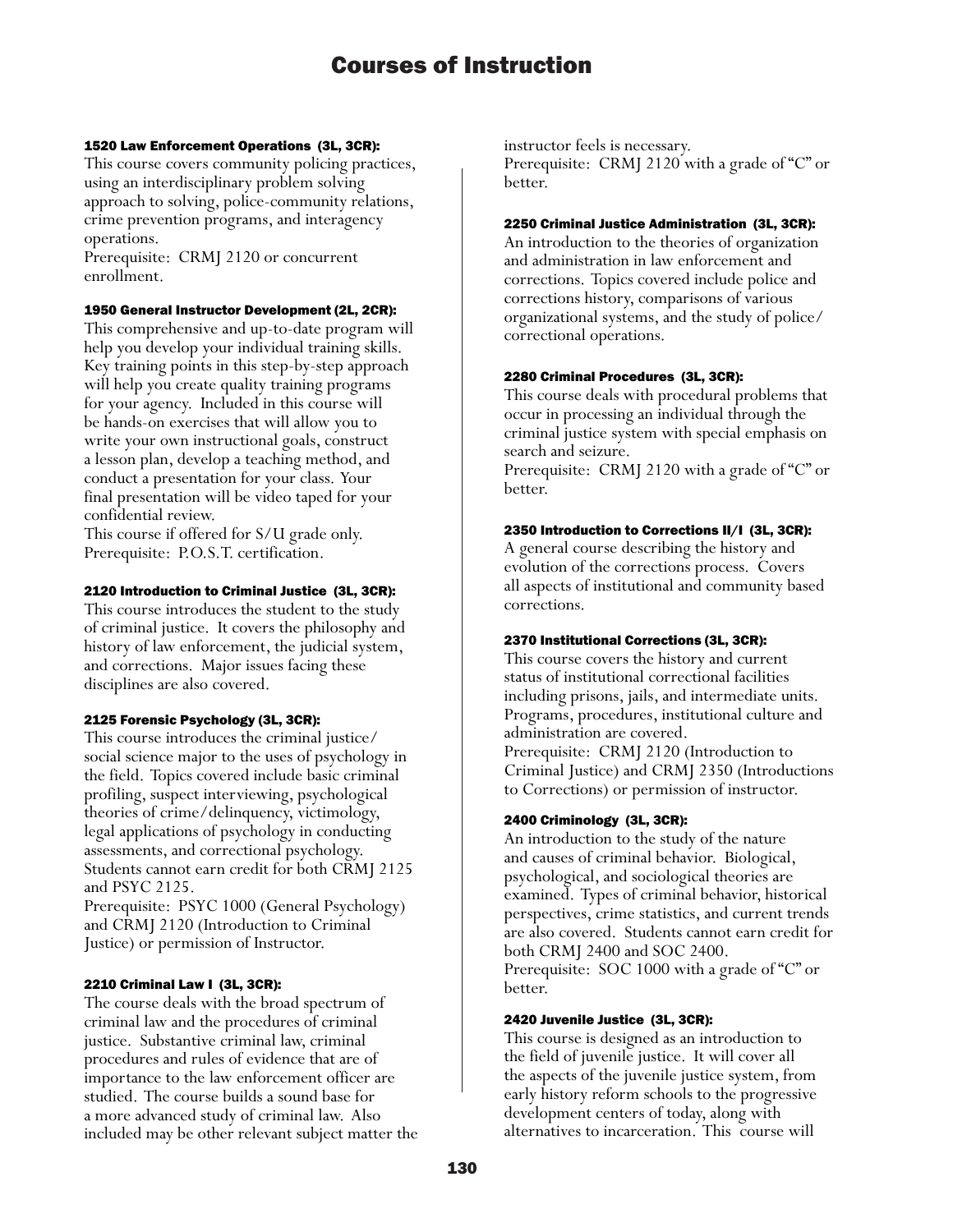follow the evolution of the courts and the laws pertaining to the juvenile. Prerequisites: CRMJ 2120 with a grade of "C" or better.

## 2550 Criminal Investigation I (3L, 3CR):

A course relating to the fundamentals of investigation. Included are crime scene search, sketching and recording, collection and preservation of physical evidence, scientific aids, sources of information, interviewing and interrogation, modus operandi, and case preparation.

#### 2560 Criminal Investigation II (3L, 3CR):

The study of various crimes and investigative techniques from the initial report through the final disposition of the case.

Prerequisite: CRMJ 2550 with a grade of "C" or better.

#### 2570 Criminalistics (Forensics) (2L, 2LB, 3CR):

Introduces the student to the collection, preservation and analysis of biological, chemical, physical and other forensic evidence from the crime scene. Also includes work with trace evidence including hair, fibers, etc. Instruction will encompass crime scene management and evidence collection as well as laboratory analysis procedures.

Prerequisite: BIOL 1000 or BIOL 1010, CRMJ 2120 and CRMJ 2550 with a grade of "C" or better.

#### 2590 Drugs & Criminal Justice (3L, 3CR):

This course covers the physiology and chemistry of abused substances. Also addressed are the history and evolution of drug regulations including the current status of the Controlled Substance Act. Detection, identification, and drug enforcement are also covered. Prerequisite: CRMJ 2120 (Introduction to Criminal Justice) or permission of instructor.

#### 2690 Supervised Lab Experience (4-6LB, 2-3CR):

This course exposes the criminal justice major to the various work settings in the field. The student will rotate between placements with law enforcement, detention, corrections, and communications. The schedules will be variable and depend upon availability at each site. Approximately 4-6 hours per week at the assigned site will be required, as will weekly

meetings with the instructor.

Prerequisite: Criminal Justice major, sophomore standing, approval of criminal justice agencies.

#### 2781 Use of Force I (2L, 2LB, 3CR):

Introduces the criminal justice major to the use of force. Non-lethal force and the escalation of force is covered, as are legal and ethical concerns. Instruction is provided in the use and care of police sidearms including the service revolver and semiautomatic pistol.

Prerequisite: Criminal Justice major.

## 2791 Use of Force II (2L, 2LB, 3CR):

This is the second course in the use of force sequence. It includes continued use of the police sidearm with the goal of increasing proficiency. It also introduces the student to the use of the police rifle, shotgun, and special weapons and tactics such as the use of tear gas and explosive devices.

Prerequisite: CRMJ 2120 (Introduction to Criminal Justice) and CRMJ 2781 (Use of Force I) with a grade of "C" or better.

## 2895 Criminal Justice Capstone Project (1L, 1CR):

This course is designed as a review for the Criminal Justice major. Syllabi from all CJ classes will be reviewed and all objectives will be discussed and tied together showing the interaction and interconnectiveness of the Criminal Justice System. This course is offered for S/U grade only.

Prerequisite: Sophomore status as Criminal Justice major set to graduate at the end of same semester.

Some of the criminal justice courses along with HMDV 1000 – College Studies and PEAC 2000 – Wellness: P.E. Concepts are offered at the Wyoming Law Enforcement Academy (WLEA). Students enrolled at WLEA may choose to earn 14-18 credits through EWC during their basic training. For more information, contact the office of the Vice President for Academic Services.

# Crop Science-Agriculture (CROP)

1150 Pesticide Safety and Application (3L, 3CR): In this course, basic chemical principles are reviewed and applied to an in-depth study of herbicides, insecticides, and fertilizers. Students become familiar with selection methods and rates. They also learn about laws governing purchase and use of insecticides and fertilizers. Particular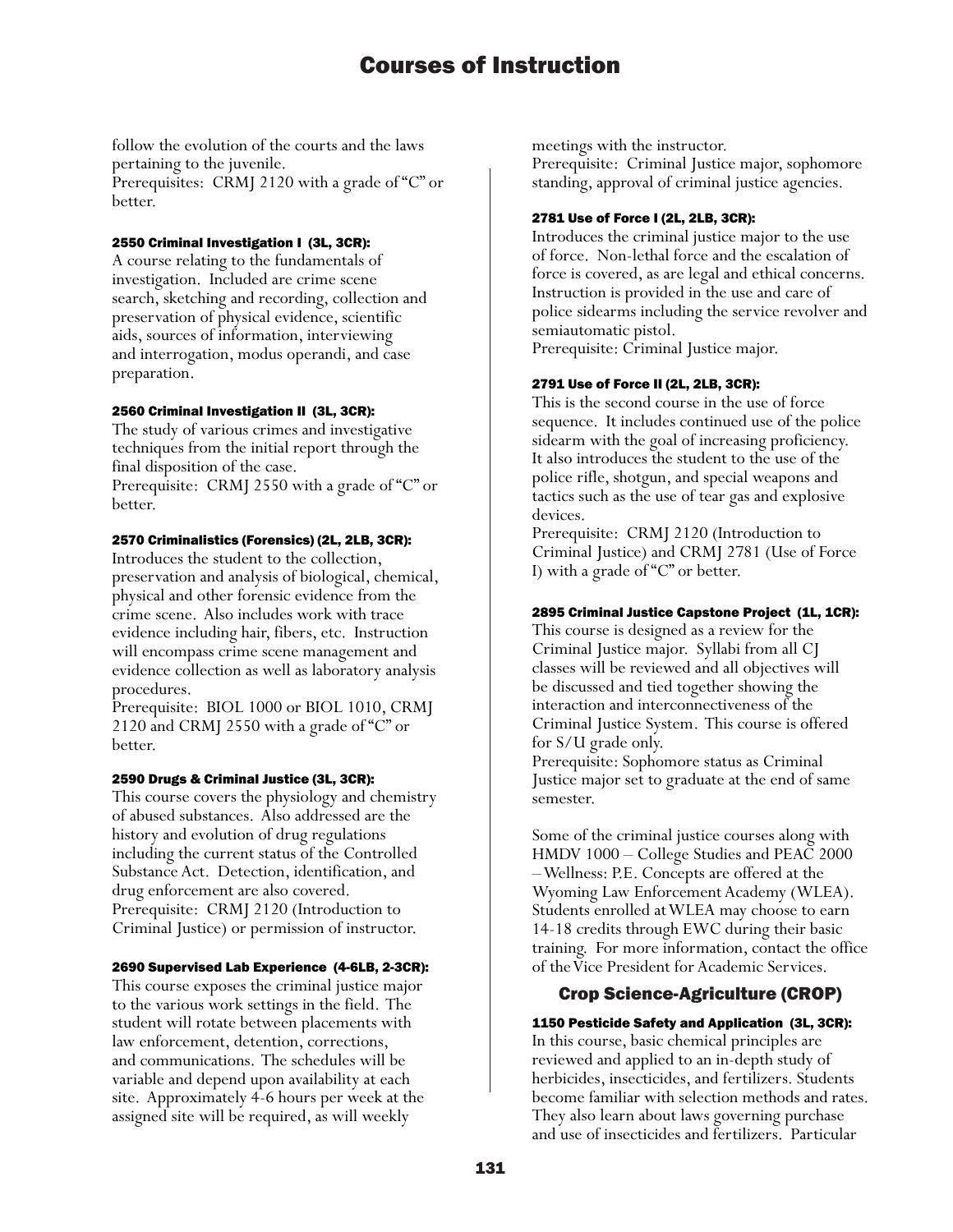attention is given to environmental concerns. The integrated pest management approach to total pest control is stressed.

#### 2200 Forage Crop Science (3L, 3CR):

A general course dealing with forage and commercial crops including methods of seeding, cultivation, harvest, selection, grading, and variety improvement. History and importance of legumes, grasses, and cash crops when used as forages.

Prerequisites: AECL 1000, BIOL 1000, or BIOL 1010 with a grade of "C" or better.

# Culinary Arts (CULA)

#### 1100 Basic Culinary Skills (3L, 3CR):

This course gives the student an introductory overview of the fundamentals that are required to be a professional culinarian. Topics such as knife skills, stocks, sauces, and soups as well as recipe conversion, costing and product identification are all covered in this course. These are the basic building blocks that are required for future culinary success.

#### 1510 Sanitation (1L, 1CR):

Applied Food Service Sanitation covers the latest developments, procedures, current government standards and emerging issues in Food Services Sanitation. Students will get a head start in understanding Hazardous Analysis Critical Control Point (HACCP), a cutting-edge system that is the hospitality industry's system-of-choice.

# Economics (ECON)

## 1010 Macroeconomics (3L, 3CR):

A description and analysis of national income, business cycles, income distribution, governmental economic policies, the banking system, and monetary and fiscal policy. Students cannot earn credit for both ECON 1010 and AGEC 1010.

## 1020 Microeconomics (3L, 3CR):

A description and analysis of price determination, resource allocation, market structures, international economics, and current economic issues.

# Education (EDUC)

## 1500 Multicultural Awareness (3L, 3CR):

An introduction to the impact of family relationships and cultural diversity in American society for educators and child care providers. Family patterns and the diverse characteristics of ethnicity, race, exceptionality, class, and religion will be examined.

#### 1501 Effective Substitute Teaching (3CR):

The objectives of this course are to understand professional ethics and responsibilities; expand awareness of classroom management techniques; increase knowledge of effective teaching behaviors; and develop a teaching resource file. Not applicable toward EWC graduation requirements. May be applied toward electives. This course is offered for S/U grade only. Prerequisite: Concurrent enrollment in EDUC 2005 or background check on file with participating school district.

 $3 \text{ credits} = 25 \text{ hours}$  lecture,  $30 \text{ hours}$  classroom observation including 10 hours completed at each level: elementary, junior high/middle, and high school.

#### 1515 Effective Literary Strategies (1-2CR):

The Wyoming Writing Institute––Effective Reading/Writing Strategies is offered in the field to teachers, para-professionals, and other staff associated with a school district as requested by the district. All pertinent staff members take the course as a part of a staff development plan requiring training of all staff. This training focuses on standards-based literary structures–– writers' workshop, literary circles, and guided reading–– with the focus of growing students to attain success in reading, writing, listening, and speaking.

## 2005 Pre-Screen for Practicum in Teaching (0CR):

This course completes the process necessary for the background check required prior to participating in any K-12 field experience.

#### 2100 Practicum in Teaching (1-3CR)(Max 6):

Students will participate in an extensive practicum experience for prospective educators in an accredited school under the supervision of a certified teacher.

Prerequisite: EDFD 2020 with a grade of "C" or better, or 400 hours employed in an educational setting and successful completion of EDUC 2005. Students who have not successfully completed EDUC 2005 will need to be concurrently enrolled and will not begin their practicum until their EWC background check is complete. The one credit (1) hour option is only available to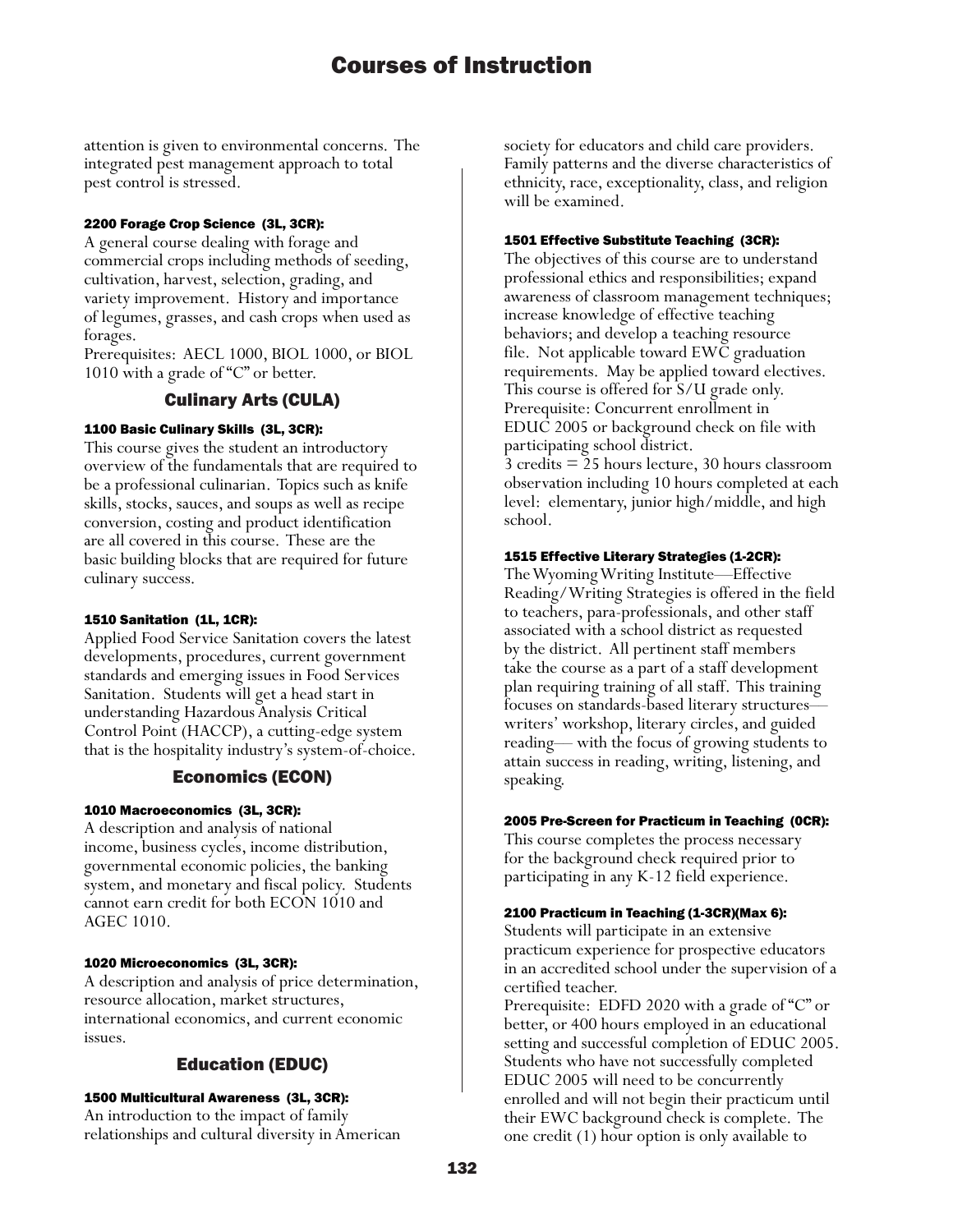students who have already successfully completed the two credit (2) hour course. Instructor consent required.

#### 2105 Tutorial Instruction (2-3CR)(Max 4):

This course is designed to provide the student with practical experience and theoretical underpinnings of tutoring in specific academic disciplines in which the student has demonstrated both interest and effectiveness. A tutor must be selected based upon GPA and an interview with the Learning Skills Lab Coordinator. A tutor must complete a series of self-directed modules to receive 1 credit. These self-directed modules must be completed in the first semester of enrollment. In addition, the student must work 4 hours a week for 2 credits or 6 hours a week for 3 credits. Maximum of 3 credits per semester and 4 lifetime credits.

#### 2220 Multi-Cultural Education (1L, 1CR):

This is an introductory class designed to give the student an overview of some of the many aspects of multicultural education. The course focuses on a multitude of multicultural activities which can be incorporated across the curriculum. These activities involve student research, observation, and participation. They will assist educators in laying a foundation for their students for national and internal citizenship in the 21st Century.

#### 2225 Introduction to Teaching English as a Second or Foreign Language (3L, 3CR):

An introduction to the concepts and principles of teaching English as a second or foreign language. Concepts include such topics as developing an understanding of second language acquisition theories, the role of culture upon language acquisition, and how languages are learned. Principles include English as a Foreign Language (EFL) and English as a Second Language (ESL) teaching strategies for the content areas of reading, writing, listening and speaking.

## 2230 Second Language Acquisition (3L, 3CR):

This course is designed to provide the ESL/ EFL teacher in training candidate with an understanding of the concepts, terms, and the practical applications of second language acquisition. Topics covered in this course will include linguistics and its subfields, literacy, the building blocks of language (phonetics and grammer), language variation, individual differences in second language acquisition,

a comparison of first to second language acquisition, and language teaching in a cultural context.

Prerequisite: EDUC 2225: Introduction to Teaching English as a Second/Foreign Language with a grade of "C" or better.

#### 2235 Teaching ESL/EFL Reading and Writing (3L, 3CR):

This course provides a practical framework for the instruction of reading and writing skills to non-native speakers of English. Course content is organized around four strands – teaching meaning-focused input, meaning-focused output, language-focused learning, and fluency development in conjunction with social and cultural expectations.

Prerequisite: EDUC 2230: Second Language Acquisition with a grade of "C" or better.

#### 2240 Teaching ESL/EFL Listening and Speaking (3L, 3CR):

This course will provide the opportunity for students to explore the concepts involved in teaching listening and speaking to non-native speaking students. The focus of this course will be a hands-on approach to the instruction of these skill sets featuring applied principles, a large number of useful teaching techniques, and guidelines for testing and monitoring. Course content will include: listening and speaking theories applicable to the instruction of these skill subsets, listening processes, types and models of listening, information transfer, language focused learning through dictation, pronunciation, negotiation in speaking, types of speaking, the instruction of teaching skills for teaching speaking, fluency and the ways to develop it, testing listening and speaking. Prerequisite: EDUC 2230 Second Language Acquisition with a grade of "C" or better.

## 2800 Capstone: Education (1L, 1CR):

The Education Capstone Experience is directed toward the application of broad principles in the discipline of Education with special attention given to the national standards in the areas of Elementary, Secondary, and Early Childhood Education. This course seeks to enhance and enrich the student's academic background by synthesizing programmatic learning and experiences so that students have the ability to continue a course of study in education. For terminal degree seeking students in Early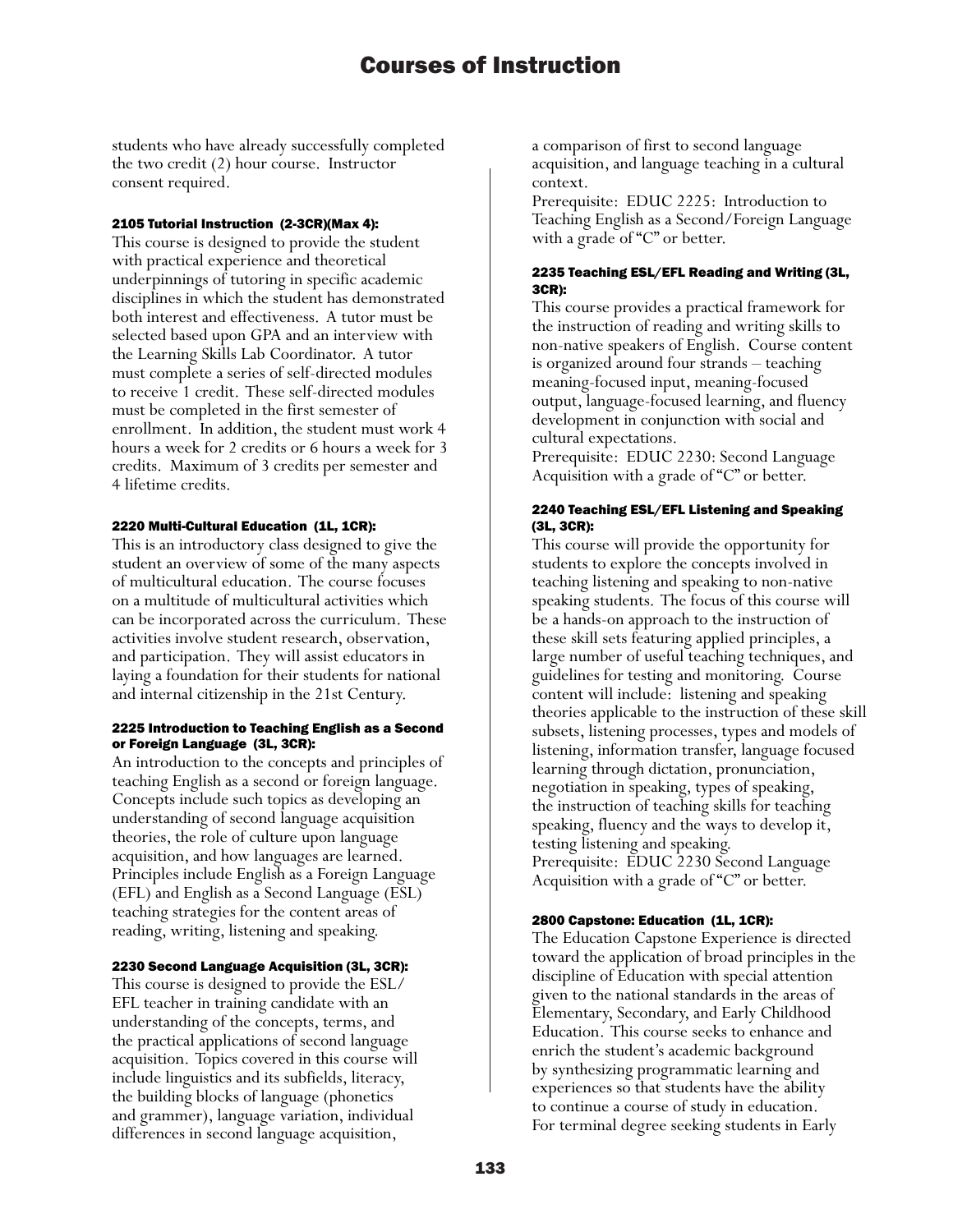Childhood Education, this course will meet the NAEYC Early Childhood Program Standards for portfolio creation.

# Education-Early Childhood (EDEC)

#### 1020 Introduction to Early Childhood Education (3L, 3CR):

This course is designed to introduce students to the study of early childhood education preschool through the primary grades. The student will study the types, objectives and philosophies of various early childhood programs. The course addresses a wide range of issues related to young children and their education through lectures, discussion and observation.

#### 1100 Observation and Guidance of Young Children (2L, 2CR):

This course provides effective methods of observation and guidance to meet children's needs individually and in groups with an emphasis on promoting a positive and constructive climate in the early childhood setting. Topics include assessment, recording behaviors, planning environments, materials and equipment, scheduling, discipline and parent-teacher communication.

Prerequisite: Successful completion of EDEC 1020 with a grade of "C" or better or concurrent enrollment in EDEC 1020.

#### 1105 Observation and Guidance of Young Children Lab (2LB, 1CR):

This course provides supervised experience in the observation and guidance of young children at an early childhood center.

Prerequisite: EDEC 1100 (or concurrent enrollment). Enrollment in EDUC 2005 or documented DFS pre-screen or criminal background check within previous 24 months. 2 hours lab.

## 1200 Administration in Early Childhood Programs (3L, 3CR):

This course is designed to develop skills in both business and human relations components of administering child care for young children. Content includes procedures in establishing early childhood centers, administering paperwork, fiscal management, selection, development and motivation of staff, parent and community involvement strategies, and program regulations and evaluation.

Prerequisite: Successful completion

of or concurrent enrollment in EDEC 1020-Introduction to Early Childhood Education.

#### 1300 Curriculum Planning and Development for Young Children (2L, 2CR):

This course will focus on the development of skills in planning, implementing and evaluating developmentally appropriate experiences to encourage intellectual, physical, social, emotional, and creative growth in young children. The focus will be on the concept of optimum development of the whole child. Prerequisite: EDEC 1020, FCSC 2121 with grades of "C" or better. 2 hours lecture.

#### 1305 Curriculum Planning and Development for Young Children Lab (2LB, 1CR):

This course will provide the opportunity for students to engage in supervised experiences in planning, implementing, and evaluating curricular activities in an early childhood program. Prerequisite: Successful completion of or concurrent enrollment in EDEC 1300. Enrollment in EDUC 2005 or documented DFS pre-screen or criminal background check within previous 24 months.

## 1480 CDA-Child Development Associate Seminar (3L, 3CR):

This course is designed to prepare candidates for the assessment process for the Child Development Associate credential. This course is intended to assist the student in preparing the Professional Resource File, The Parent Opinion Questionnaire and prepare for the national examination and Verification visit. Prerequisite: Students must be 18 years of age, hold a high school diploma or GED, have 480 hours of experience working with children within the past five years and have 120 clock hours of formal child care education within the past five years. This course if offered for a S/U grade only.

## 2000 Engaging Families in Early Childhood Settings (3L, 3CR):

This course will focus on the philosophical, psychological, and sociocultural aspects of working with families in early childhood settings. 3 hours lecture.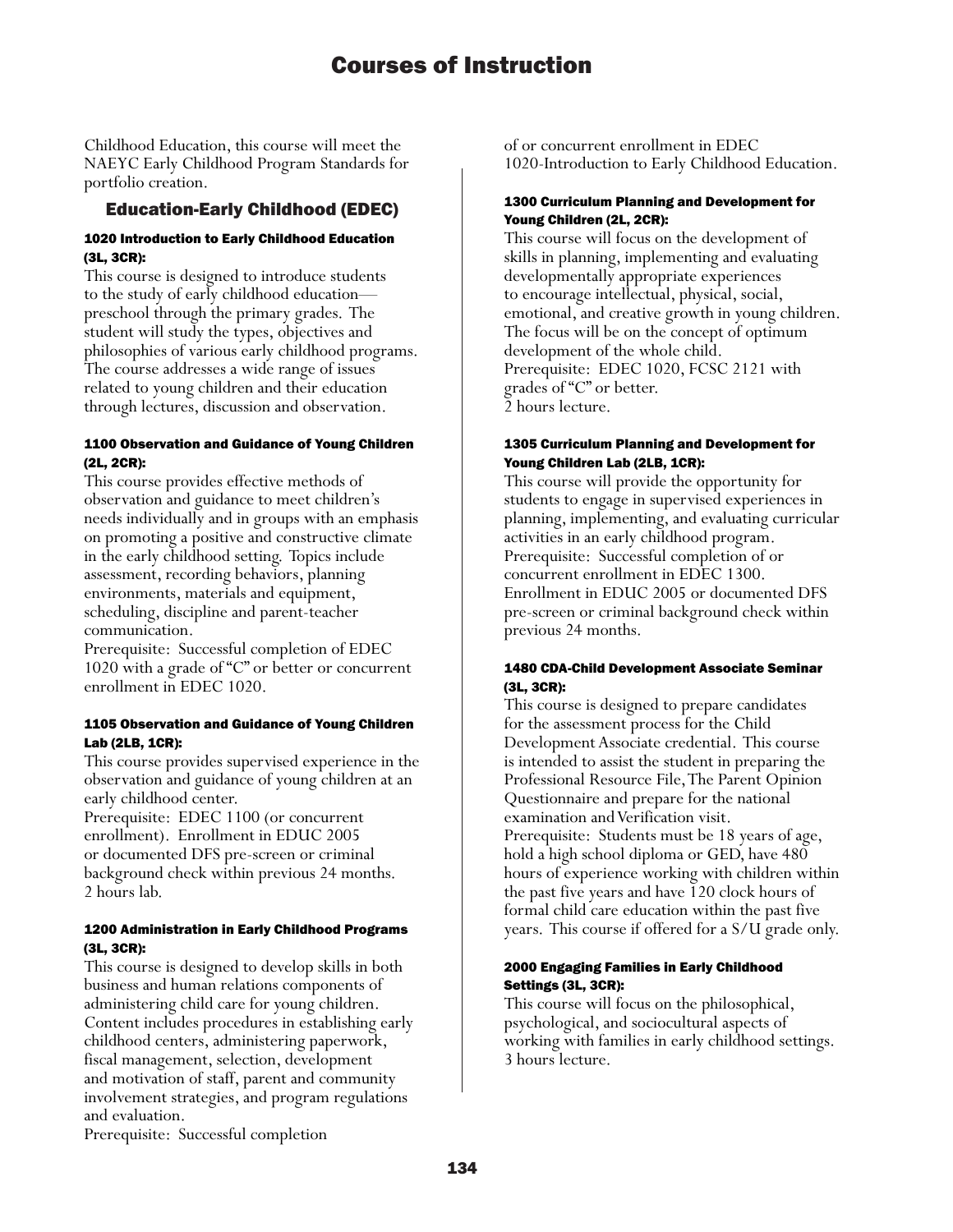# Education-Elementary (EDEL)

## 1410 Elementary School Math Seminar I (1L, 1CR):

This course is designed to discuss strategies and instructional activities used in Numbers and Operations for Elementary School Teachers and to be a linkage between what the prospective teachers study and what they will teach. It provides the opportunity to discuss appropriate activities, strategies and programs in teaching areas related to problem solving and to the use of whole numbers, rational numbers, and real numbers.

Prerequisite: Concurrent enrollment in MATH 1100.

#### 1430 Life Science in the Elementary School (1L, 1CR):

Covers selection of basic life science concepts, materials and curricula appropriate for elementary school. Previous or concurrent enrollment in a life science course is ideal, but not required.

## 1440 Physical Science in the Elementary School (1L, 1CR):

Covers selection of basic physical science concepts, materials and curricula appropriate for elementary school. Previous or concurrent enrollment in a physics or chemistry course is ideal but not required.

## 1450 Earth Science in the Elementary School (1L, 1CR):

This course covers the selection of basic earth science concepts to the teaching of elementary students. The course includes topics in geography, meteorology, geology, and astronomy.

## 2410 Elementary School Math Seminar II (1L, 1CR):

This course is designed to discuss strategies and instructional activities used in Geometry and Measurement for Elementary School Teachers and to be a linkage between what the prospective teachers study and what they will teach. It provides the opportunity to discuss appropriate activities, strategies and programs in teaching areas related to probability, statistics, and geometric concepts.

Prerequisite: Concurrent enrollment in MATH 2120.

# Education-Educational Foundations (EDFD)

#### 2020 Foundations of Education (3L, 3CR):

A basic course for those preparing for a teaching career. This experience supplies a critical examination of educational thought and practice in the United States viewed as a phase of social progress. The study will include classroom observations as well.

Prerequisite: Concurrent enrollment in EDUC 2005 required.

## 2100 Educational Psychology (3L, 3CR):

Students will demonstrate knowledge and understanding of psychological concepts, principles, and research relevant to teaching and learning with an emphasis on the school setting. Prerequisite: EDFD 2020 with a grade of "C" or better.

#### 2450 Lifespan Human Development (3L, 3CR):

This course provides an overview of human growth and development from conception until the end of life. The course material combines theory, research and practical applications from developmental psychology. Lecture topics include prenatal and birth factors; genetic influences on development; physical, cognitive, social emotional, and cultural variables which influence development in infancy, childhood, adolescence, early-, middle-, and late adulthood.

#### 2451 Life Span: Adulthood (1L, 1CR):

This course provides a psychosocial overview of human development during the adult years. Issues of physical, psychological, social and emotional development will be explored. Prerequisite: PSYC 2300 with a grade of "C" or better or concurrent enrollment.

# Education-Exceptional Children (EDEX)

## 2484 Introduction to Special Education (3L, 3CR):

This course is designed to meet the needs of education majors for a required course in special education.

Prerequisite: Successful completion of EDFD 2020 with a grade of "C" or better.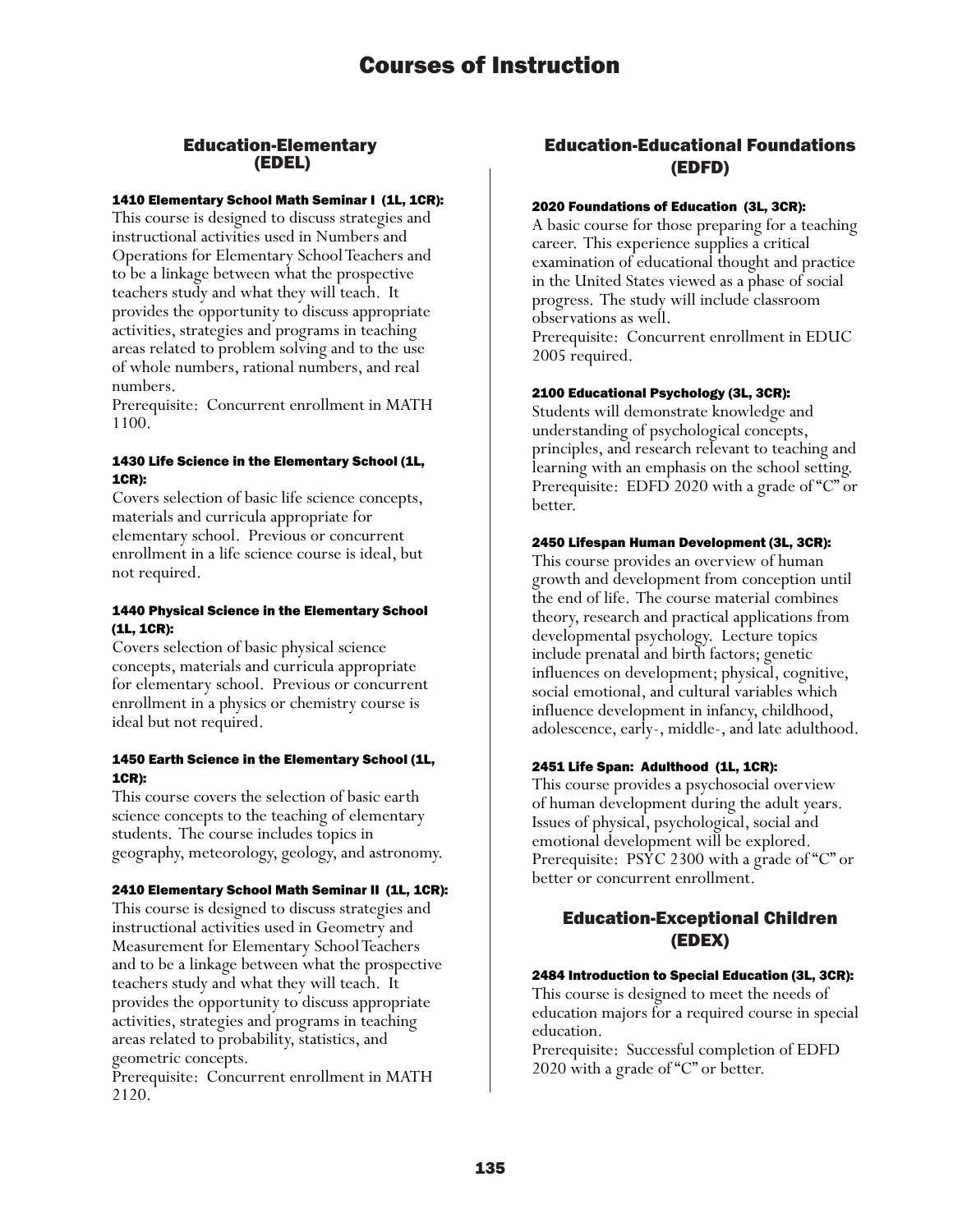# Electrical Apprenticeship (ELAP)

# 1515 Electrical Apprenticeship I (2L, 2LB, 3CR):

This course is designed to provide an electrical apprentice with the necessary skills and knowledge to ensure safe and efficient work practices on the job. This course is designed to develop the basic uses of mathematics for electricity, electrical code, and electrical motors and transformers. The course meets the Wyoming statutory requirement for electricity related classroom training. This course is offered for S/U grade only.

#### 1525 Electrical Apprenticeship II (2L, 2LB, 3CR):

This course is designed to provide an electrical apprentice with the necessary skills and knowledge to ensure safe and efficient work practices on the job. This course is designed to develop the basic uses of mathematics for electricity, electrical code, and electrical motors and transformers. This course meets the Wyoming statutory requirement for electricity related classroom training. This course is offered for S/U grade only. Prerequisite: Successful completion of ELAP 1515 or instructor approval.

## 1535 Electrical Apprenticeship III (2L, 2LB, 3CR):

This course is designed to provide the second year electrical apprentice with the necessary skills and knowledge to ensure safe and efficient work practices on the job. Topics of study include but not limited to safety, AC electricity, inductance, capacitance, transformers, motors and application of the National Electrical Code. This course is offered for S/U grade only. Prerequisite: Successful completion of ELAP 1525 or instructor approval.

#### 1545 Electrical Apprenticeship IV (2L, 2LB, 3CR):

This course is designed to provide the second year electrical apprentice with the necessary skills and knowledge to ensure safe and efficient work practices on the job. Topics of study include but not limited to safety, AC electricity, inductance, capacitance, transformers, motors and application of the National Electrical Code. This course is offered for S/U grade only. Prerequisite: Successful completion of ELAP 1535 or instructor approval.

#### 1555 Electrical Apprenticeship V (2L, 2LB, 3CR):

This course is designed to provide the third year electrical apprentice with the necessary skills and knowledge to ensure safe and efficient work practices on the job. Topics of study include but not limited to safety, blueprint reading, construction procedures, grounding and ground fault calculations, and service calculations based on the National Electrical Code. This course is offered for S/U grade only. Prerequisite: Successful completion of ELAP 1545 or instructor approval.

## 1565 Electrical Apprenticeship VI (2L, 2LB, 3CR):

This course is designed to provide the third year electrical apprentice with the necessary skills and knowledge to ensure safe and efficient work practices on the job. Topics of study include but not limited to safety, blueprint reading, construction procedures, grounding and ground fault calculations, and service calculations based on the National Electrical Code. This course is offered for S/U grade only. Prerequisite: Successful completion of ELAP 1555 or instructor approval.

## 1575 Electrical Apprenticeship VII (2L, 2LB, 3CR):

This course is designed to provide the fourth year electrical apprentice with the necessary skills and knowledge to ensure safe and efficient work practices on the job. Topics of study include but not limited to safety, motor controls, power distribution, solid state controls and programmable controllers based on the National Electrical Code.

This course if offered for S/U grade only. Prerequisite: Successful completion of ELAP 1565 or instructor approval.

## 1585 Electrical Apprenticeship VIII (2L, 2LB, 3CR):

This course is designed to provide the fourth year electrical apprentice with the necessary skills and knowledge to ensure safe and efficient work practices on the job. Topics of study include but not limited to advanced motor controls, branch and feeder circuits, service entrance and grounding calculations based on the National Electrical Code and review for the State exam. This course is offered for S/U grade only. Prerequisite: Successful completion of ELAP 1575 or instructor approval.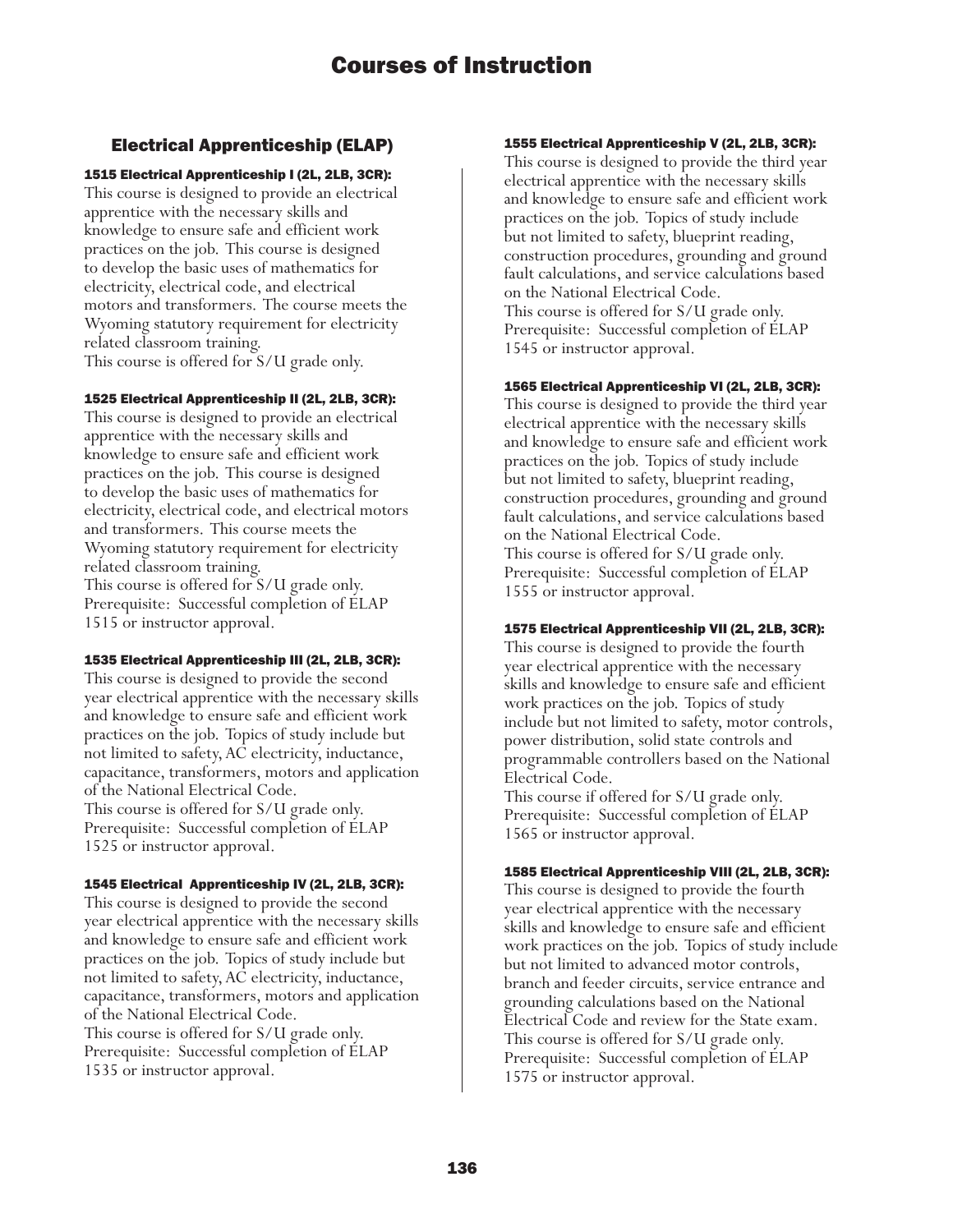# Electrical Technology (ELTR)

# 1515 Electrical Concepts (2L, 2CR):

This course introduces students to AC and DC electricity. This will include the principles of voltage, current, resistance and power. Students will use electrical meters for measuring and reinforcing Ohm's law.

# Engineering Technology (ENTK)

# 1510 Drafting I (1/2L, 1LB, 1CR):

This course is an introduction to the fundamental techniques of drafting with the use of drafting instruments and freehand sketching of pictorial and multiview drawings, including the skills of dimensioning and lettering.

# 2501 Intro to Computer Aided Drafting I (1/2L, 1LB, 1CR):

This course is an introduction to Computer Aided Drafting (CAD). The content of this course is designed to provide the student with a basic understanding of CAD program features and explore drafting and design essentials in a 2-dimensional format. Coursework is valuable for anyone needing to prepare, interpret, or use virtually any type of drawings, plans, schematics, or other technical graphic communication documents.

Prerequisite: Previous experience with computers is recommended.

# 2506 Intro to Computer Aided Drafting II (1/2L, 1LB, 1CR):

This course is a continuation of Computer Aided Drafting I. The content of this course is designed to provide the student with an advanced understanding of CAD program features and further explore drafting and design essentials in a 2-dimensional format. Coursework is valuable for anyone needing to prepare, interpret, or use virtually any type of drawings, plans, schematics, or other technical graphic communication documents.

Prerequisite: ENTK 2501 with a grade of "C" or better.

# English (ENGL)

# 0100 English as a Second Language (3CR):

This course is designed to develop the basic writing skills of the high-beginning level ESL learner through daily assignments, the development of the paragraph and essay, and the study of grammatical structures relevant

to various writing genres. Learners will exam and practice writing three rhetorical forms: chronological process, spatial description and listing using specific descriptive details, reasons and examples.

Prerequisite: IBT TOEFL: 61 or Computer-based TOEFL: 173 or Paper-based TOEFL: 500 3 hours lecture.

## 0625 English Foundations: Grammar & Writing (3L, 3CR):

This course is the study of English grammar with emphasis on word formation and with an emphasis on sentence formation. This course is designed to develop competencies in the fundamentals of English grammar. Through individualized instruction and tutoring, students placed in this course are prepared, upon satisfactory completion, to move towards English 1010. Credits earned in this course do not apply toward the General Education requirement or toward the minimum number of credits required for graduation.

Prerequisites: ACT English score of 0-15 or ACCUPLACER Sentence Skills score of 0-70.

# 0640 Writing Skills (3L, 3CR):

This course provides supplemental instruction, reading, and writing practice in the fundamentals of composition, including essay assignments such as expository, argumentative, persuasive, comparison and contrast, analysis, and research papers. It is designed to prepare students for the types of reading and writing students will be expected to do while at EWC. Prerequisite: ENGL 0625 with a grade of "C" or better or ACT English score of 16-17 or ACCUPLACER Sentence Skills score of 71-86.

## 1009 Co-Requisite for ENGL 1010 (2L, 2CR):

This course provides supplemental instruction, reading, and writing practice in the fundamentals of composition, including essay assignments such as expository, argumentative, persuasive, comparison and contrast, analysis, and research papers. It is designed to prepare students for the types of reading and writing students will be expected to do while at EWC. Prerequisite: ENGL 0625 with a grade of "C" or better or ACT (Writing) score of 16-17 or ACCUPLACER (Sentence Skills) score of 71-86.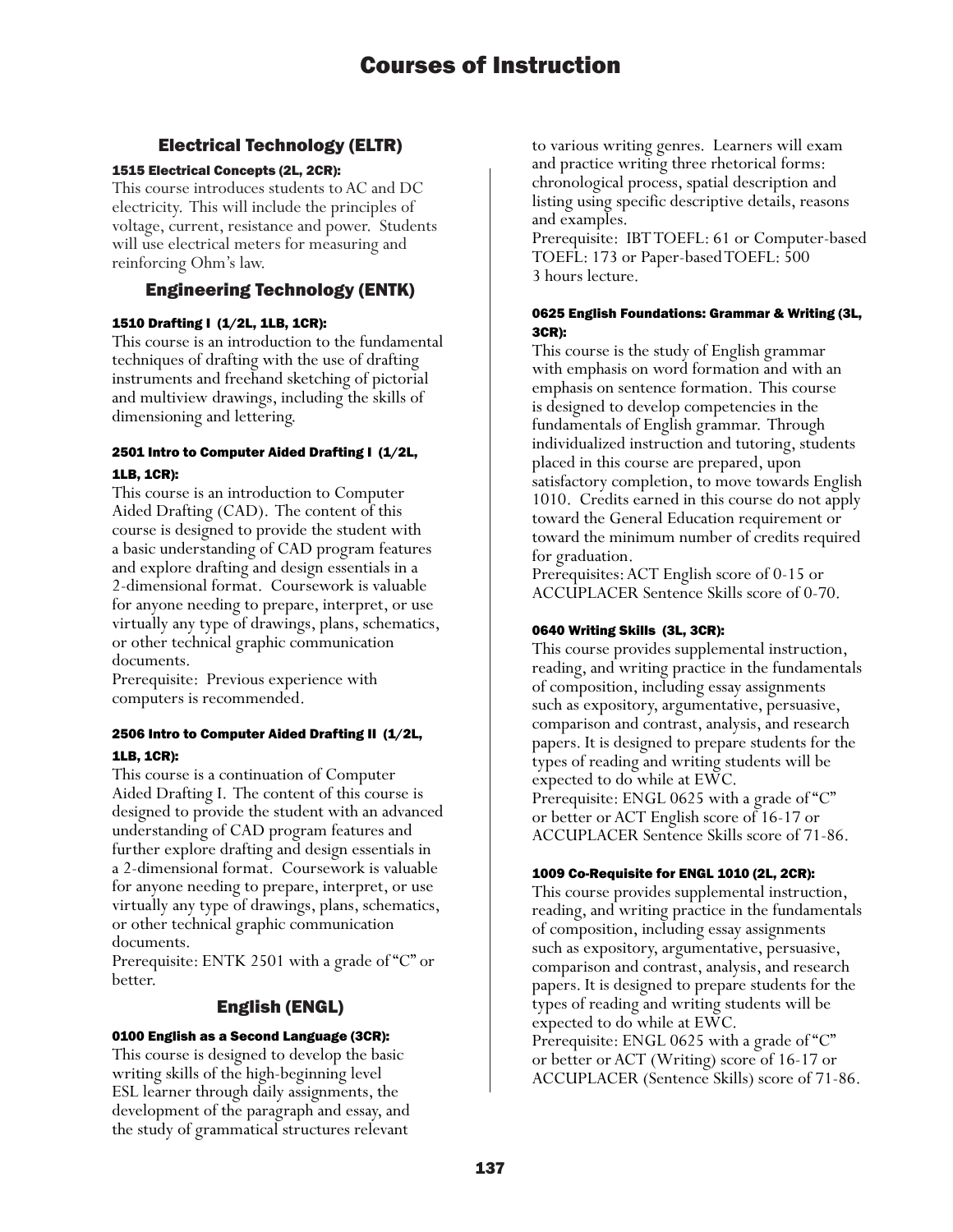#### 1010 English I: Composition (3L, 3CR):

Instruction, reading, and writing practice in the fundamentals of composition, including essay assignments such as expository, argumentative, persuasive, comparison and contrast, analysis, and research papers.

Prerequisite: ACT English score of 18 or appropriate score on placement exam.

## 1210 English Composition for International Students (3L, 3CR):

This is a composition course for non-native speakers of English. It includes instruction in the fundamentals of composition, including writing assignments in definition, summary, classification, narration, description, exposition, argumentation, and comparison and contrast. There will be frequent reading and writing assignments. A student may not receive credit for both English 1010 and English 1210. Prerequisite: English 0640 with a grade of "C" or better or appropriate score on placement exam.

## 2001 Sophomore Project: Interdisciplinary Writing (3L, 3CR):

This course is designed to be an interdisciplinary approach to research and essay writing, providing students with a variety of research skills and methods. It will stress the APA/MLA documentation style. Emphasis will be placed on critical thinking, analysis, and research. Passing the course with a grade of "C" or better satisfies the Outcomes Assessment activity for Interdisciplinary Studies majors. Prerequisite: English 1010 with a grade of "C" or better.

## 2020 Introduction to Literature (3L, 3CR):

An introduction to the study of literature such as poetry, fiction, drama, novels, and literary nonfiction. This class will develop skills in written, oral, and digital communication. Prerequisite: ENGL 1010 with a grade of "C" or better.

## 2050 Creative Writing—Introduction to Fiction (3L, 3CR):

This course deals with an analysis of the forms of fiction and the practice of creative writing at an introductory level.

Prerequisite: ENGL 2020 with a grade of "C" or better.

#### 2140 World Literature (3L, 3CR):

This course focuses on the major literary works representative of the significant periods in the history of Western civilization. Through reading, study and discussion, students explore literature from Homer through the medieval period of Chaucer.

Prerequisite: ENGL 2020 with a grade of "C" or better.

## 2425 Literatures in English I (3L, 3CR):

A survey of major figures and literary movements in literatures written in English through 1750. Prerequisite: ENGL 1010 with a grade of "C" or better.

#### 2430 Literatures in English II (3L, 3CR):

A survey of major figures and literary movements in literatures written in English from 1750 to 1865.

Prerequisite: ENGL 1010 with a grade of "C" or better.

#### 2435 Literatures in English III (3L, 3CR):

A survey of major figures and literary movements in literatures written in English from 1865 to the present.

Prerequisite: ENGL 1010 with a grade of "C" or better.

## 2440 Literary Genres: Short Story (3L, 3CR):

Examination of the short story as a literary genre. Includes reading of short stories by writers of international rank, emphasizing but not necessarily limited to British, American, and Canadian writers. Includes writing essays of analysis.

Prerequisite: ENGL 1010 with a grade of "C" or better.

# Entrepreneurship (ENTR)

## 1500 Successful Entrepreneurship (2L, 2CR):

An introductory course focusing on identification of the business skills, personal traits and characteristics necessary to succeed as an entrepreneur. Students analyze and determine how to obtain the skills needed to own, operate and manage a small business successfully. Through guided self-analysis, students assess their own alignment with the passion, creativity and innovation that typifies entrepreneurial success. In addition, students explore the role of small business in both the U.S. and global economy, examine a variety of industries, businesses,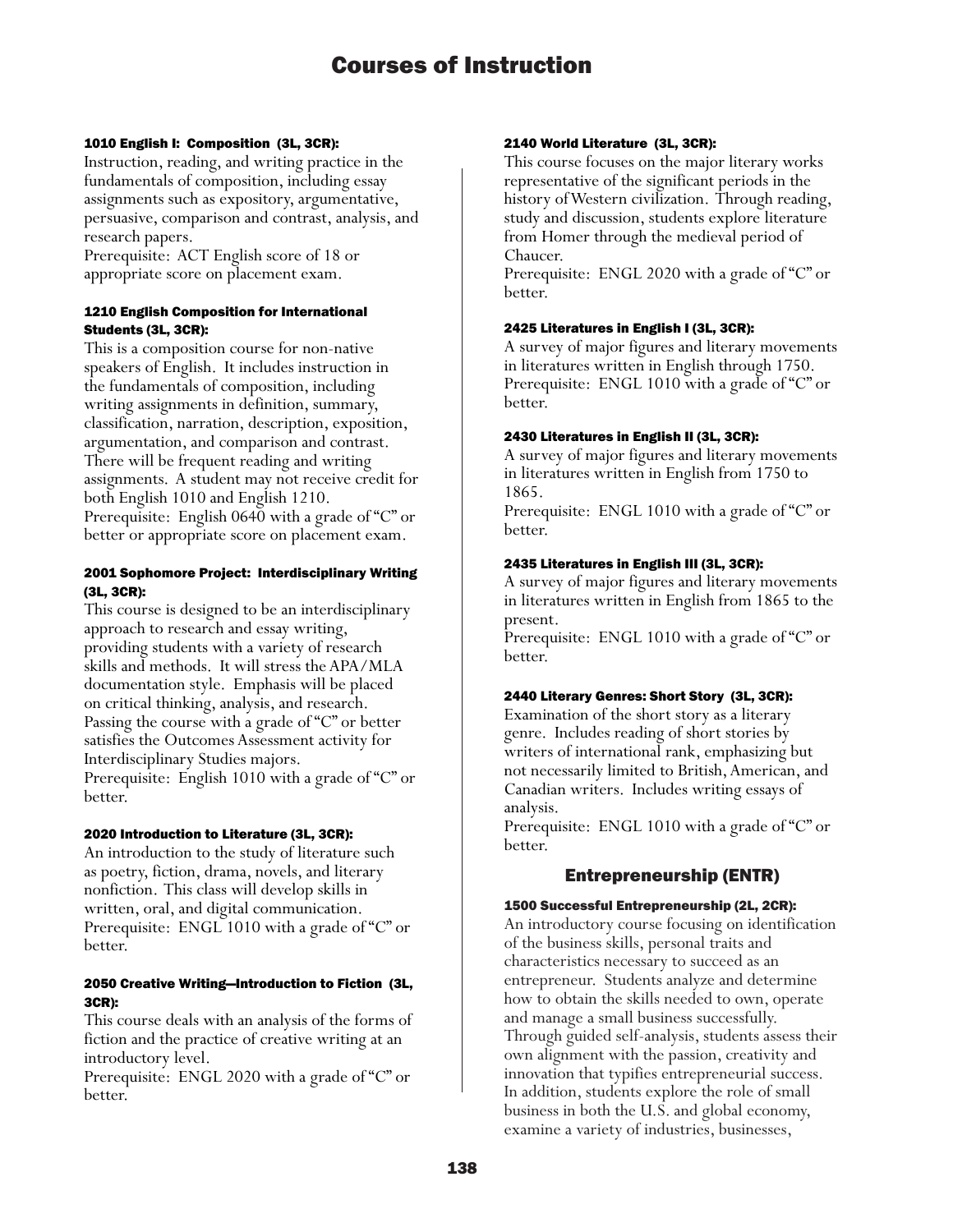entrepreneurial ventures and create a personal business preference profile.

Prerequisite: HMDV 0510 with a grade of "C" or better or appropriate score on placement exam.

#### 1520 Creating a Business Plan (2L, 2CR):

Students evaluate a business opportunity, collect and organize research data into a marketing plan and prepare a financial plan for their small business idea. In addition, students gain skills to be able to continue developing their business plan as they learn new information and gain ability to make a "go" or "no-go" determination. 2 hours lecture.

#### 2500 Small Business Operations Management (2L, 2CR):

Students develop skills for introducing new products and services, quality management, process design, job design, technology management and related business design decisions. Students also develop operations decision making skills for inventory, materials, scheduling and planning specific to the needs of a small business as it progresses through the business life cycle.

## 2520 Legal Issues for Entrepreneurs (2L, 2CR):

A course focusing on the legal start-up, growth, management and exit strategies of small business. Students identify and analyze the legal and tax implications of the forms of business ownership. In addition, students examine the process of forming the various types of corporations. Student investigate human resource laws, contracts, reporting requirements, bankruptcy, collections and small claims court topics. Students also determine how to protect their business innovations with copyright, trademark, patents and intellectual property law.

#### 2540 Principles of Marketing (3L, 3CR):

An overview of marketing including the strategies for product, distribution, promotion, and pricing decisions; the relationship of these decisions to the external environment; global perspectives for tactical and strategic planning related to marketing; and ethics in marketing considerations. Students cannot earn credit for both ENTR 2540 and MKT 2100.

# Equine Studies (EQST)

#### 1570 Horseshoeing I (1/2L, 1LB, 1CR):

This course will include a study of the hoof in general, shaping shoes, trimming, and placement.

#### 1580 Horseshoeing II (1/2L, 1LB, 1CR):

This course deals with the detection of hoof problems, determination of causes for such problems, and the proper method of treatment to correct these problems. Students will be required to shoe a minimum of one horse without assistance before completion. Prerequisite: EQST 1570 with a grade of "C" or better.

#### 1725 Rodeo Rough Stock I (1L, 2LB, 2CR):

This is the first course in a series of rodeo rough stock events classes. Students will learn the rules of the different rough stock events, safety procedures for each of the events, proper equipment for each of the events, and the correct use for each piece of equipment. Lab sessions will deal with practical application of material that is presented in the lecture. A \$30 fee will be charged for this course. Verification of a NIRA card will be required. A student may enroll in only one rodeo event class or one rough stock class per semester.

#### 1730 Rodeo Rough Stock II (1L, 2LB, 2CR):

This is the second course is a series of rodeo rough stock events classes. Students will learn about physical fitness for the rough stock competitor, development of a positive competitive attitude, communication skills as a rodeo competitor, humane treatment of bucking horses and bulls, application of support devices for the competitor, entering rodeos, and selection of proper attire. Lab sessions will deal with practical application of material that is presented in the lecture. A \$30 fee will be charged for this course. Verification of a NIRA card will be required. A student may enroll in only one rodeo event class or one rough stock class per semester.

#### 1740 Rodeo Timed Events I (1L, 2LB, 2CR):

This is the first course is a series of rodeo timed events classes. Students will learn the rules of the different timed events, safety procedures for each of the events, proper tack for the events, and rules and regulations regarding brand inspections and health certificates. Lab sessions will deal with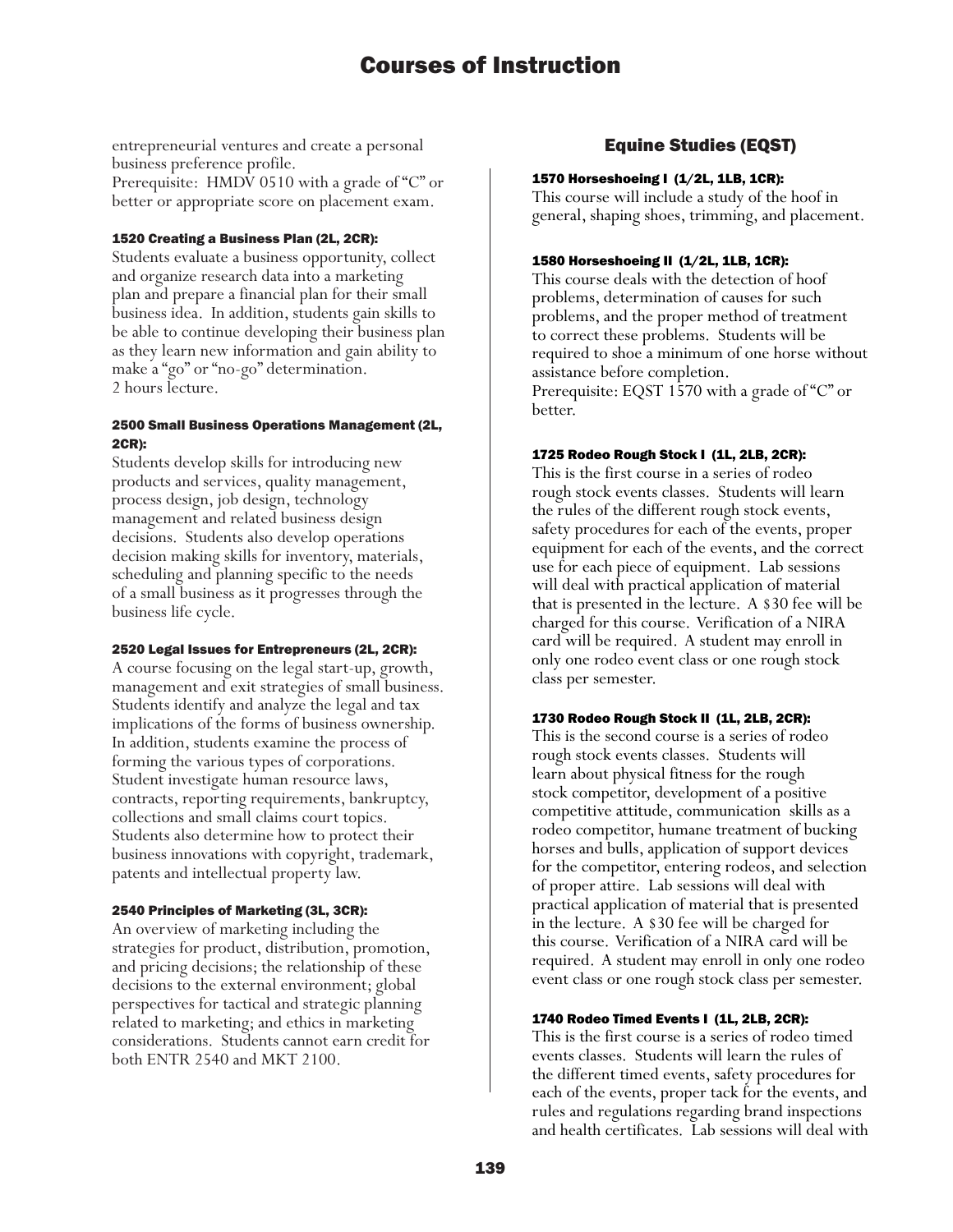practical applications of material that is presented in the lecture. A \$30 fee will be charged for this course. Verification of a NIRA card will be required. Students may enroll in only one rodeo event class or one rough stock class per semester.

#### 1750 Rodeo Timed Events II (1L, 2LB, 2CR):

This is the second course in a series of rodeo timed events classes. Students will learn about physical fitness for the time event competitor, correct application of equine bandages, development of a positive competitive attitude, communication skills as a rodeo competitor, humane treatment of timed event stock, entering rodeos, and selection of proper attire. Lab sessions will deal with practical applications of material that is presented in the lecture. A \$30 fee will be charged for this course. Verification of a NIRA card will be required. Students may enroll in only one rodeo event class or one rough stock class per semester.

#### 2740 Rodeo Rough Stock III (1L, 2LB, 2CR):

This is the third course in a series of rodeo rough stock events classes. Students will learn about selection of bucking horses and bulls, nutrition, immunization and parasite control for rough stock, safety in loading and hauling broncs and bulls, health certificate and brand inspection regulations pertinent to bucking stock, and financial transactions involved with rodeo. Lab sessions will deal with practical application of material that is presented in the lecture. A \$30 fee will be charged for this course. Verification of a NIRA card will be required. A student may enroll in only one rodeo event class or one rough stock class per semester.

#### 2750 Rodeo Rough Stock IV (1L, 2LB, 2CR):

This is the fourth course in a series of rodeo rough stock events classes. Students will learn techniques for judging each of the different rough stock events as well as public relations involving the rodeo competitor. Lab sessions will deal with practical application of material that is presented in the lecture. A \$30 fee will be charged for this course. Verification of a NIRA card will be required. A student may enroll in only one rodeo event class or one rough stock class per semester.

#### 2760 Rodeo Timed Events III (1L, 2LB, 2CR):

This is the third course in a series of rodeo timed events classes. Students will learn about selection of stock, nutrition, immunization and parasite control for the performance horse and the cattle, hauling horses, and financial transactions involved with rodeo. Lab sessions will deal with practical applications of material that is presented in the lecture. A \$30 fee will be charged for this course. Verification of a NIRA card will be required. Students may enroll in only one rodeo event class or one rough stock class per semester.

## 2770 Rodeo Timed Events IV (1L, 2LB, 2CR):

This is the fourth course in a series of rodeo timed events classes. Students will learn techniques for judging each of the different timed events as well as public relations involving the rodeo competitor. Lab sessions will deal with practical applications of material that is presented in the lecture. A \$30 fee will be charged for this course. Verification of a NIRA card will be required. Students may enroll in only one rodeo event class or one rough stock class per semester.

# Family and Consumer Science (FCSC)

#### 1010 Perspectives in Family and Consumer Science (2L, 2CR):

This course is designed to explore the history, core concepts, professional experience and career options in the field of Family and Consumer Science. Students will gain experience in online education as well as assessment and goal setting to achieve expectations for professional competencies in the field. Students will begin to develop a professional portfolio as part of this course.

## 1140 Nutrition (3L, 3CR):

This class will provide the students with a basic background in the six classes of nutrients and the role of each nutrient in food selection, weight loss, and weight maintenance. Basic diet planning principles will be discussed and students will analyze diets in accordance with such principles and propose dietary changes to improve nutritional status. Nutritional status and needs throughout the life span will be presented. Students will become better consumers as they are introduced to reading and interpreting food labels, understanding labeling regulations, and evaluating nutritional claims made by food products and fad diets.

Prerequisite: Placement score for English 1010 or better and ACCUPLACER or placement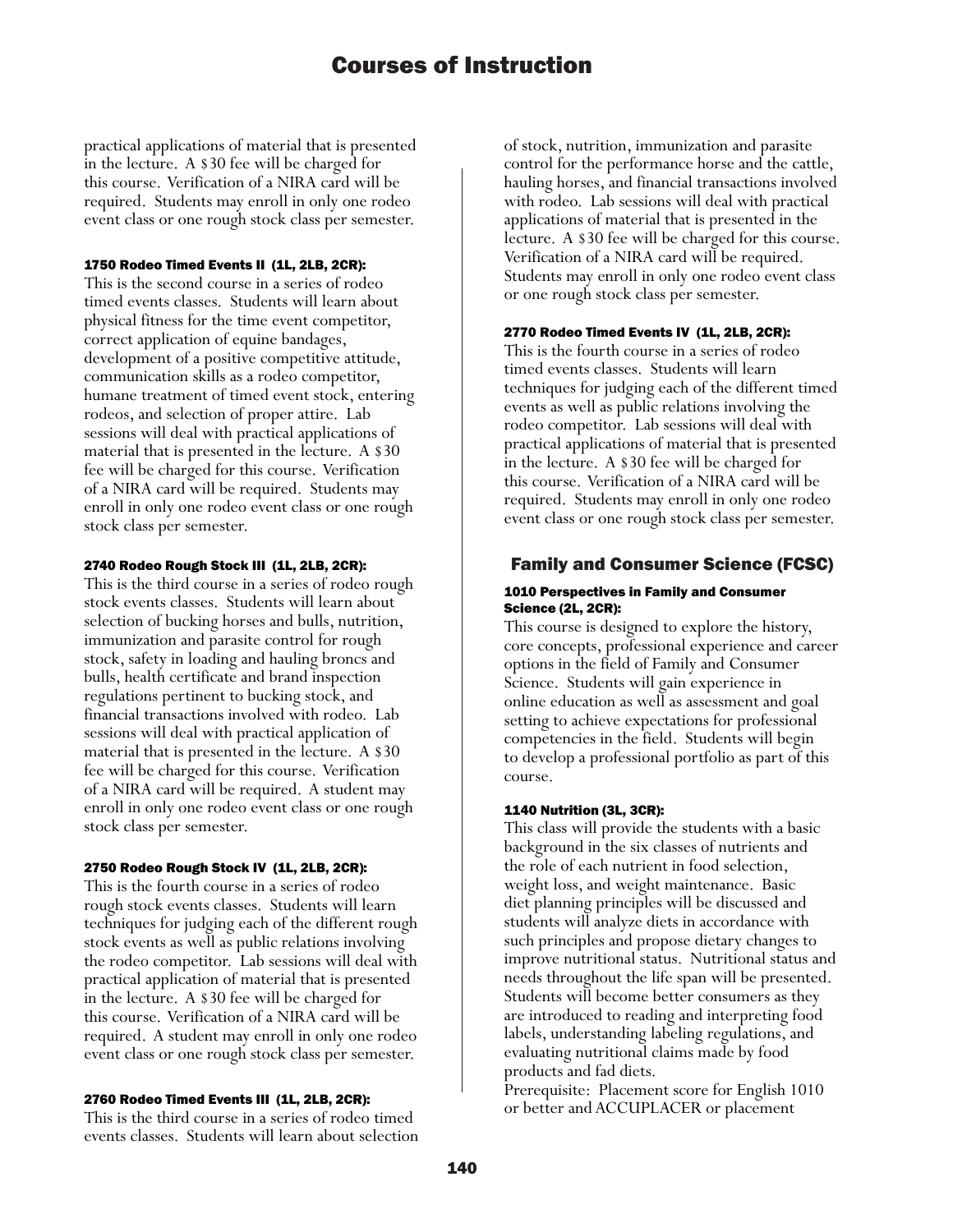score indicating no reading improvement class is required or appropriate ACT scores for English and reading.

#### 1141 Principles of Nutrition (3L, 3CR):

A study of the science of food as it relates to the attainment and the maintenance of health and/or contributes to specific pathologies. Course emphasis will include: principles of nutrition; scientific basis of nutrition; nutrients, their functions, requirements, and interactions; nutritional fads and fallacies; energy consumption; energy expenditure; and metabolism. Special topics will include national and world nutrition and laboratory situations.

#### 2121 Child Development (2L, 3LB, 4CR):

A course in the study of the various societal and cultural influences on the growth and development of children during the early childhood period. Emphasis will be placed on the period from conception to age eleven. Students will observe infants, toddlers, preschoolers, and primary grade children for a total of 30 hours during the semester in order to related theory to the actual behavior of children. Prerequisite: Concurrent enrollment in EDUC 2005 or documented DFS Pre-Screen or criminal background check within previous 24 months.

#### 2131 Family Relationships (3L, 3CR):

This course will help the student develop understanding about patterns of interactions at different stages of the family life cycle and transactions between families and other social system.

# French-Language (FREN)

#### 1010 1st Year French I (4L, 1LB, 4CR):

Fundamentals of grammar, composition, reading, and conversation.

#### 1020 1st Year French II (4L, 1LB, 4CR):

Continuation of French 1010. Prerequisite: FREN 1010 with a grade of "C" or better.

# Geography (GEOG)

#### 1000 World Regional Geography (3L, 3CR):

Covers the distributions, traits, and processes of the Earth's peoples and landscapes through the perspective of regional geography, which is the study of the spatial relationships of natural environments and human societies.

#### 1020 Human Geography (3L, 3CR):

Analysis of spatial patterns of and interaction between the world's great cultural systems. Topics include settlement patterns, behavior patterns, agricultural land use and resource utilization.

# Geology (GEOL)

#### 1070 The Earth: Its Physical Environment (3L, 1LB, 4CR):

Discusses selected topics from geology, astronomy, and meteorology illustrating fundamental concepts, processes, products and the interrelationships among them. Emphasizes nature of science and relationship between selected topics and society.

#### 1100 Physical Geology (3L, 2LB, 4CR):

The study of the earth's physical make-up including rocks and minerals, streams, glaciers, geologic structures, earthquakes and plate tectonics. Laboratory sessions will cover rocks, minerals and topographic maps.

#### 1470 Environmental Geology (3L, 3LB, 4CR):

This course is an application of geologic principles to topical problems in environmental and resource geology. Topics include analysis of environmental issues such as earthquake disaster preparedness, landslides, land use, floods and human occupation, ground water withdrawal and contamination issues, volcanic and coastal hazards, and the response of landscapes and people to resource development (minerals/air/ water/energy). Laboratories will be used to analyze and debate data relevant to environmental problems from a geological perspective. Prerequisite: Placement score for ENGL 1009 or better and no reading improvement required, or appropriate reading ACT score.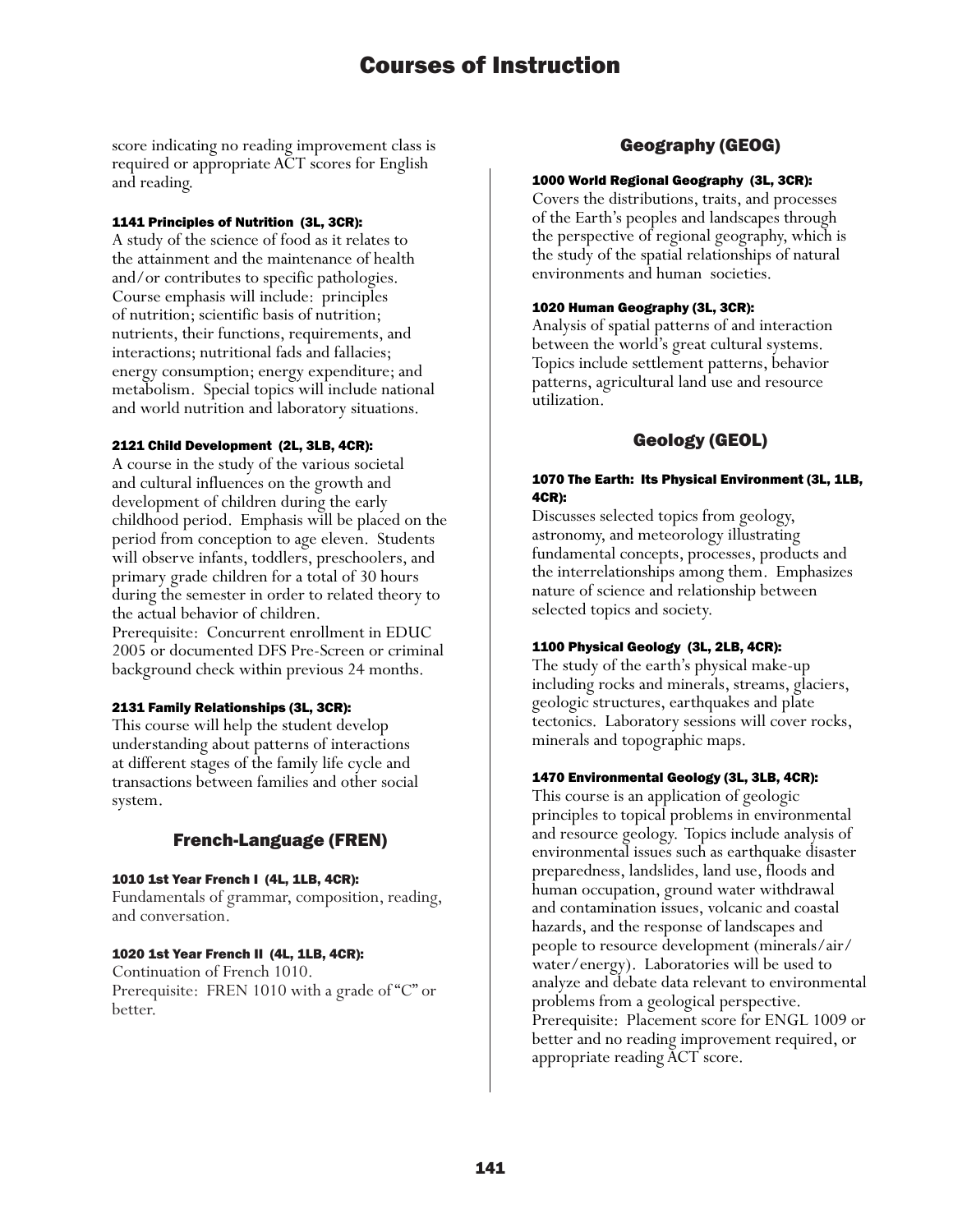# German-Language (GERM)

# 1010 1st year German I (4L, 1LB, 4CR):

Explores fundamentals of grammar, composition, conversation, and reading.

# 1020 1st year German II (4L, 1LB, 4CR):

This course examines fundamentals of grammar, composition, conversation, and reading. Prerequisite: GERM 1010 with a grade of "C" or better.

# Health Education-Physical & Health Education (HLED)

# 1006 Personal Health (3L, 3CR):

A study of health problems as they relate to the development of personal health values leading to an understanding of the responsibility of oneself, the family, community, and the world.

# 1221 Standard First Aid & Safety (2L, 2CR):

This course is a study of accident causes and preventions as well as assessment procedures for victims of accidents and/or sudden illness. The course contains all materials from the American Red Cross class **"Responding to Emergencies – Comprehensive First Aid/CPR/AED."** The class contains lectures as well as skill lessons, practices, and assessments as required by the AMR. Upon successful completion of the class, the student will be certified in the following: Adult CPR/AED/First Aid; Child/Infant CPR/ AED/First Aid. There is a course fee attached to this class to cover the cost of certification. **NOTE:** The online course requires students to attend on-campus skills lesson, practice, and assessment as required by the AMR for certification.

# 1280 Drug Use and Abuse (2L, 2CR):

A general study of licit and illicit drugs and their metabolic and central nervous system alterations with special emphasis on the consequent impact on an individual, family, subculture, and world society, both in the past and the present.

# Health Technology (HLTK)

Criminal background checks are required for certain courses in this area. The background check with cover sexual offender information, general criminal history, and adult and child neglect information. Student financial aid may be used to cover the cost.

# 1220 Growth & Development (3L, 3CR):

This course introduces the theories, processes and enhancement of the development of infants, young children, adolescents, and adults. Through research, discussion, and field observation/ participation, the student will study life span growth and development.

# 1510 Nurse Assistant (3L, 2LB, 4CR):

This course is designed to provide concepts and skills of caring for residents of long-term care facilities under the supervision of licensed nursing personnel. The successful student will be eligible for certification and to function in the field of long term care. It also prepares the student to take the competency exam to become certified in the State of Wyoming. The CNA certificate may be transferred out of state. This course is offered for S/U grade only.

# 1511 Certified Nursing Assistant II (1CR)

This course is designed to provide additional education for a CNA who has completed fifteen hundred (1500) documented working hours in a healthcare setting. The classes will be offered to meet the needs of the community and are designed to provide additional concepts and skills needed for the care of clients in long term care facilities and for the care of persons with chronic, stable conditions. The student will successfully complete the 40 hour course with a minimum score of 80% to become a CNA II in the state of Wyoming. This course is offered for S/U grade only.

Prerequisite: Wyoming Certified Nursing Assistant Certification(HLTK 1510), fifteen hundred (1500) documented work hours.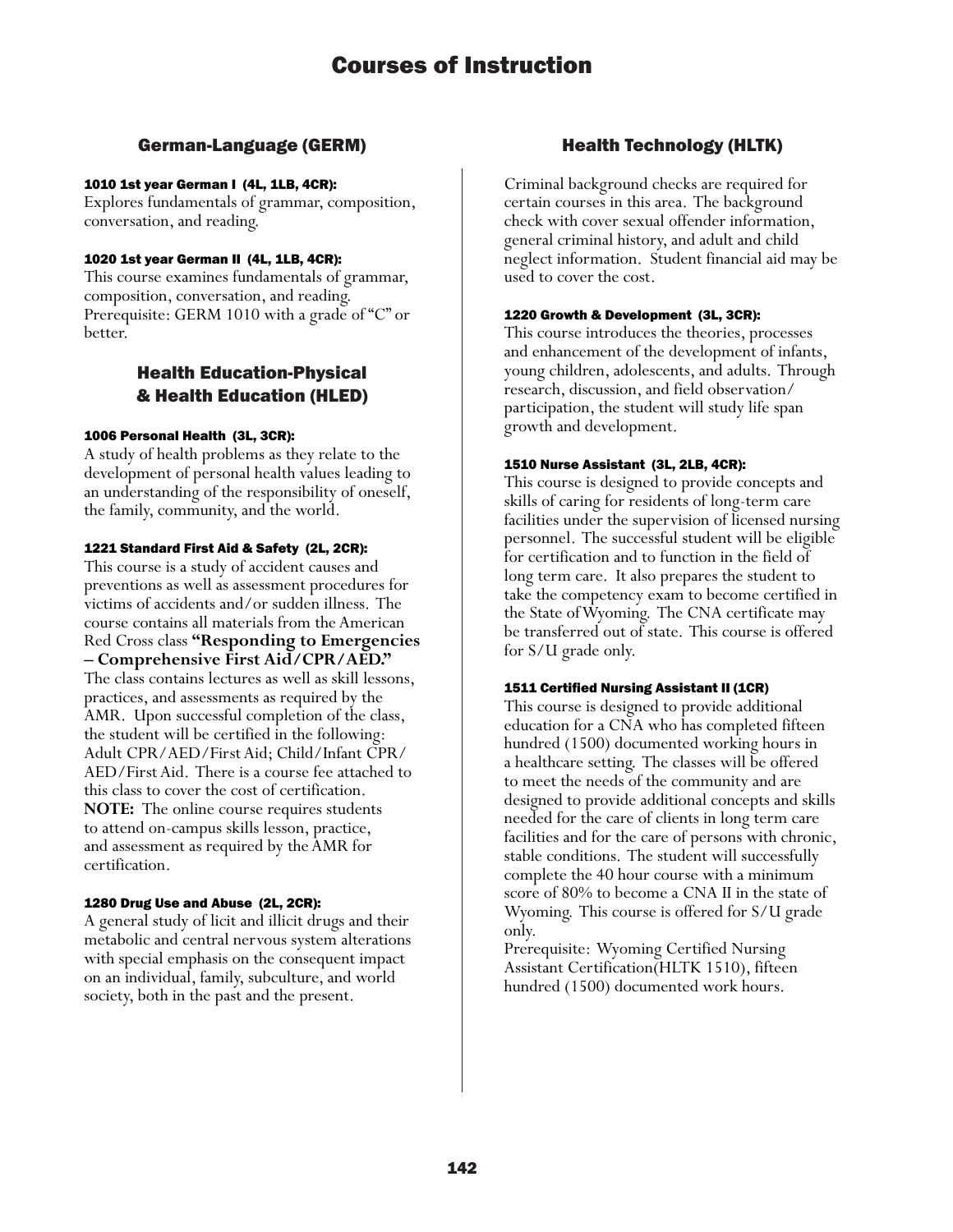#### 1525 Medication Assistant - Certified (4CR):

This course is designed to prepare the student to assume the role and responsibilities of a medication aide after successfully completing the 40 hr CNA II course. The courses will be offered to meet the needs of the community and provide additional concepts and skills needed for the care of clients in long term care under the direction of a licensed nurse. The student will successfully complete the 100 hr course with a minimum score of 80% or better and will meet the requirements needed to take the competency exam give by the Board of Nursing to become certified in the State of Wyoming. This certification will permit the student to enter the healthcare settings with basic nursing care skills needed to become a Medication Aide-Certified. This course is offered for S/U grade only. Prerequisite: Registered as a CNA with the Wyoming Board of Nursing 100 Contact Hours

#### 1560 Introduction to Health Careers (1L, 1CR):

This course is designed to introduce the student to the U.S. Health Care Delivery System as well as the health related professions involved in patient care. In addition, other health related professions will be explored. Through classroom content and field observations, the student will investigate the various health/health-related careers.

#### 1650 Advanced First Aid and Basic Emergency Care (2L, 4LB, 3CR):

Provide training in fundamentals of emergency care. Follows State of Wyoming Guidelines to provide students with core knowledge, skills and attitudes to function in the capacity of a first responder.

#### 1690 Emergency Medical Technology (2L, 4LB, 4CR):

This course is a basic EMT class. The structure is dealing with emergency care. This course is offered for S/U grade only. Prerequisite: High school diploma or High School Equivalency.

#### 1695 Emergency Medical Technology II (2L, 2LB, 3CR):

This course is a basic EMT class. The topics include advanced patient assessment, respiratory system, general pharmacology, and medical emergencies and medications. Prerequisite: HLTK 1690, EMT I with a grade of "C" or better.

#### 2005 Pre-Screen for Health Tech (OCR):

This course completes the process necessary for the background check required prior to participating in HLTK 1510.

# Heavy Equipment Operator (HEQP)

#### 1500 Heavy Equipment Operator (2L, 3LB, 5CR):

The Heavy Equipment Operator course will be a five week (200 hours) course using the National Center for Construction Education and Research (NCCER) curriculum and use PROV national assessments for students. Successful students will receive a level one certification with opportunities to obtain a higher level certification. The NCCER level one certification is a nationally recognized certification by the heavy equipment industry. Students will learn about and operate different pieces of heavy equipment. The course will cover Core requirements, preventative maintenance, and safe operations of the equipment. Equipment used for this course include Scraper, Dozer, Backhoe/ Trackhoe, Loader and Excavator. This course is offered for S/U grade only.

# History (HIST)

#### 1110 Western Civilization I (3L, 3CR):

An introductory course in the study of Western civilization with attention given to the political, social, and economic developments from the beginning of civilization to 1650.

#### 1120 Western Civilization II (3L, 3CR):

A continuation of History 1110. From 1650 to the present.

#### 1211 U.S. to 1865 (3L, 3CR):

A general survey course which reviews the United States' history from the colonial period to 1865. Emphasis is placed on the important events and personalities that shaped our nation's heritage. This course meets the requirements of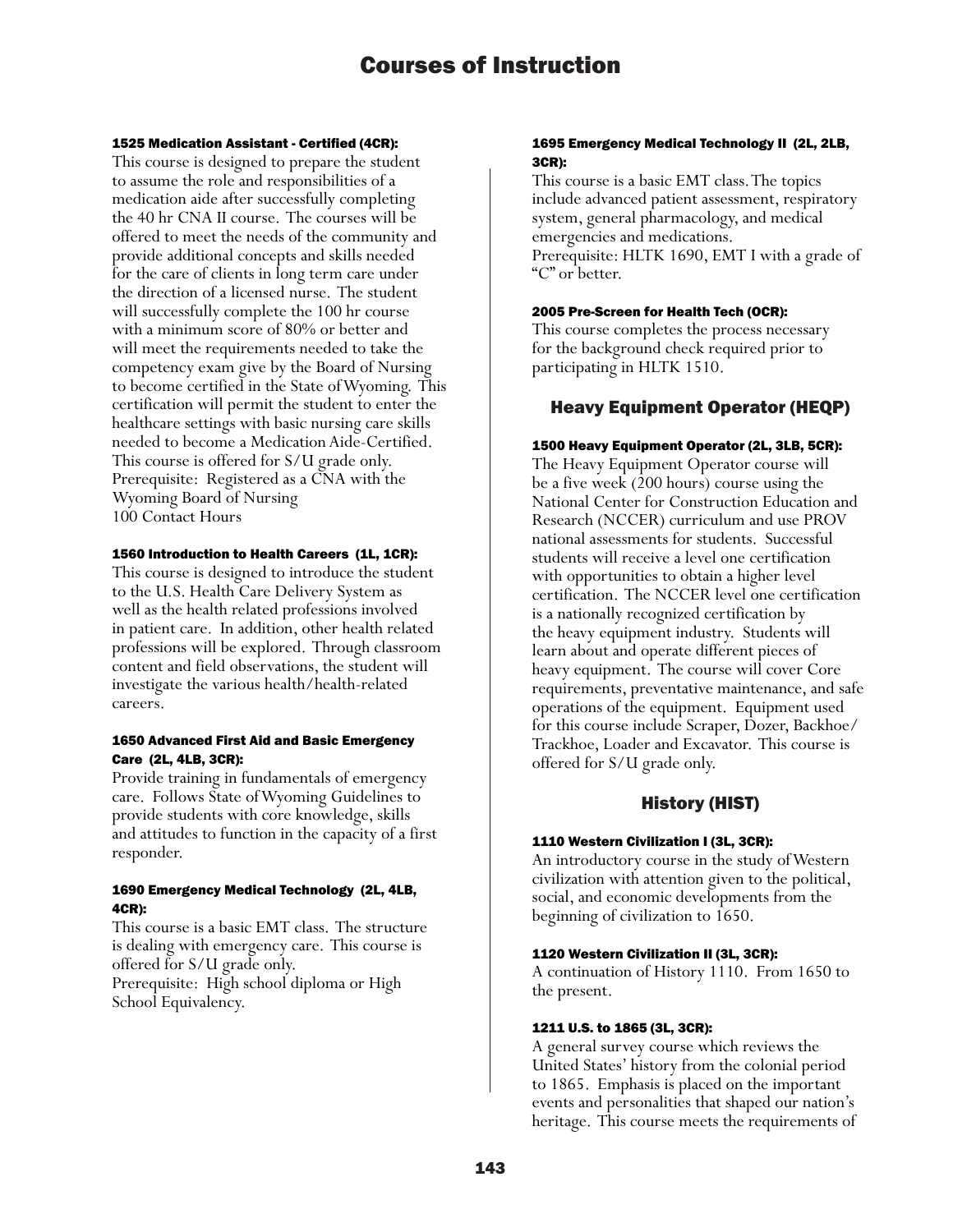the Wyoming statutes providing instruction in the provisions and principles of the United States and Wyoming constitutions.

#### 1221 U.S. from 1865 (3L, 3CR):

A general survey course which reviews the United States' history from 1865 to the present. Emphasis is placed on the important events and personalities that shaped our nation's heritage. This course meets the requirements of the Wyoming statutes providing instruction in the provisions and principles of the United States and Wyoming constitutions.

#### 1251 History of Wyoming (3L, 3CR):

A study of Wyoming history from the late 18th Century to the present.

## 1290 History of US West (3L, 3CR):

An introductory course designed to acquaint students with the history of the Trans-Mississippi West. Emphasis is placed on the 19th Century.

#### 1320 World Civilization to 1450 (3L, 3CR):

A history of the world's peoples and civilizations from human prehistory to 1450, with an emphasis on the diversity and interconnectedness of human life in the past, including political, religious cultural, economic and social movements.

## 1330 World Civilizations from 1450 (3L, 3CR):

A history of the world's peoples and civilizations from 1450 to present, with an emphasis on the diversity and interconnectedness of human life in the past, including political, religious cultural, economic and social movements.

## 2055 Introduction to Asian Civilization (3L, 3CR):

A survey course which emphasizes the cultural, economic, political, and social development of East Asia or monsoon Asia with special attention paid to India, China, Japan and Korea since the arrival of Europeans in East Asia. The impact of Western technology upon political ideas, culturalreligious values, and economics will be stressed.

## 2290 North American Indians (3L, 3CR):

This course studies American Indian history through 500 years and across the continent. Considers Indian political, social and economic continuity and change. Focuses on how Indian peoples experienced and responded to times of dramatic change.

Prerequisite: ENGL 1010 with a grade of "C" or better.

# Human Development (HMDV)

#### 0500 Bridge Reading (1/2L, 1LB, 1CR):

This course is designed to develop reading comprehension and vocabulary, as well as general reading strategies. Students will study in a lab style setting where an individual course of study will be pursued until a passing score of 74 or better on the placement exam can be reached. This course is offered for S/U grade only. Prerequisite: Appropriate score on the placement examination.

## 0510 Fundamentals of Reading I (2L, 2LB, 3CR):

This course is designed to develop reading comprehension and reading vocabulary, as well as general reading strategies. Students will spend 4 hours per week in the classroom. Special emphasis will be placed on reading content-related materials and developing a working vocabulary for general subject reading. Prerequisite: Appropriate score on the placement examination.

## 0520 Fundamentals of Reading II (2L, 2LB, 3CR):

This course is designed to develop reading comprehension and reading vocabulary, as well as general reading strategies. Students will spend 3 hours per week in the classroom and 1 hour per week in a reading lab. Special emphasis will be placed on reading content-related materials and developing a working vocabulary for general subject reading.

Prerequisite: Appropriate score on the placement examination.

## 1000 College Studies (1L, 1CR):

This course is designed as a general orientation and a transition to college for all new students and all transfer students who have less than thirty semester hours. This course will enable the student to explore and understand the whole college environment, to identify and utilize campus resources (programs and other courses) that will enhance his/her academic experience. The course will assist the student to begin to develop short and long term academic and career goals. The course will assist the student to identify community resources which will also enhance his/her academic experience.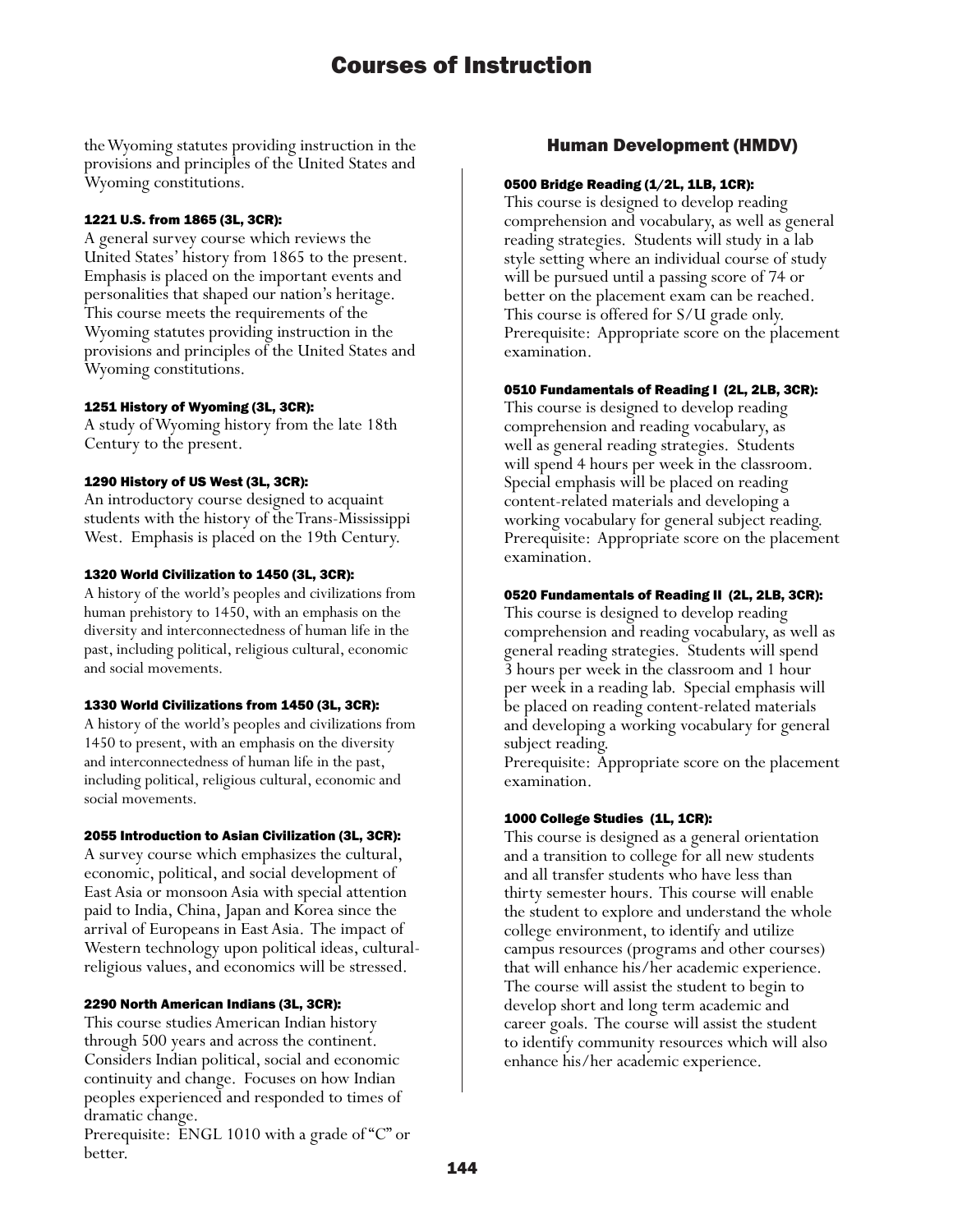#### 1025 Orientation to Distance Learning (1L, 1CR):

This course provides an overview of the elements required for successful distance learning. Technological skills and learning strategies necessary for effective interaction with distance courses will be the focus of this interactive orientation. This course is highly recommended for anyone who enrolls in a distance education course. Distance learners may substitute for HMDV 1000 for EWC degree requirements. This course is offered for S/U or letter grade.

#### 1050 Study Strategies (2L, 2CR):

This course is designed to teach skills and attitudes which enable students to achieve their academic goals. Areas addressed will include note-taking, preparation for and taking tests, memory and concentration, effective listening, writing skills, time management, goal setting, and other related skills.

#### 1250 Students by Design (1-3L, 1-3CR) (MAX 3):

This course is designed to provide students with intensive study in developmental areas in order to improve placement test scores and move into appropriate college-level classes more quickly. Based on initial placement test scores which indicate a developmental-level class is required, students will be placed in a Reading, English, and/or Math section(s). Each section will meet in a face-to-face format for 1 hour of credit. Students may be enrolled in a minimum of one and a maximum of three sections. At the end of the course, students re-take the placement test(s). Students will then be placed in new classes appropriate to the achieved score in each section in which they participated, based on their major and/or academic track. This course is associated with the Bridge Program.

#### 1500 Human Development: Empowerment (3L, 3CR):

This course defines the personal qualities and characteristics that contribute to student success as it teaches the attitudes and study skills that contribute to academic achievement. Students become more aware, discover self-motivation, accept personal responsibility, and master self-management techniques through in-class exercises, take-home assignments, and journal writing. The course provides instruction in listening, reading, writing, note-taking, and test-taking skills so that students acquire the disciplines that distinguish life-long learners. This

course may be substituted for both HMDV 1000 and HMDV 1050 for EWC degree and elective requirements.

#### 1510 Success in the Workplace (1L, 1CR):

A class designed to emphasize those concepts, skills, and attitudes needed by an individual to have a successful work-related experience. Topics include resumes, workplace ethics, customer relations, and other employment skills.

#### 1550 Lifestyle Management (2L, 2CR):

This class covers basic lifestyle topics to help students become more successful in life and in school. It includes topics in nutrition, exercise, goal setting, resume building, interviewing skills, mental and emotional health topics and working with community resources.

# Information Management (IMGT)

#### 2400 Introduction to Information Management (3L, 3CR):

Concerned with the role of information systems in managing organizations to make them more competitive and efficient. Specific topics include organizational and technical foundations of information systems and building and managing systems.

Prerequisite: Sophomore standing.

# Instructional Technology-Education (ITEC)

## 2360 Teaching With Technology (1 or 3CR):

This course provides an introduction to effective utilization and integration of information technology with classroom instruction. Topics will include: hardware, software, integrated applications, grade books, Internet, world wide web, e-mail, educational media and evaluation, and educational issues regarding information technology.

Contact hours vary depending on credit hours.

# International Studies (INST)

#### 2350 Introduction to Global Studies (3L, 3CR):

Turns an interdisciplinary eye on the contemporary world of consuming and global connections. Takes a broad overview of various approaches to the study of globalization while exploring the links between consumption, civil society, social justice, and ecological integrity.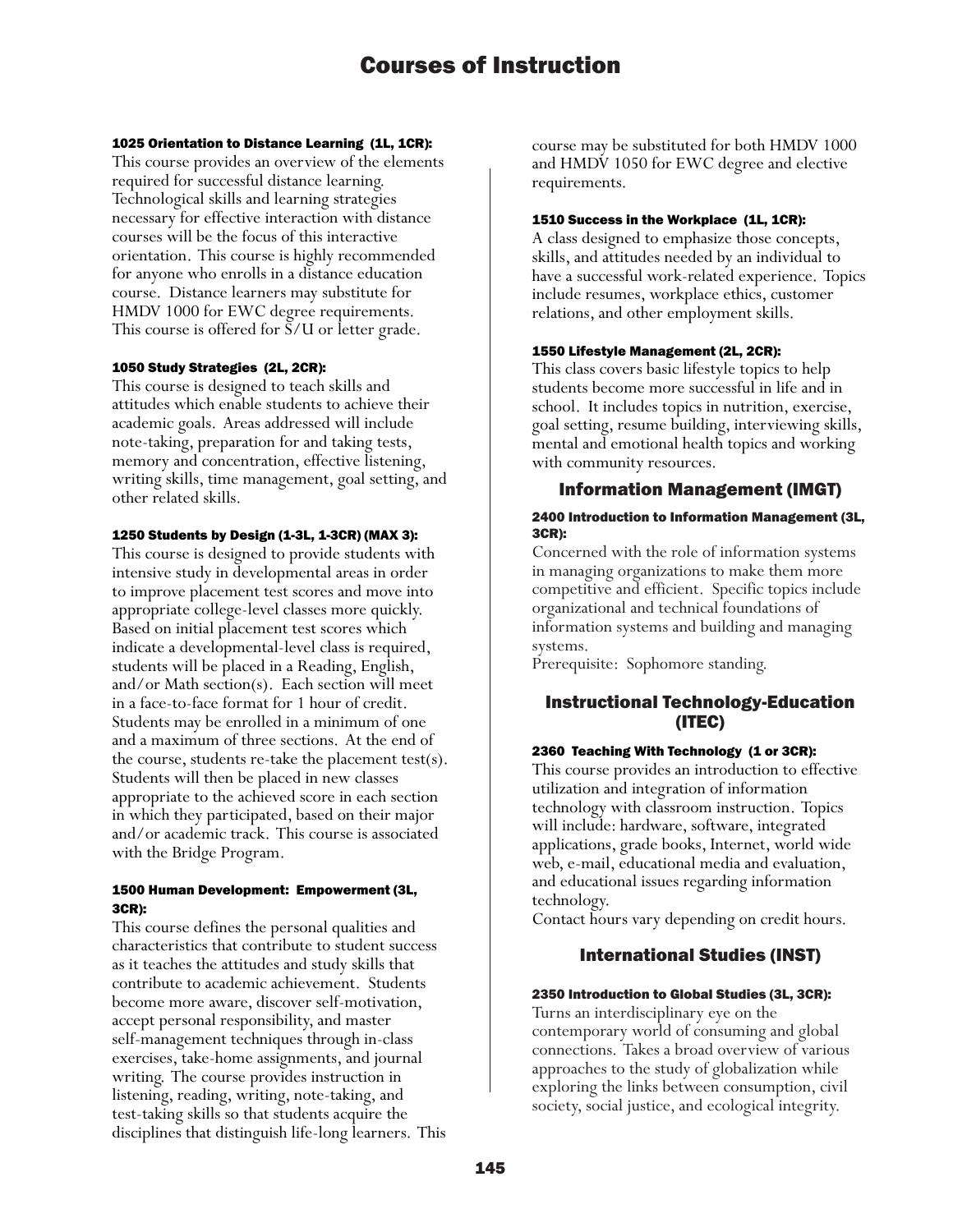# Internet (INET)

#### 1580 Web Page Authoring (1L, 2LB, 2CR):

This course is intended for the beginning Web page designer. It will familiarize students with HTML (Hypertext Markup Language), XHTL (Extensible Hypertext Markup Language) and CSS (Cascading Style Sheets). Using these tools, students will learn to design their own simple web pages for personal or business use.

#### 1590 Web Page Design (2L, 2LB, 3CR):

This is an introductory course on web page design using design techniques in Dreamweaver. Upon completion of this course, participants will have the necessary skills to design and publish basic custom web sites for viewing on the World Wide Web. Dreamweaver is a web design program used to create multimedia-rich web pages through interactive web pages containing text, images, animation, sounds, and video.

#### 1610 Dynamic Web Graphics: Flash Web Design (2L, 2LB, 3CR):

Dynamic Web graphics allows the Web designer to create animations and Web interfaces. Web pages are used by most businesses today, and skills acquired in this course will help the designer enhance the published Web page.

# Journalism (JOUR)

#### 1010 Publications Production I (2LB, 1CR) (Max 4):

Practical experience dealing with campus or campus-related affairs and events. Students may work in writing, editing, advertising, photographic, and/or production areas, including on-line publication. Sustained professional-level performance is required.

## Library Science-Education (LIBS)

#### 2280 Literature for Children (3L, 3CR):

Wide reading and discussion of the literature for children is emphasized in this course. Books that have won recognition as distinguished contributions to American and multicultural literature for children are examined. The selection of books for school, home, and public library is considered. In addition to becoming acquainted with a wide sampling of children's literature, students also establish criteria for evaluation and classroom use.

# Machine Tool Technology (MCHT)

#### 1500 General Machine Shop (1L, 2LB, 2CR):

This is a course in the theory and practice of hand tools and shop equipment. You will learn the concepts of flatness, squareness, and parallelism. Emphasis is given to good work habits and attitudes needed to perform layout, drilling tapping, filing, grinding, metal cutting, drill sharpening, and letter stamping. Safety and accuracy will be the focus.

#### 1610 Machine Tool Technology I (1L, 2LB, 2CR):

A course providing instruction in turning fundamentals including safety, tooling, feeds, speeds, threading, boring, work holding, and machine maintenance on belt drive and geared head manual lathes. The student will also learn how to calibrate and read a micrometer and a dial caliper.

#### 1620 Machine Tool Technology II (1L, 4LB, 3CR):

This course provides the student with the technical understanding and skill required to do more advanced turning, threading, and boring on the lathe. This is followed by learning to set up and use the vertical mill to cut key seats. Prerequisite: MCHT 1610 with a grade of "C" or better.

## Management-Business (MGT)

#### 1000 Introduction to Supervision (3L, 3CR):

This course seeks to develop an understanding and appreciation of the basic concepts of supervision, to include planning, organizing, human resources management, directing, and controlling. Topics covered also include motivation, delegation, leadership, communications, team-building, total quality management, and discipline. The course should assist one to acquire the skills necessary for effective first-level management.

#### 2100 Principles of Management (3L, 3CR):

This course covers theories of management and practices of organizational managers. There is a major focus on planning, organizing, leading and controlling. Key topics include: goals/ strategy, decision making, structure, leadership, motivation, communication, team processes, organizational change, innovation, ethics and social responsibility. The material we study in this course is extremely important for business students as well as non-business students since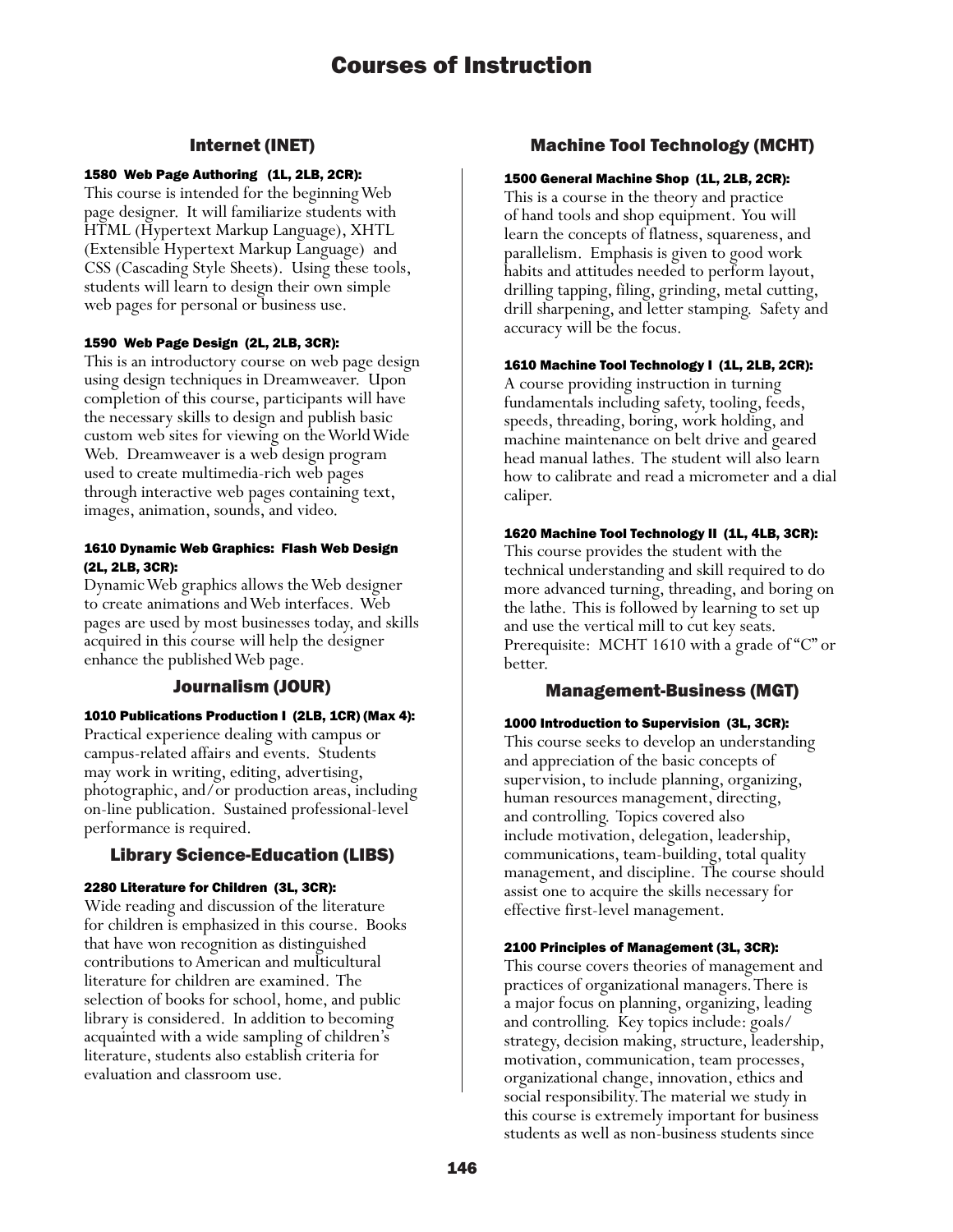almost everyone at some point in time either works for a manager or is a manager in an organization.

# Marketing (MKT)

#### 1000 Sales (3L, 3CR):

Students will acquire skills and knowledge necessary to achieve success in the sales profession. Students will develop knowledge and an understanding of how to prepare for a selling career, how to better understand their customers, selling techniques and procedures, and how to increase their sales effectiveness.

## 2100 Principles of Marketing (3L, 3CR):

An overview of marketing including the strategies for product, distribution, promotion, and pricing decisions; the relationship of these decisions to the external environment; global perspectives for tactical and strategic planning related to marketing; and ethics in marketing considerations.

Prerequisite: Sophomore standing.

# Mathematics (MATH)

#### 0903 Pre-Algebra Arithmetic (4LB, 1CR):

This course is designed for those who need work in basic skills, those who require a review of fundamentals, and those who desire a chance to develop their self-confidence in mathematics. This course is a comprehensive study of arithmetic including such topics as operations on whole numbers, primes, fractions, decimals, ratio and proportions and percents, as well as the use of formulas and introductory algebra skills, including the use of the scientific calculator. This course is offered for S/U grade only. Prerequisite: Appropriate score on mathematics placement exam within one year prior to registering for the course.

## 0915 Math 0920 Lab (3LB, 1CR):

If a student is having difficulty in Mathematics 0920, or if the student wishes to have lab work time on a regular basis with tutorial assistance, he/she may take the math lab. The lab will be on a to be arranged basis. The student will be able to register for the lab any time before midterm. This course is offered for S/U grade only. Prerequisite: Concurrent enrollment in MATH 0920.

#### 0920 Elementary Algebra (3L, 3CR):

This is a one-semester beginning course in algebra. Basic concepts of algebra will be studied, including real numbers, linear, quadratic, and rational equations, with emphasis placed on solving "word" or "story" problems. Prerequisite: A grade of "C" or better in BADM 1005, or MATH 1515 or appropriate score on math placement exam within one year prior to registering for the course.

#### 0930 Intermediate Algebra (3L, 3CR):

Basic techniques and skills of algebra with applications. Topics include solving linear equations and inequalities, quadratic equations, rational expressions, factoring, exponents, graphing of linear equations and conic sections, and an introduction to functions and logarithms. Prerequisite: MATH 0920 with a grade of "C" or better, or appropriate score on mathematics placement exam within one year prior to registering for the course.

#### 1000 Problem Solving (3L, 3CR):

This course is specifically designed to satisfy basic mathematics requirements at many colleges for students not planning to enroll in Mathematics 1400 or a calculus course. The course treats modern topics chosen for their applicability and accessibility; it provides students with the mathematical and logical skills needed to formulate, analyze, and interpret quantitative arguments in a variety of settings. Statistics is introduced and the use of a calculator is stressed in the course.

Prerequisite: MATH 0920 with a grade of "C" or better, or appropriate score on mathematics placement exam within one year prior to registering for the course or an ACT math score of 21.

## 1100 Math for Elementary Teachers I (3L, 3CR):

This course is for prospective elementary school teachers. The purpose of this course is to prepare students to be competent in teaching the major concepts and practical skills related to the real number system with the four arithmetic operations. Students enrolling in this course must also enroll concurrently in EDEL 1410, Elementary School Math Seminar I. Prerequisite: MATH 0930 with a grade of "C" or better, or appropriate score on mathematics placement exam within one year prior to registering for the course or an ACT math score of 21.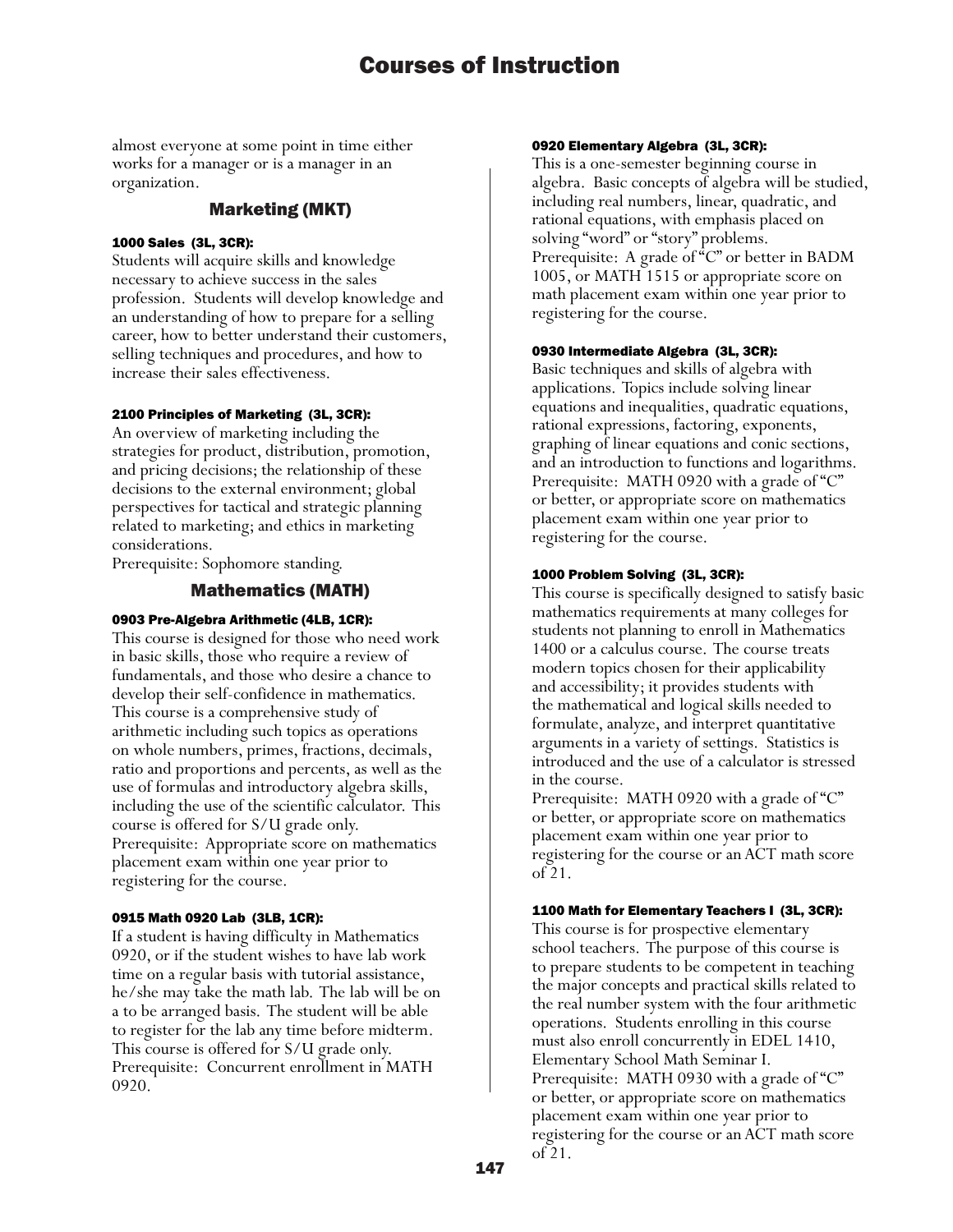#### 1400 Pre-Calculus Algebra (4L, 4CR):

Algebraic equations and inequalities are studied as well as the following functions: polynomial, rational, exponential, and logarithmic. Emphasis is placed on graphing relations and functions. Prerequisite: MATH 0930 with a grade of "C" or better, or appropriate score on mathematics placement exam within one year prior to registering for the course or an ACT math score of 23.

#### 1405 Pre-Calculus Trigonometry (3L, 3CR):

Topics include circular and trigonometric functions and their inverses, identities and equations, complex numbers, and vectors, and applications of these.

Prerequisite: MATH 1400 with a grade of "C" or better, or concurrent enrollment in MATH 1400 or appropriate score on mathematics placement exam within one year prior to registering for the course or an ACT math score of 25.

#### 1450 Algebra and Trigonometry (5L, 5CR):

This course will cover the topics of Math 1400 and Math 1405 in a single course. Students who have received credit in either of the above courses may not receive credit for Math 1450. Topics to be covered include algebraic equations and inequalities; algebraic functions (polynomial, rational, exponential and logarithmic) with an emphasis on graphing these and other relations; complex numbers; circular and trigonometric functions and their inverses; trigonometric identities and equations; and applications of all of the above.

Prerequisite: MATH 0930 with a grade of "C" or better, or appropriate score on mathematics placement exam within one year prior to registering for the course or an ACT math score of 23.

## 1515 Applied Technical Mathematics (3L, 3CR):

A mathematics course for students in the technical fields with applications which stress problem solving techniques, measurement systems (both English and Metric), ratio and proportions, percentages, scale drawings, basic geometry and the use of geometric formulas, the interpreting of graphs and tables, and basic trig functions. This course may not be used to meet the math requirements for AA or AS programs. Prerequisite: MATH 0903 with a grade of "C" or better, or an appropriate score on the placement exam within one year prior to registering for the course.

#### 1516 Technical Math Lab (1LB, 0CR)

Any vocational-track student who does not achieve the necessary placement test score for MATH 1515 will be placed in this lab. Lab work and supplemental assistance will take place on a regular basis and be supervised and led by a peer tutor. Attendance is mandatory throughout the semester. This course is offered for S/U grade only. However, for those students required to enroll, his/her MATH 1515 grade will be directly linked to regular attendance. Prerequisite: Concurrent enrollment in MATH 1515.

#### 2120 Math for Elementary Teachers II (3L, 3CR):

This course is a continuation of MATH 1100. The purpose of this course is to prepare students to be competent in teaching the major concepts and practical skills related to data analysis, probability, geometry and measurement. Students enrolling in this course must also enroll concurrently in EDEL 2410: Elementary School Math Seminar II. Prerequisite: MATH 1100 with a grade of "C" or better.

#### 2200 Calculus I (4L, 4CR):

This course is designed for students in engineering, physics, chemistry, statistics, agriculture, mathematics, and others whose majors require a calculus sequence with emphasis on physical science applications. Mathematical topics included are: plane analytic geometry, differentiation, applications of the derivative, integration, and applications of integration. Students who have earned credit in Mathematics 2350 cannot earn additional credit in Mathematics 2200.

Prerequisites: MATH 1400 and MATH 1405 or MATH 1450 with grades of "C" or better, or appropriate score on mathematics placement exam within one year prior to registering for the course or an ACT math score of 27.

#### 2205 Calculus II (5L, 5CR):

This is a continuation of Mathematics 2200. Topics covered are trigonometric, logarithmic, and exponential functions, techniques of integration, indeterminate forms, and polar coordinates.

Prerequisite: MATH 2200 with a grade of "C" or better.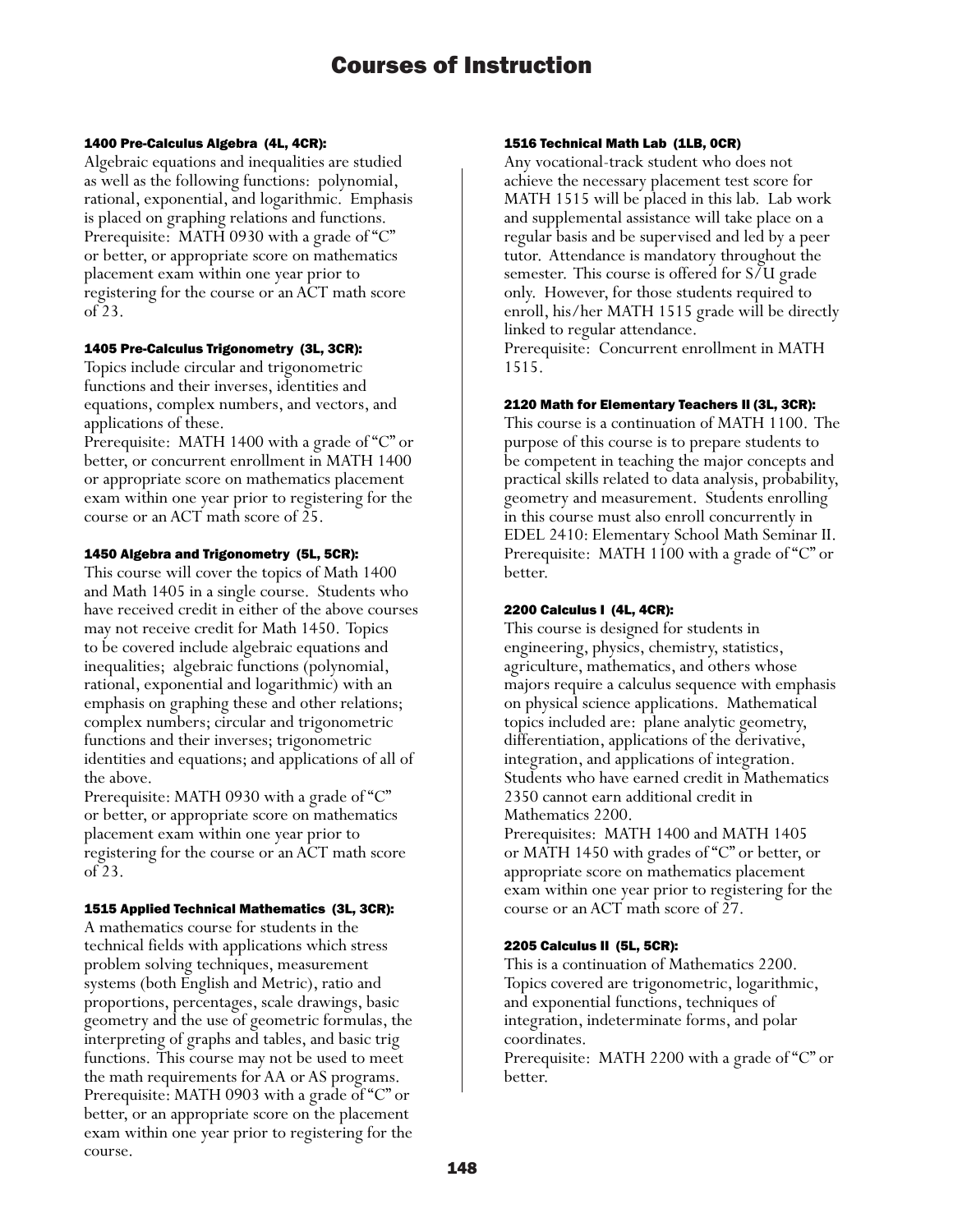#### 2210 Calculus III (5L, 5CR):

A continuation of Mathematics 2205 including infinite series, partial differentiation, and multiple integrals. Strong emphasis on vectors in analytic geometry and calculus, with physical applications. Prerequisite: MATH 2205 with a grade of "C" or better.

# 2250 Elementary Linear Algebra (3L, 3CR):

Topics include linear equations and matrices, vector spaces, linear transformations, determinants, orthogonality, and eigenvalues and eigenvectors.

Prerequisite: MATH 2205 with a grade of "C" or better.

#### 2310 Differential Equations (3L, 3CR):

The study of the solutions of first order differential equations, differential operators, Laplace transforms, systems, power series solutions and applications. Prerequisite: MATH 2205 with a grade of "C" or better.

#### 2350 Business Calculus (4L, 4CR):

Review of functions, their graphs and their algebra; derivatives and their applications; techniques of differentiation; the calculus for the exponential and logarithmic functions with applications to business; integration and applications; differential equations and applications. Students who have earned credit in Mathematics 2200 cannot earn additional credit in Mathematics 2350.

Prerequisite: MATH 1400 with a grade of "C" or better, or appropriate score on mathematics placement exam within one year prior to registering for the course or an ACT math score of 26.

#### 2355 Mathematical Applications for Business (4L, 4CR):

Continues business and economic applications of mathematics from Math 2350. Topics include finance, linear algebra and matrices, linear programming, least squares, probability and statistics. A mandatory computer lab using spreadsheet software will meet one day per week. Prerequisites: MATH 2200 OR 2350 with a grade of "C" or better; or MATH 1400 with a grade of "C" or better.

# Mining Technology (MINE)

#### 1870 MSHA Underground New Miner (2CR):

This course provides 32 of the mandatory 40 hours of Mine Safety and Health Administration for the underground mine instruction. The remaining eight (8) hours of the onsite training is the student's responsibility and must be completed at an actual mine site. This course is offered for a grade of S/U only.

#### 1875 MSHA Underground Annual Refresher (1/2CR):

This refresher course is offered annually to any individual who has prior certification of completion of an Underground New Miner training program. This course provides eight (8) hours of mandatory MHSA (Mine Safety and Health Administration) training for underground mine workers. This course if offered for a grade of S/U only.

Prerequisite: Non-expired 5000-23, past proof of 5000-23, or signed agreement with employer as experienced miner.

# Molecular Biology (MOLB)

#### 2220 Pathogenic Microbiology (3L, 3LB, 4CR):

This course is a lecture and laboratory course which covers bacteria, parasites, viruses and fungi which cause human disease. Laboratory sessions emphasize the techniques used in the identification of disease-causing organisms. Students in biology, allied health, and preprofessional programs would benefit from this course.

Prerequisite: BIOL 1000 or BIOL 1010 with a grade of "C" or better, or approval of instructor.

# Music (MUSC)

#### 1000 Introduction to Music (3L, 3CR):

A basic appreciation course in which the student is introduced to the fundamental areas of music study and traditions.

#### 1010 Music Fundamentals (2L, 2CR):

For the non-music major, Music Fundamentals emphasizes the basic skills of reading, writing, and playing music. By the end of the course, each student will be able to play basic melodies, chords, and rhythms on such instruments as the recorder, drums, bells, and piano. Additional instruments may be added. This course does not equal MUSC 1030.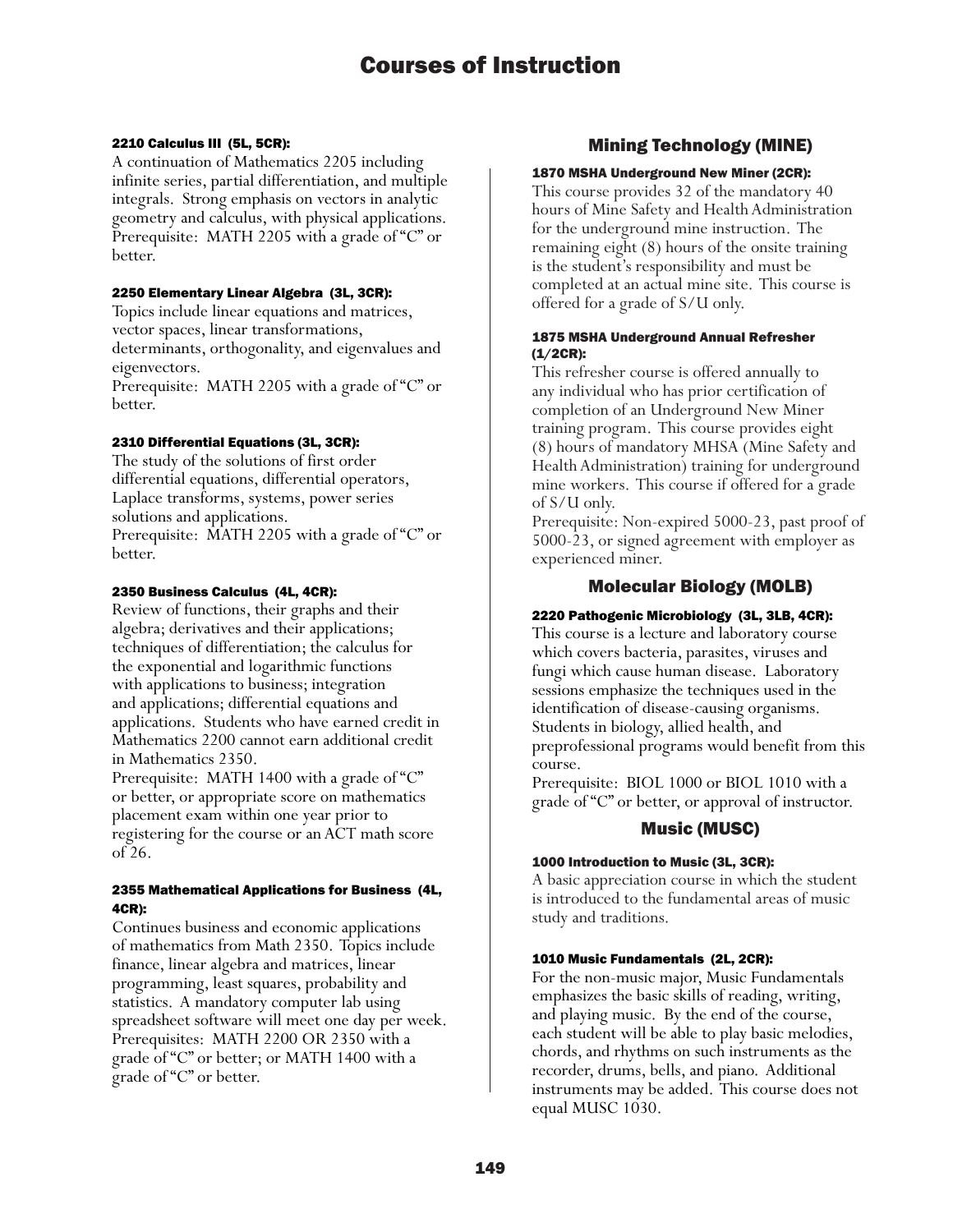#### 1030 Written Theory I (3L, 3CR):

The study of the fundamentals of music and of written harmony. Prerequisite: Concurrent enrollment in MUSC 1035.

## 1035 Aural Theory I (2LB, 1CR):

Ear training, sight singing, and keyboard harmony. Prerequisite: Concurrent enrollment in MUSC 1030.

#### 1040 Written Theory II (3L, 3CR):

Continuation of Music 1030. Prerequisites: MUSC 1030 with a grade of "C" or better and concurrent enrollment in MUSC 1045.

## 1045 Aural Theory II (2LB, 1CR):

Continuation of Music 1035. Prerequisite: MUSC 1035 with a grade of "C" or better and concurrent enrollment in MUSC 1040.

#### 1071 Applied Music-Instrument I (2LB, 1CR)(Max 4):

Individual lessons on woodwind, brass, or percussion instruments. One lesson weekly per semester. For beginners, no previous training required.

## 1073 Applied Music Piano (2LB, 1CR)(Max 2):

Individual lessons in piano for beginners, no previous training required. Twelve lessons per semester. Each lesson is approximately one hour. A computer lab accompanies each lesson. Instruction will concentrate on improving piano skills in technique, basic improvisation and harmonization.

#### 1074 Applied Music Voice (2LB, 1CR)(Max 2):

Individual lessons in voice. One lesson weekly per semester. For beginners, no previous training required.

## 1150 Guitar I (2LB, 1CR)(Max 4):

Individual lessons in guitar. One lesson weekly per semester. For beginners, no previous training required.

#### 1378 College Band (2LB, 1CR)(Max 4):

Band is open to all college students having previous experience with brass, woodwind, or percussion instruments. A wide variety of styles and musical abilities will be represented. 1 twohour class period.

#### 1390 Jazz Ensemble (2LB, 1CR)(Max 4):

An ensemble for brass, woodwind, and rhythm players. Open to all students interested in performing jazz band literature. Members of the Jazz Ensemble who are specializing in music must be enrolled in another major ensemble.

#### 1400 Collegiate Chorale (2LB, 1CR)(Max 4):

#### 1404 Master Chorus (2LB, 1CR):

Master Chorus is open to all college students having little to no experience in voice. Although the music is challenging, emphasis is placed on learning and creating a choral repertoire for the group. Music ranges from classical to modern large choral works.

# 1415 Introduction to Music Technology (1L, 2LB, 2CR):

A beginning course in Music Technology. This course will cover setting up a music workstation, choosing software and equipment. It will also cover the basics of several popular music software programs. In addition to the weekly lecture, students will be able to spend time with a computer music workstation.

#### 2015 Introduction to the Music of the World's Peoples (3L, 3CR):

This course introduces students to the music and cultures of the world's peoples. Students will study, hear, and research music from a wide variety of geographical areas of the world.

#### 2018 Music for Elementary Classroom Teachers (3L, 3CR):

A course designed for prospective, pre-service, or certified elementary teachers, or for those classroom teachers seeking recertification. Students acquire knowledge about materials, instruction, and methods pertaining to the integration of music in the elementary classroom. Hands-on demonstration and class participation are emphasized.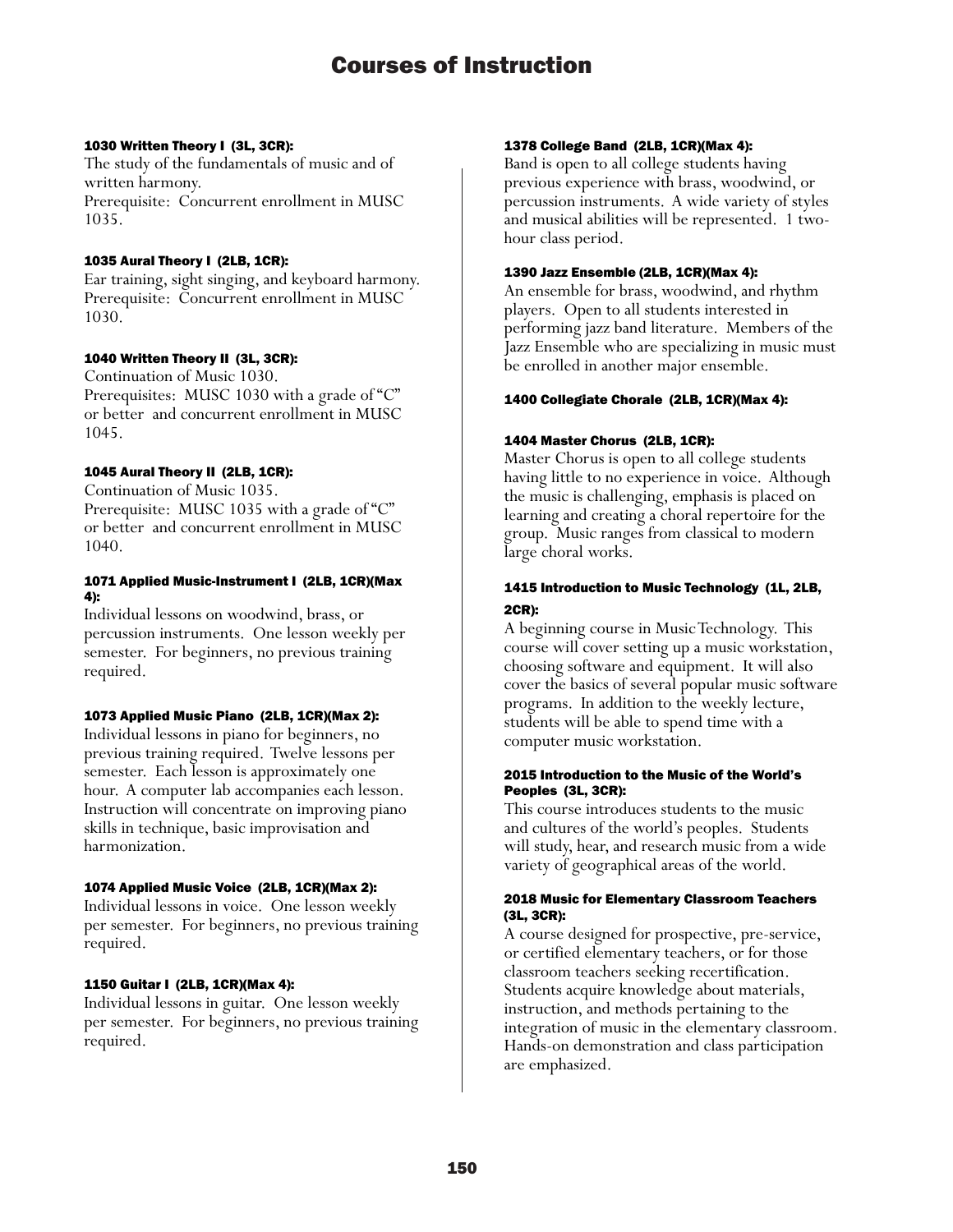#### 2030 Written Theory III (3L, 3CR):

A continuation of Music 1030 and Music 1040 with added work in harmonic analysis and with some consideration of contrapuntal techniques. Prerequisites: MUSC 1040, MUSC 1045 with a grade of "C" or better, and concurrent enrollment in MUSC 2035.

#### 2035 Aural Theory III (2LB, 1CR):

A continuation of Music 1035 and Music 1045. Prerequisites: MUSC 1040, MUSC 1045 with a grade of "C" or better, and concurrent enrollment in MUSC 2030.

#### 2040 Written Theory IV (3L, 3CR):

Continuation of Music 2030. Prerequisites: MUSC 2030, MUSC 2035 with a grade of "C" or better, and concurrent enrollment in MUSC 2045.

#### 2045 Aural Theory IV (2LB, 1CR):

A continuation of Music 2035. Prerequisites: MUSC 2030, MUSC 2035, and concurrent enrollment in MUSC 2040.

#### 2050 Music History Survey I (3L, 3CR):

A historical survey of the history and literature of Western Music: Ancient Greece through the Baroque period (c.1750). The course examines the cultural context in which the music of a period was created, how music influenced that culture (or how culture influenced the music), and biographical studies of important musicians. May be taken out of sequence (See Music History Survey II).

#### 2055 Music History Survey II (3L, 3CR):

Continuation of Music 2050. A historical survey of the history and literature of Western Music: The Classical period (c.1750) through the present. The course examines the cultural context in which the music of a period was created, how music influenced that culture (or how culture influenced the music), and biographical studies of important musicians.

#### 2071 Applied Music—Instrument (1 or 2CR)(Max 4):

Individual lessons in advanced woodwind, brass, or percussion instrument, with a concentration on breath control, range, resonance, the study of appropriate literature for the student's instrument and ability. For those students with previous training in woodwind, brass, or percussion. One credit will equal one (1) onehalf hour lesson per week, two credits equal one (1) hour lesson per week. Students are required to practice two hours per week, per credit outside of instructional time. Prerequisite: MUSC 1071 with a grade of "C" or better.

#### 2073 Applied Music Piano (1 or 2CR)(Max 4):

Individual lessons in piano for intermediate to advanced students or those students with previous training in piano. Students will continue to improve piano skills in technique, sight-reading, harmonization, and improvisation. One credit will equal one (1) one-half hour lesson per week, two credits equal one (1) hour lesson per week. Students are required to practice two hours per week, per credit outside of instructional time. Prerequisite: Applied Music-Piano MUSC 1073 with a grade of "C" or better.

#### 2074 Applied Music Voice (1 or 2CR)(Max 4):

Individual instruction in advanced vocal technique with concentration on breath control, range, resonance, placement of the voice, diction, and the study of appropriate literature for each student's voice and ability. For those students with previous training in voice. One credit will equal one (1) one-half hour lesson per week, two credits equal one (1) hour lesson per week. Students are required to practice two hours per week, per credit outside of instructional time. Prerequisite: Applied Music-Voice MUSC 1074 with a grade of "C" of better.

#### 2150 Guitar II (2LB, 1CR)(Max 4):

Individual lessons in guitar. Prerequisite: MUSC 1150 with a grade of "C" or better.

#### 2455 Convocation (0CR):

Monthly recital hour for student, faculty and guest performances. Required for all music majors and those non-music majors in second year Applied Music courses. This course is offered for S/U grade only. Meets monthly. Prerequisite: Concurrent enrollment in an Applied Music course.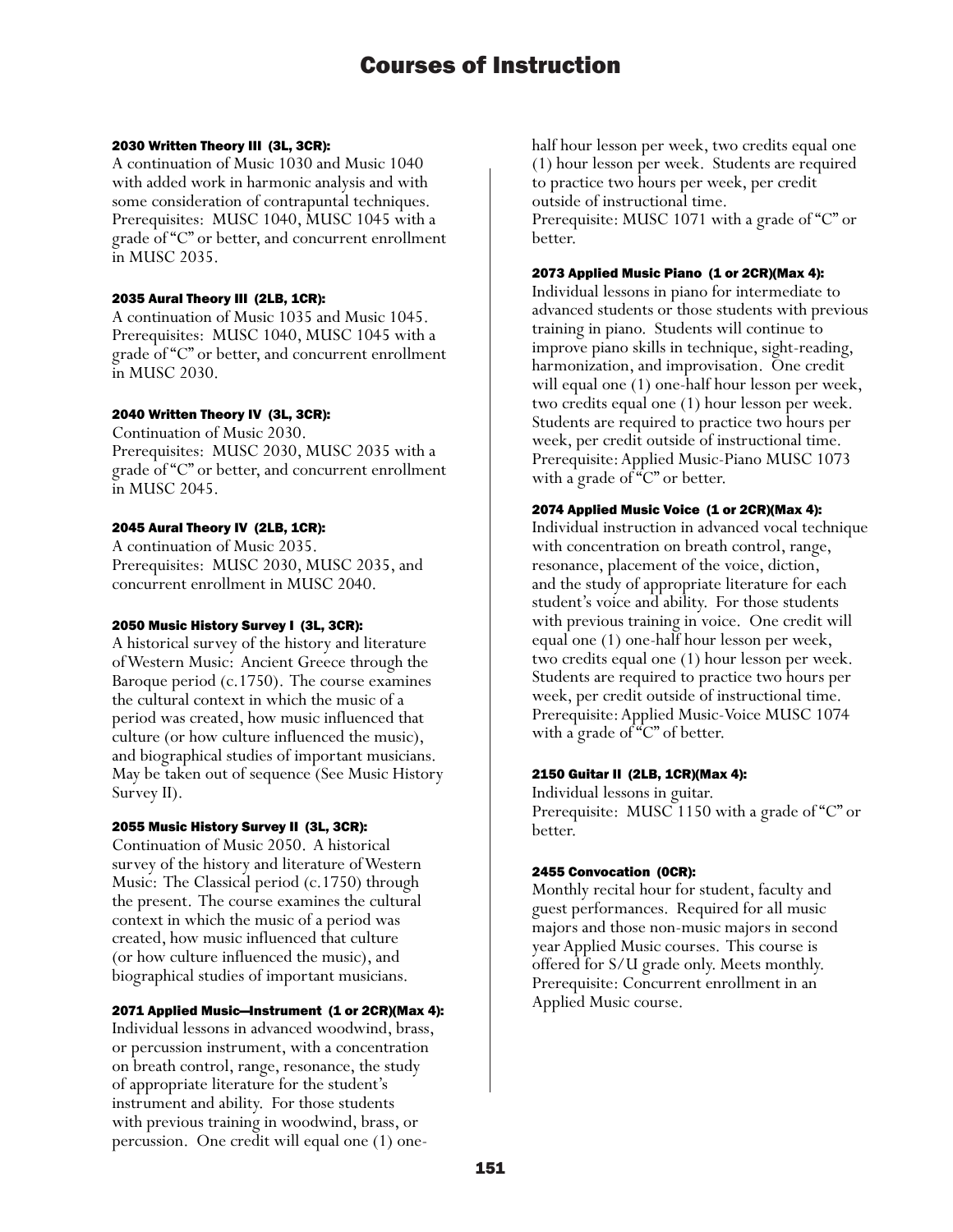# Nursing (NURS)

#### 1100 Nursing Care: Health Promotion (6L, 9LB, 9 CR):

This Professional Nursing Care in Health Promotion course introduces the learner to the concepts of health promotion, safety, clinical judgment, leadership, patient centeredness, and professionalism. Health promotion includes learning about self-health and health in children, adults, older adults, and the family experiencing a normal pregnancy. Learners will value evidence about healthy lifestyle patterns and risk factors for disease and illness, apply growth and development theory, develop therapeutic relationships, conduct age appropriate and culturally sensitive health assessment, and promote health using the nursing process and standards of professional nursing. Prerequisite: ENGL 1010, BIOL 1010, MATH 1400, ZOO 2015 and Freshman Foundations with a grade of "C" or better.

## 1200 Nursing Care: Chronic Illness (6L, 9LB, 9CR):

This Professional Nursing Care of the Patient with Chronic Illness course introduces the learner to the patient and family with chronic illness using the concepts of health promotion, safety, clinical judgment, leadership, patient centeredness, and professionalism. Learners will use caring behaviors, therapeutic communication, and advocacy when providing care to patients with chronic illness across the lifespan. The learner will identify the roles and values of the members of the inter-professional healthcare team. The patient and family lived-experience is emphasized.

Prerequisite: NURS 1100 with a grade of "C" or better.

# 2300 Nursing Care: Acute Illness (5L, 12LB, 9 CR):

This Professional Nursing Care of the Patient with Acute Illness course introduces the learner to the patient and family with acute illness using the concepts of health promotion, safety, clinical judgment, leadership, patient centeredness, and professionalism. Learners will use caring behaviors, therapeutic communication and advocacy when providing care to patients with acute illness across the lifespan. The learner will facilitate the effectiveness of the inter-professional health care team. The patient and family livedexperience is emphasized.

Prerequisite: NURS 1200 with a grade of "C" or better.

#### 2400 Nursing Care: Complex Illness (4L, 15LB, 9CR):

This Professional Nursing Care of the Patient with Complex Illness course introduces the learner to the patient and family with complex illness using the concepts of health promotion, safety, clinical judgment, leadership, patient centeredness, and professionalism. This course is focused on the vulnerable patient which could include multisystem acute and chronic disease, process and physiological, mental and socioeconomic factors that put the patient at risk. The patient and family lived-experience is emphasized. This course includes the "capstone" experience with one-to-one assignment with a preceptor.

Prerequisite: NURS 2300 with a grade of "C" or better.

# Nursing Studies (NRST)

# 1640 Basic Intravenous Therapy Course (2CR):

This Basic Intravenous Therapy for Licensed Practical Nurses Course is directed toward establishing acceptable standards so the student is able to delineate the beginning skills and knowledge needed to administer and manage IV therapy. Basic Guidelines include: background information, legal aspects of IV systems, fluid and electrolyte balance, procedures for venipunctures, prevention and assessment of complications, principles of pharmacology as related to IV therapy, and demonstration and practice of required skills.

Prerequisite: Enrollment in HLTK 2005 or documented DFS pre-screen or criminal background check within previous 24 months.

# Philosophy (PHIL)

# 1000 Introduction to Philosophy (3L, 3CR):

This course will introduce the student to the meaning and method of philosophy. Critical examination of life occurs through contact with some of the major philosophers in Western culture. Drawing upon key sources in Western thought, the student will be challenged to begin his/her own critical look at life. Prerequisite: ENGL 1010 with a grade of "C" or better.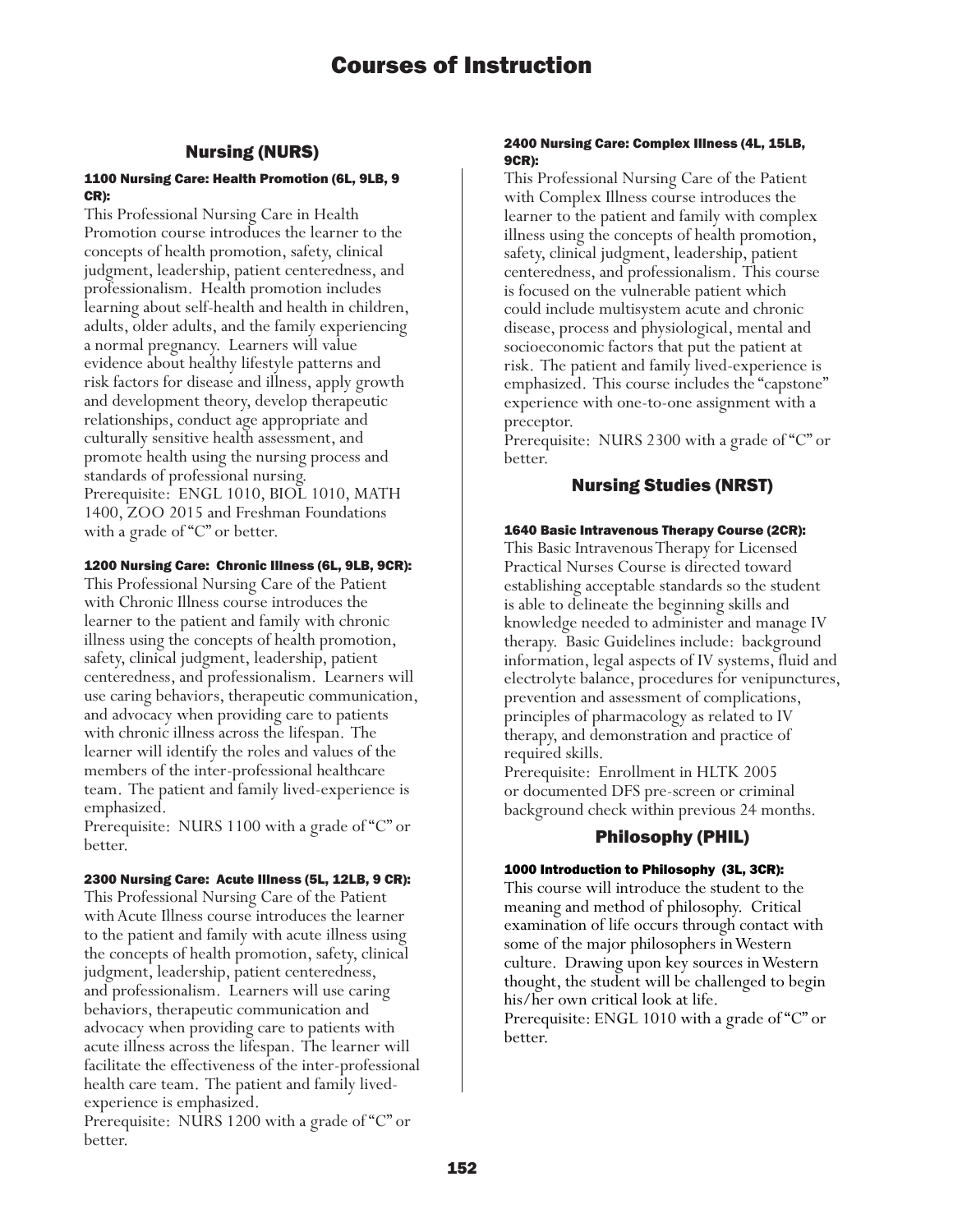# PE Activity-Physical & Health Education (PEAC)

All students, except those medically exempted, desiring to receive an Associate of Arts Degree or an Associate of Science Degree from Eastern Wyoming College are required to take one physical education activity course. Medical exemptions will be allowed only on the receipt of a signed form from the certifying doctor.

# 1008 Lifetime Sports (2LB, 1CR):

Students receive a brief introduction to individual and dual sports. Approximately two weeks (4 class periods) will be spent on each of the following: archery, badminton, bowling, golf, horseshoes, racquetball, table tennis, and tennis.

# 1012 Beginning Swimming (2LB, 1CR):

A course designed for the beginning swimmer. Skills will be taught and measured according to the American Red Cross level for the beginning swimmer.

# 1020 Fitness and Conditioning (2LB, 1CR):

Students will evaluate their physical condition relative to cardiovascular endurance, strength, and flexibility. An individualized training program will be developed to improve and/or maintain these aspects of fitness based upon the student's desire.

Concurrent enrollment in PEAC 1032, 1033, 1034, 1035, 1036, 1271, 1273, 1291 is not allowed.

# 1032 Aerobic Conditioning I/Fitness Center (2LB, 1CR):

This course is designed for individuals interested in improving total fitness through an aerobic based conditioning program. Orientation for the course will include screening, individual fitness assessments, and individualized exercise prescriptions based upon the student's goals. Weight training equipment, bicycle ergometers, treadmills, a rowing machine, elliptical trainers, and other aerobic equipment will be used to improve cardiorespiratory fitness. Prerequisite: **Students enrolling for a grade must attend an orientation. Students enrolling for an audit, must sign the course waiver upon registration, but need not attend an orientation.**

Concurrent enrollment in PEAC 1020, 1033, 1034, 1035, 1036, 1271, 1273, 1291, 1305 and

2000 is not allowed. These classes are allowed access to the Fitness Center as part of the class. Minimum 2 lab hours per week.

## 1033 Aerobic Conditioning II/Fitness Center (2LB, 1CR):

A continuation of Physical Education 1032, this course allows students the opportunity to attain a high level of total fitness. The course will include, but is not limited to: individual fitness evaluation, computerized analysis of test results, a prescribed exercise program, and an opportunity to attend fitness related seminars. Weight machines, bicycle ergometers, treadmills, ellipticals, a rowing machine, a stairmaster, a step mill, and other aerobic activities will be used to elicit improvements in total fitness. Students will be re-evaluated upon completion of 25 workouts in the Fitness Center.

Prerequisite: **Students enrolling for a grade must: 1) complete PEAC 1032 with a grade of "C" or better within the past calendar year; or 2) complete a re-evaluation if the student has satisfactorily completed PEAC 1032 outside of one calendar year. Student electing to audit the course must sign the course waiver upon registration and are not required to meet the prerequisites**. Concurrent enrollment in PEAC 1020, 1032, 1034, 1035, 1036, 1271, 1273, 1291, 1305, 2000 is not allowed. These classes are allowed access to the Fitness Center as part of the class. Minimum of 2 lab hours per week.

# 1034 Aerobic Conditioning III/Fitness Center (2LB, 1CR):

An advanced course in aerobic conditioning designed for individuals interested in attaining a higher level of total body fitness. The course will include individual fitness assessments, computerized analysis of test results, a prescribed exercise program, and the opportunity to participate in a series of fitness related seminars. Bicycle ergometers, mini-tramps, aerobicycles, treadmills, a computerized rowing machine, ellipticals, step mill, stairmaster and other aerobic conditioning activities will be coupled with weight machines to give each student a maximal workout.

Prerequisite: **Students enrolling for a grade must: 1) complete PEAC 1033 with a grade of "C" or better within the past calendar year; or 2) complete a re-evaluation if the student has satisfactorily completed**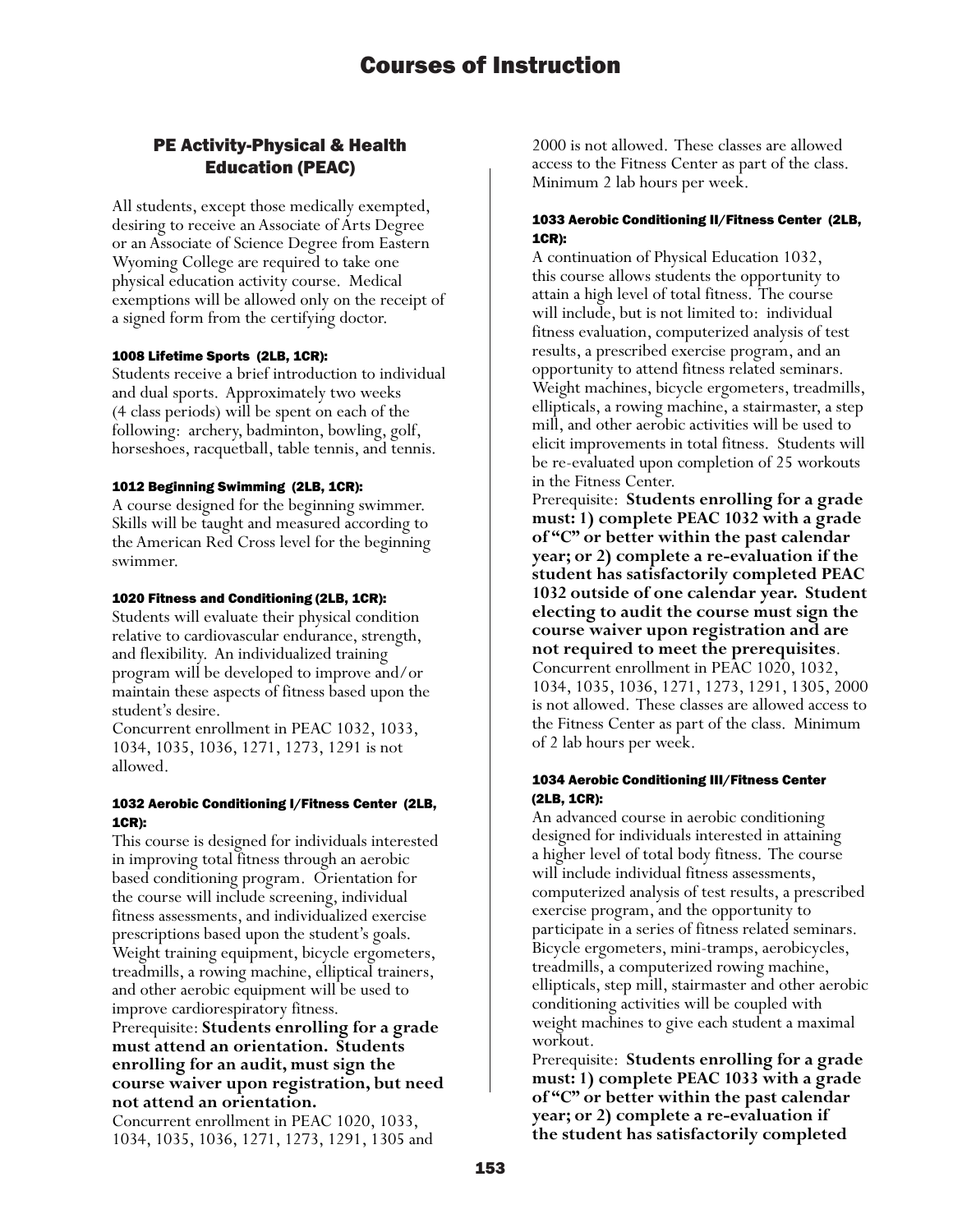**PEAC 1033 outside of one calendar year. Students electing to audit the course must sign the course waiver upon registration and are not required to meet the prerequisites**. Concurrent enrollment in PEAC 1020, 1032, 1033, 1035, 1036, 1271, 1273, 1291, 1305, 2000 is not allowed. These classes are allowed access to the Fitness Center as a part of the class. Minimum of 2 lab hours per week.

#### 1035 Aerobic Conditioning IV/Fitness Center (2LB, 1CR):

And advanced course in aerobic conditioning designed for individuals interested in attaining a higher level of total body fitness. The course will include individual fitness assessments, computerized analysis of test results, a prescribed exercise program, and the opportunity to participate in a series of fitness related seminars. Bicycle ergometers, mini-tramps, aerobicycles, treadmills, a computerized rowing machine, ellipticals, step mill, stairmaster and other aerobic conditioning activities will be coupled with weight machines to give each student a maximal workout.

Prerequisite: **Students enrolling for a grade must: 1) complete PEAC 1034 with a grade of "C" or better within the past calendar year; or 2) complete a re-evaluation if the student has satisfactorily completed PEAC 1034 outside of one calendar year. Students electing to audit the course must sign the course waiver upon registration and are not required to meet the prerequisites**. Concurrent enrollment in PEAC 1020, 1032, 1033, 1034, 1036, 1271, 1273, 1291, 1305, 2000 is not allowed. These classes are allowed access to the Fitness Center as a part of the class. Minimum of 2 lab hours per week.

#### 1036 Fitness & Aerobic Conditioning (2LB, 1CR):

This course provides students the opportunity to pursue individual fitness goals. Emphasis is placed on fitness as a lifelong pursuit with wellness being the ultimate goal. This course will not apply toward any degree or certificate program offered through Eastern Wyoming College. This course is offered for S/U grade only. This course does not apply toward the physical education activity requirement. Prerequisites: **Students enrolling for a** 

**grade must: 1) complete PEAC 1035 with a grade of "C" or better within the past calendar year; or 2) complete a reevaluation if the student has satisfactorily completed PEAC 1035 outside of one calendar year. Students electing to audit the course must sign the course waiver upon registration and are not required to meet the prerequisites.**

Concurrent enrollment in PEAC 1020, 1032, 1033, 1034, 1035, 1271, 1273, 1291, 1305, 2000 is not allowed. These classes are allowed access to the Fitness Center as a part of the class. Minimum of 2 lab hours per week.

## 1040 Trap Shooting I (1/2L, 1/2LB, 1CR):

PEAC 1040 is a course designed for students interested in the safe handling of firearms and beginning shotgun shooting skills and techniques. The course will include instruction concerning Wyoming Hunter Safety rules/regulations, with the discussion of the concept of 'fair chase' and the ethical hunter being emphasized. Approximately 1/2 class time will be spent in the classroom/lecture with the other 1/2 being spent on site at the Goshen County Sportsman Club Rifle Range. Students will pass a 50 point exam with 90% efficiency prior to being allowed to handle a weapon. All times spent at the shooting range will be supervised by a certified Hunter Safety Instructor. Students may provide his/her own shotgun or one will be provided for him/ her.

#### 1044 Trap, Skeet, and Sporting Clays (1/4L, 3/4LB, 1CR):

PEAC 1044 is a course designed for the advanced shotgun shooter. The course will include instruction concerning gun safety, hunting regulations, and ethical considerations of the shooter. Instruction will be provided in the skills required to shoot trap, skeet, and sporting clays. Selection of proper equipment, reloading shells, and rules and regulations for ATA will be discussed. Approximately 1/4 class time will be spent in the classroom/lecture with the other 3/4 being spent on site at the Goshen County Sportsman Club Rifle Range. All times spent at the shooting range will be supervised by a certified Hunter Safety Instructor. Students may provide his/her own shotgun or one will be provided for him/her.

Prerequisite: Trap Shooting I or Hunter's Safety Education Certification.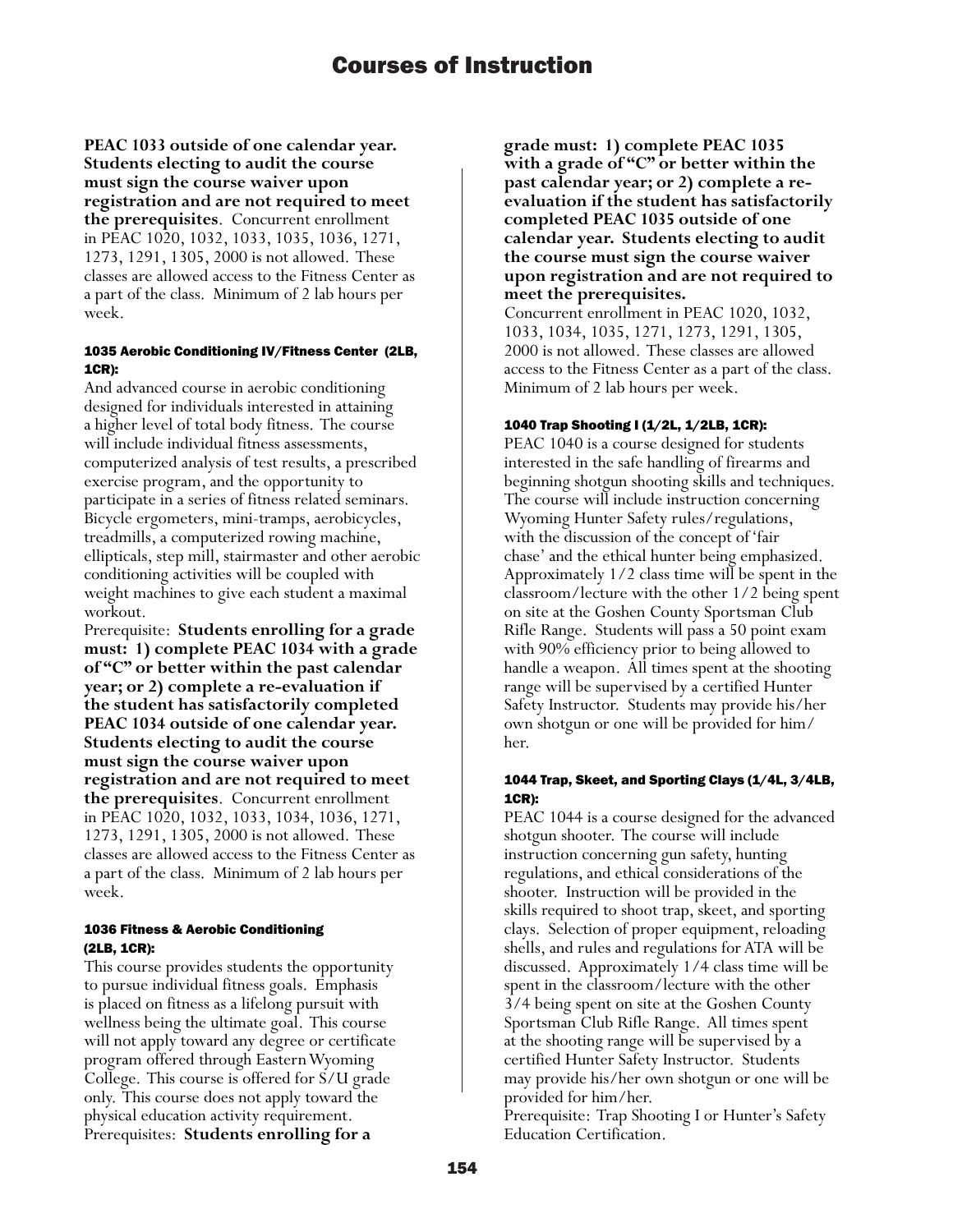allowed.

#### 1050 Beginning Tennis (2LB, 1CR):

A course designed to acquaint the student with the equipment, rules, etiquette, scoring, and skills of tennis. Instruction will cover grips, ground strokes, service, volley, and overhead strokes. Singles and doubles strategies will be discussed.

## 1252 Beginning Badminton (2LB, 1CR):

A course designed to teach the student the following badminton skills: grips, footwork, serve, forehand strokes, backhand strokes, and overhead strokes. Singles and doubles strategies will also be discussed.

# 1253 Beginning Bowling (2LB, 1CR):

A course designed to acquaint the student with equipment selection, rules and courtesies of bowling as well as the skills and scoring of bowling. Instruction will cover approach, timing, release (delivery), and aiming.

# 1255 Beginning Golf (2LB, 1CR):

A course designed to acquaint the student with the selection and care of equipment, rules and etiquette of the game, and game skills. Instruction will cover swing, grip, putting, chipping, and driving.

# 1257 Beginning Racquetball (2LB, 1CR):

A course designed to acquaint the student with rules, etiquette, safety measures, and skills of racquetball. Instruction will cover grip, forehand stroke, backhand stroke, overhand stroke, underhand stroke, and various serves. Singles and doubles strategies will be discussed.

## 1271 Weight Loss Conditioning (1L, 2LB, 1CR):

Exercise and dietary modifications will be combined in the weight loss course. One classroom session will be held per week and will include information on nutrition, diet analysis, and eating behavior modification, as they relate to weight control and weight loss. Individual weight loss goals will be established for each student. In addition, an individualized exercise program utilizing the Eastern Wyoming Fitness Center will be developed for each student. Students are expected to follow the exercise program in the Fitness Center by working out a minimum of 2 days per week and/or a maximum of 6 days per week.

Concurrent enrollment in PEAC 1020, 1032, 1033, 1034, 1035, 1036, 1273, 1291 is not allowed.

## 1273 Heavy Resistance Conditioning (2LB, 1CR) (Max 2):

A basic strength training program designed for students interested in developing muscular strength and size. An individualized weight program will be developed for each student in accordance with his/her goal. Students will meet in the Fitness Center, and under the supervision and direction of an instructor, proceed through their individualized programs. Concurrent enrollment in PEAC 1020, 1032, 1033, 1034, 1035, 1036, 1271, 1273, 1291 is not

# 1281 Beginning Casting and Angling (2LB, 1CR):

A course designed to develop basic casting techniques for spin, bait, and fly fishing. Selection, care and repair of equipment will be discussed. Field trip experience will be required.

## 1291 Individual Adapted Physical Education (2LB, 1CR):

This course is designed to assist students and community members in rehabilitation of either surgeries or physical weaknesses. In order to enroll in this class, the student must be referred by his/her doctor and the doctor must prescribe the exercise program the student will perform. Students thus enrolled will be allowed access to the Fitness Center and must sign an "Assumption of Risk" form prior to his/her first workout. This course is offered for S/U grade only. This course does not apply toward the physical education activity requirement.

Prerequisites: Must have doctor's authorization/ prescription of program, and sign release (assumption of risk) form.

Concurrent enrollment in PEAC 1020, 1032, 1033, 1034, 1035, 1036, 1271, 1273 is not allowed.

# 1305 Heavy Resistance Conditioning II (2LB, 1CR) (Max 2):

An advanced course in basic strength training designed for students interested in developing muscular strength and size. An individualized weight program will be developed for each student in accordance with his/her goal. Students will meet in the Fitness Center, and under the supervision and direction of an instructor, proceed through their individualized programs.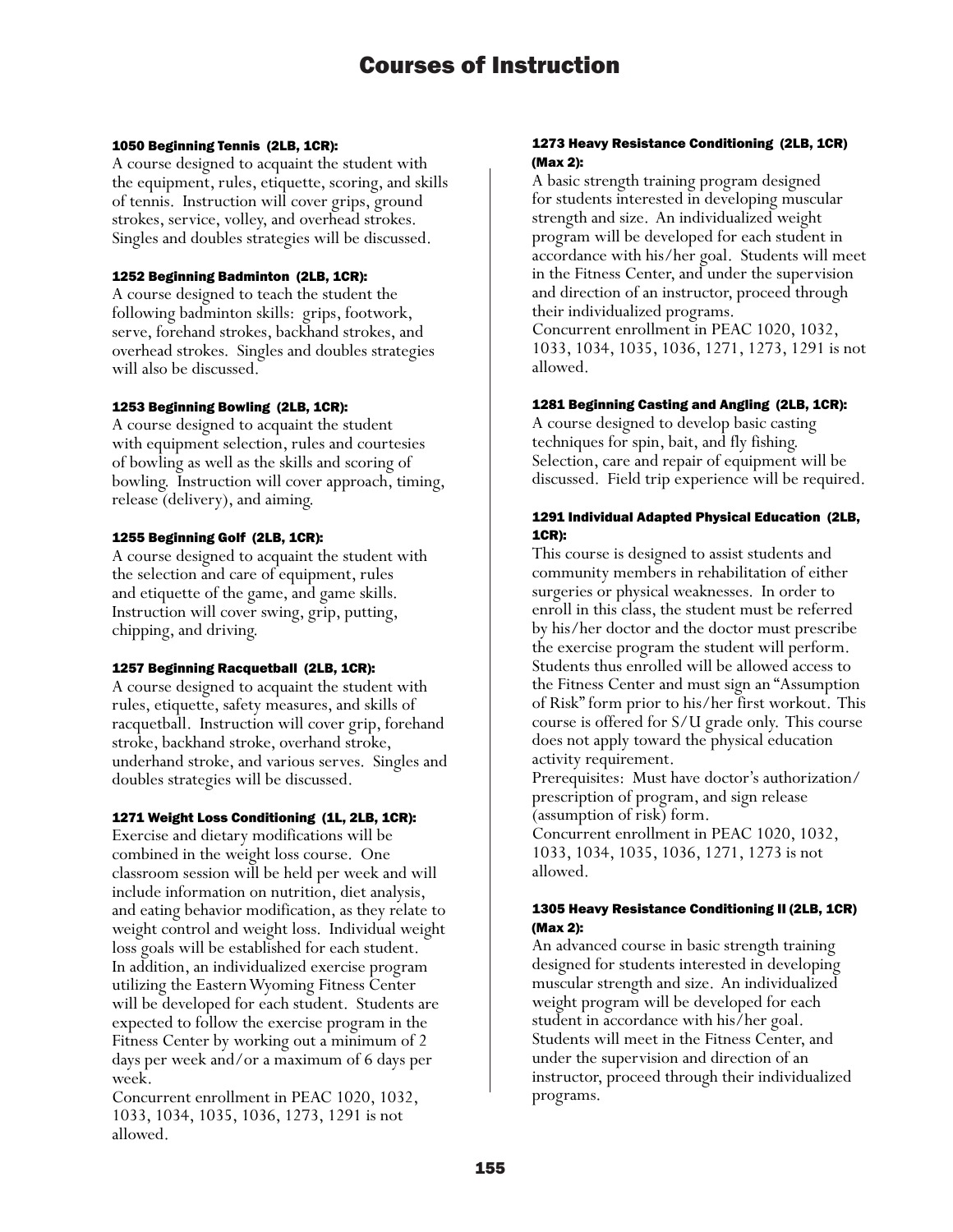#### 2000 Wellness: Physical Education Concepts/ Fitness Course (1L, 1LB, 1CR):

A course designed to illustrate the relationship between lifestyle (nutrition, exercise, fitness, etc.) and personal wellness. Emphasis is placed on the role of exercise in wellness. Course will include lecture and laboratory experiences. Concurrent enrollment in 1020, 1032, 1033, 1034, 1035, 1036, 1271, 1273, 1291 is not allowed.

#### 2011 Intermediate Swimming (1CR):

A course designed for the intermediate swimmer. Skills will be taught and measured according to the American Red Cross level for the intermediate swimmer.

# Physical Education-Athletics (PEAT)

#### 2025 Rodeo Activities (1/2L, 1LB, 1CR)(Max 2):

#### 2051 Varsity Golf (1/2L, 1LB, 1CR):

This course may be taken only one time for a grade.

#### 2061 Varsity Golf (1/2L, 1LB, 1CR):

This course is a continuation of PEAT 2051. Prerequisites: PEAT 2051

## 2062 Varsity Basketball (1/2L, 1LB, 1CR):

This course may be taken only one time for a grade.

## 2064 Varsity Volleyball (1/2L, 1LB, 1CR):

This course may be taken only one time for a grade.

#### 2072 Varsity Basketball (1/2L, 1LB, 1CR):

This course is a continuation of PEAT 2062. Prerequisites: PEAT 2062

# 2074 Varsity Volleyball (1/2L, 1LB, 1CR):

This course is a continuation of PEAT 2064. Prerequisites: PEAT 2064.

# Physical Education Professional-Physical & Health Education (PEPR)

## 1005 Introduction to Physical Education (2L, 2CR):

An introductory course designed to introduce and orient future teachers of health, physical education, and recreation to the purposes, objectives, obligations, concepts, and opportunities within these fields.

#### 1052 Prevention of Athletic Injuries/Illness (2L, 2LB, 3CR):

Teaches prospective athletic trainer basic concepts of prevention of injury and illness by use of conditioning, taping, padding, physicals, nutrition and other means.

#### 1061 Majors Basketball (1L, 1LB, 1CR):

Designed for physical education majors and minors, or those wishing a course in coaching basketball methodology. Course focuses on advanced skill development with emphasis on teaching progressions in basketball.

#### 1062 Majors Volleyball (1L, 1LB, 1CR):

Designed for physical education majors and minors and for those pursuing careers in coaching. Course focuses on volleyball methodology and advanced skill development with emphasis on teaching progressions in volleyball.

#### 2012 Physical Education for Elementary Schools (3L, 3CR):

This course prepares the instructor to plan and instruct a physical education program that will benefit the children of different age and grade levels. Emphasis is placed on learning skill development and human movement of the elementary school child. Class includes a minimum of sixteen hours of field experience under the supervision of an elementary physical education specialist. Students enrolling in this course must also enroll concurrently in EDUC 2005 or have a documented DFS Pre-screen or criminal background check within previous 24 months.

#### 2017 Water Safety Instructor (1/2L, 1LB, 1CR):

Procedures and standards as required by the American Red Cross in performance and teaching techniques of swimming. Learn to conduct the community water safety class and seven levels of learning to swim.

Prerequisite: Red Cross Instructor Candidate Training.

#### 2395 Physical Education Capstone Experience (1L, 2LB, 2CR):

This course is designed as a capstone class in the area of physical education. As a capstone class, it is designed to be taken in the final semester that a transfer physical education major is in residence at Eastern Wyoming College. The intent of the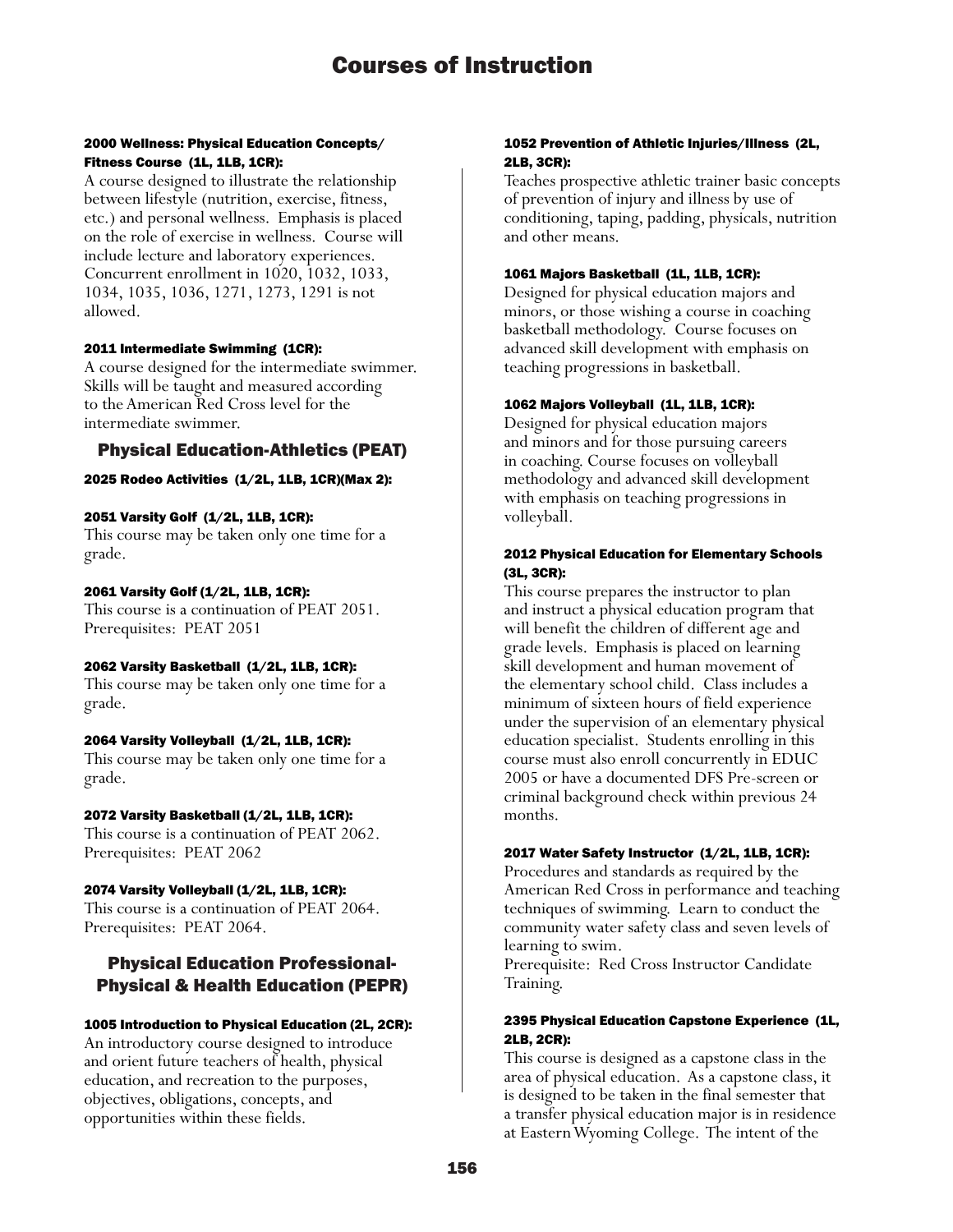class is to determine whether or not a graduating student can perform skills and has knowledge competencies of acceptable levels in physical education to merit advancement to junior status at a transfer institution. In each case, a student seeking an A.A. degree in physical education will work with the faculty member assigned to this class to complete skill competency testing, knowledge based competency testing, physical fitness testing, and theory testing. This course is offered for S/U grading only.

Prerequisite: Physical Education, Health and Recreation Major.

# Physics (PHYS)

# 1110 General Physics I (3L, 3LB, 4CR):

A course in elementary college physics designed for premedical, predental, pharmacy students, and others not having a calculus background. Students who have earned credit in Physics 1050 cannot earn additional credit in either Physics 1110 or Physics 1120.

Prerequisites: MATH 1400 and MATH 1405 or equivalent with a grade of "C" or better.

## 1120 General Physics II (3L, 3LB, 4CR):

A continuation of Physics 1110. Students who have earned credit in Physics 1050 cannot earn additional credit in either Physics 1110 or Physics 1120.

Prerequisite: PHYS 1110 with a grade of "C" or better.

# Political Science (POLS)

## 1000 American & Wyoming Government (3L, 3CR):

Fundamental introductory course which meets the requirements of the Wyoming statutes providing instruction in the provisions and principles of the constitutions of the United States and Wyoming. Students cannot earn credit for both Political Science 1000 and Political Science 1050.

## 1050 Basics in United States and Wyoming Government (2L, 2CR):

An introductory course emphasizing the basic structure and practices of United States and Wyoming government. The course is designed to serve the community college student seeking a two-year terminal degree and satisfies the state requirement. Students cannot earn credit for both Political Science 1050 and Political Science 1000.

#### 1070 Election Campaign Politics (1-2CR)(Max 2):

A course directed to an analysis of the election campaign in the election year. While emphasis will be directed to local and state campaigns, attention will also be devoted to the national campaign. Students will become acquainted with candidates, issues and political behavior associated with election campaigns.

Students taking the class for one hour will be required to meet basic course requirements while students taking class for two hours will be assigned a candidate to assist in the campaign.

## 1075 Current Issues in Political Science (1L, 1CR) (Max 2):

A course designed to promote an interest and awareness of current issues in our political system and offer a forum for the expression and exchange of political opinion.

## 1100 Wyoming Government (1L, 1CR):

This course provides an introduction to the Constitution and governmental process of Wyoming. Intended for students who have earned credit for American Government at an out-of-state college or by Advance Placement but have not fulfilled the Wyoming Constitution requirement of University Studies. This course is offered for S/U grade only.

## 1200 Non-Western Political Cultures (3L, 3CR):

This course will provide the student an opportunity to appreciate the basic aspects of non-western political cultures and philosophies that shape political institutions and practices in Africa, Asia, and the Middle East.

## 2000 Current Issues in American Government (3L, 3CR):

The purpose of this course is to introduce the student to public analysis and the process of decision making. Attention will be devoted to current issues and topics in American government.

Prerequisite: POLS 1000 with a grade of "C" or better or approval of instructor.

## 2310 Introduction to International Relations (3L, 3CR):

This course analyzes the nature of international relations, emphasizing various methods of explaining and interpreting international behavior of nation-states. This course illustrates contemporary problems of world politics.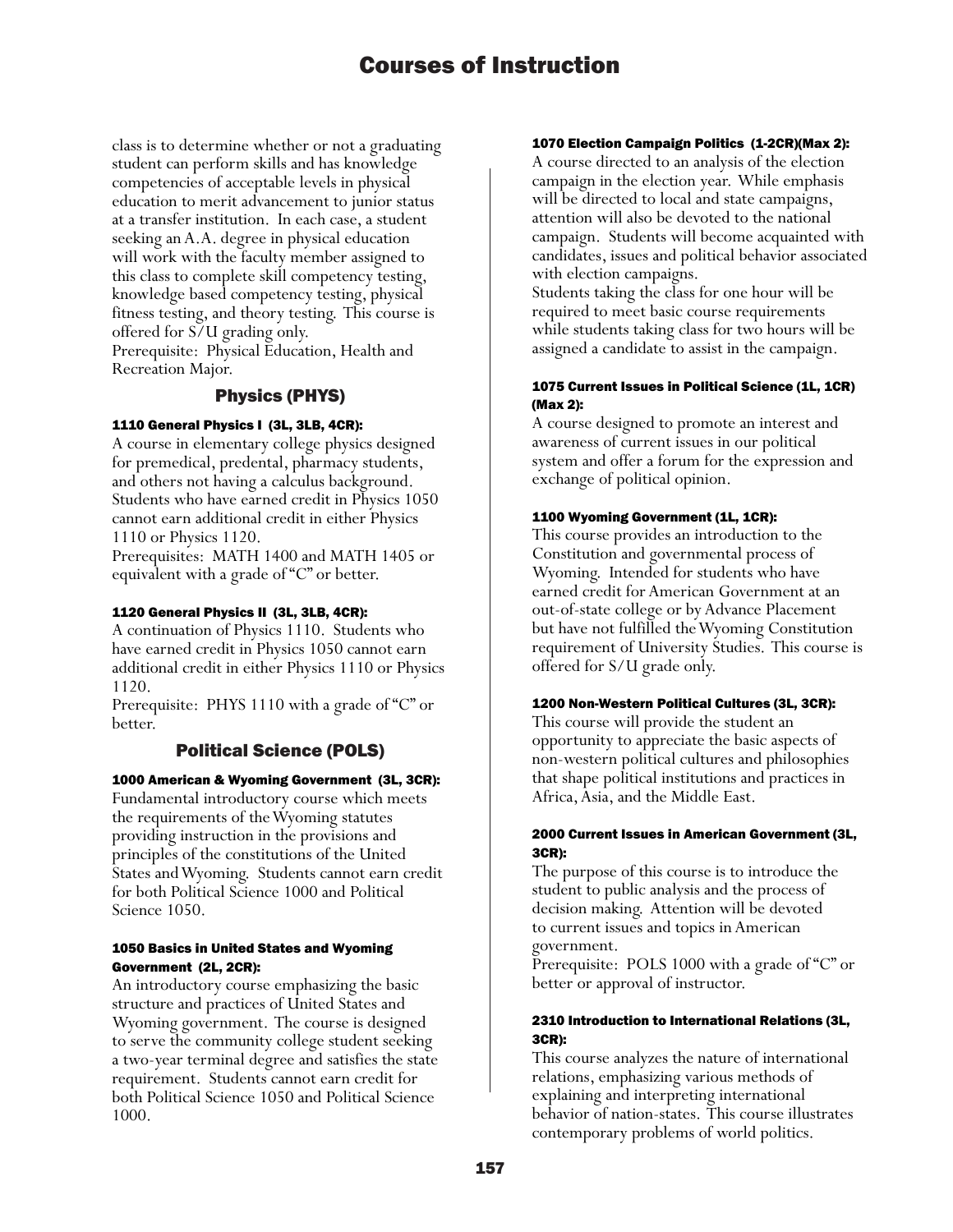#### 2470 Internship I (6CR):

This course will permit a student to become an intern to a Wyoming legislator during a general or budget session of the Wyoming legislature. The student will assist the legislator on a fulltime basis and meet with other interns in a state-wide program under the direction of a state coordinator. 40 hours per week during session. Prerequisite: POLS 1000 with a grade of "C" or better.

# Psychology (PSYC)

#### 1000 General Psychology (3L, 3CR):

A general survey of psychology through lecture, discussion, and assigned readings. Major topics will include a brief history of the science of psychology, the scientific method as applied to psychology, and the physiological and psychological bases of behavior. Subtopics will include sensation and perception, motivation, emotion, learning, individuality and personality, mental health, and the life span development of the individual.

## 2000 Research Psychological Methods (3L, 2LB, 4CR):

An introduction to some of the methods of investigating psychological questions. Students are exposed to the various research strategies ranging from observational to experimental designs. Topics include identifying research questions, designing topic proposals, conducting basic research, gathering data, performing statistical analyses, interpreting results, critiquing published research, writing in scientific style, and developing familiarity with the APA format. Prerequisite: Completion of PSYC 1000 and ENGL 1010 with grades of "C" or better.

## 2080 Biological Psychology (3L, 3CR):

Introduces biological bases of behavior. Includes ethology and comparative behavior, psychobiological development, physiological and sensory mechanisms of behavior, and evolution and behavioral genetics. Presents basic structural and functional properties of the nervous system. Prerequisite: PSYC 1000 General Psychology and BIOL 1000 Principles of Biology or BIOL 1010 General Biology I with grades of "C" or better.

#### 2125 Forensic Psychology (3L, 3CR):

This course introduces the criminal justice/ social science major to the uses of psychology in the field. Topics covered include basic criminal profiling, suspect interviewing, psychological theories of crime/delinquency, victimology, legal applications of psychology in conducting assessments, and correctional psychology. Students cannot earn credit for both PSYC 2125 and CRMJ 2125.

Prerequisite: PSYC 1000 General Psychology and CRMJ 2120 Introduction to Criminal Justice or permission of Instructor.

#### 2210 Drugs and Behavior (3L, 3CR):

A survey of the effects of various drugs on behavior. This course focuses on the behavioral, social, historical, and medical aspects of each major class of psychoactive drugs. Prerequisite: A grade of "C" or better in PSYC 1000.

#### 2300 Developmental Psychology (3L, 3CR):

The development and behavior of children from conception through adolescence is stressed. Emphasis is placed on the major roles played by maturation and learning in the growth of a child. Prerequisite: A grade of "C" or better in PSYC 1000.

#### 2330 Psychology of Adjustment (3L, 3CR):

A study of the individual's adjustments to the problems of everyday life. Emphasis is given to the discovery of self and the identification of integrative and non-integrative adjustments as they affect self-fulfillment.

Prerequisite: A grade of "C" or better in PSYC 1000.

## 2340 Abnormal Psychology (3L, 3CR):

A survey of major mental and behavioral disorders which explores the identification of types of disorders, their etiology, and potential treatment methods.

Prerequisite: A grade of "C" or better in PSYC 1000.

#### 2380 Social Psychology (3L, 3CR):

An exploration of social behavior through the viewpoint of psychological theories and research. Topics include, but are not limited to, the science and methods for exploring social behavior, social cognition, culture and socialization, the "self," interpersonal perception and attraction,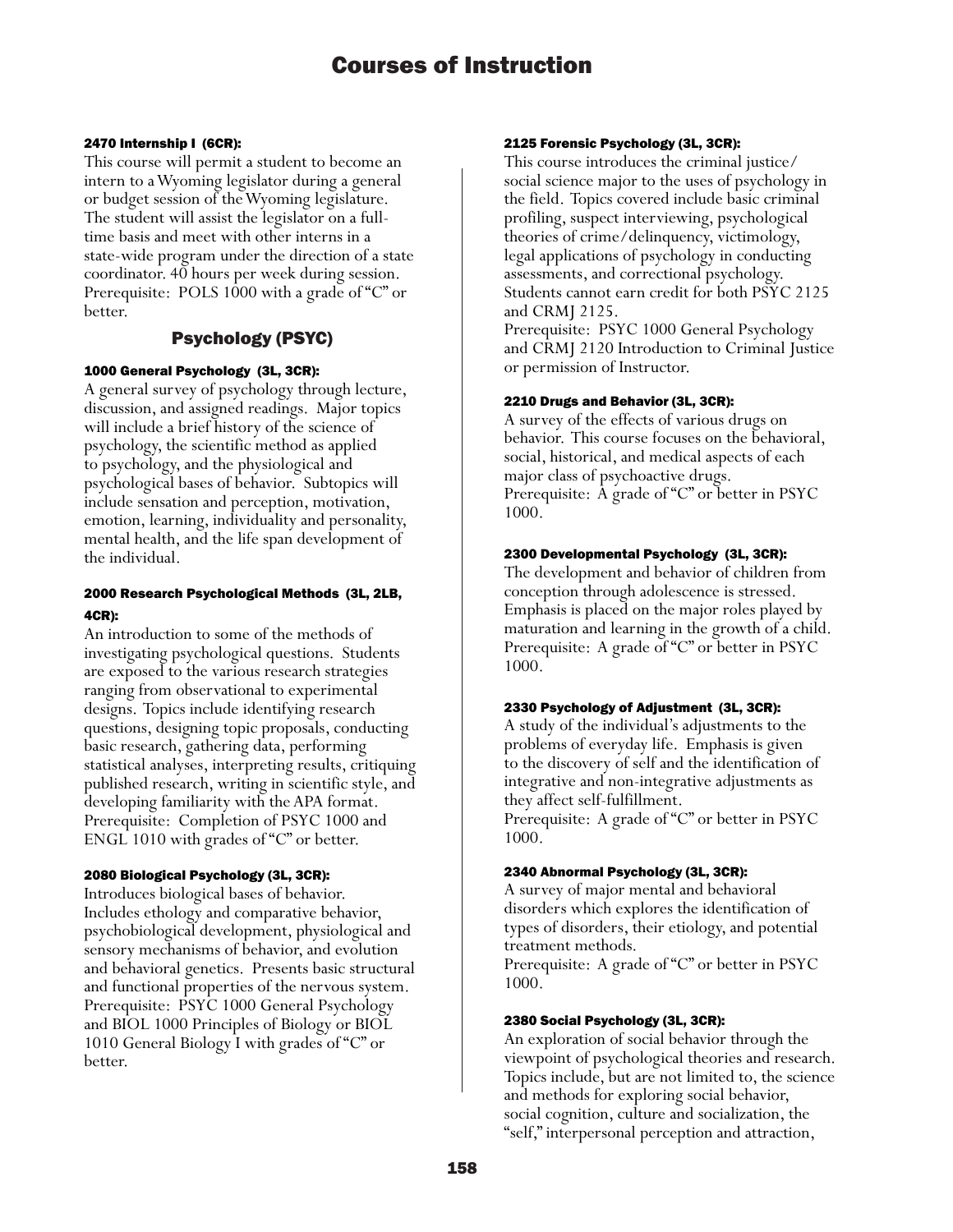conformity, leadership, aggression, and persuasion and propaganda. Prerequisite: A grade of "C" or better in PSYC 1000.

# Range Ecology and Watershed Management (REWM)

#### 2000 Principles of Range Management (3L, 3CR):

An introductory course that presents systems of grazing, livestock management on the range, measurement of grazing capacity and forage use, and range improvements including revegetation, weed control, and fertilization.

Prerequisite: BIOL 1010, BIOL 1000 or AECL 1000 with a grade of "C" or better.

#### 2500. Rangeland Plant Identification. (1L, 2LB, 2CR):

Sight identification and distribution of western U.S. rangeland plants.

Prerequisite: REWM 2000 with a grade of "C" or better.

# Religion (RELI)

## 1100 Introduction to Religion (3L, 3CR):

An introduction to world religions. A multidisciplinary approach is utilized to investigate the similarities and differences that exist between a variety of religions. Students cannot earn credit in both RELI 1100 and SOSC 1100.

Prerequisite: ENGL 1010 with a grade of "C" or better.

# Renewable Resources (RNEW)

## 2100 Forest Management (3L, 3CR):

A discussion of the objectives and the general principles of forestry, including identification of trees, forest production, methods of cutting and measuring forest, forest conservation, range management, wildlife management, and forest recreation.

Prerequisite: BIOL 1000 or1010 with a grade of "C" or better.

# Safety Education (SAFE)

## 1510 Industrial Safety (1L, 1CR):

This course is designed to familiarize students with rules and regulations pertaining to general industry safety. Students will be introduced to policies, procedures, and standards that relate to all aspects of general industry safety, and safety awareness on the job site.

## 1535 OSHA Construction Safety Refresher (1/2L, 1/2CR):

This course is designed for anyone in the construction industry. The course reorients how one can prevent oneself and others from being injured in their work environments. A variety of topics come from the Occupational, Safety, and Health Act of 1970. This course is offered for S/U grade only.

## 1536 OSHA Industry Safety Refresher (1/2L, 1/2CR):

This course is designed for industrial workers and supervisors with safety and health responsibilities. Students will be introduced to OSHA policies, procedures and standards as well as general industry safety and health principles covered in OSHA Act Part 1910. This course is offered for S/U grade only.

## 1705 OSHA Construction Safety (2L, 2CR):

This course is designed to raise awareness within construction and industry working environments. The course illustrates how one can prevent oneself and others from being injured in their work environments. A variety of topics come from the Occupational, Safety, and Health Act of 1970. This course is offered for S/U grade only.

# Social Science (SOSC)

## 1100 Introduction to Religion (3L, 3CR):

An introduction to world religions. A multidisciplinary approach is utilized to investigate the similarities and differences that exist between a variety of religions. Students cannot earn credit in both RELI 1100 and SOSC 1100. Prerequisite: ENGL 1010 with a grade of "C" or better.

## 2300 Ethics in Practice (3L, 3CR):

An examination of contemporary ethical conflicts to provide students with a grounding in the language, concepts and traditions of ethics and with the tools necessary to analyze moral dilemmas in a variety of areas. Prerequisite: ENGL 1010 with a grade of "C" or better.

#### 2395 Social Science Capstone Experience (1L, 1CR):

The Social Science Capstone Experience is directed toward the application of broad principles in the social sciences with specific attention given to the student's discipline of study. The course seeks to enhance and enrich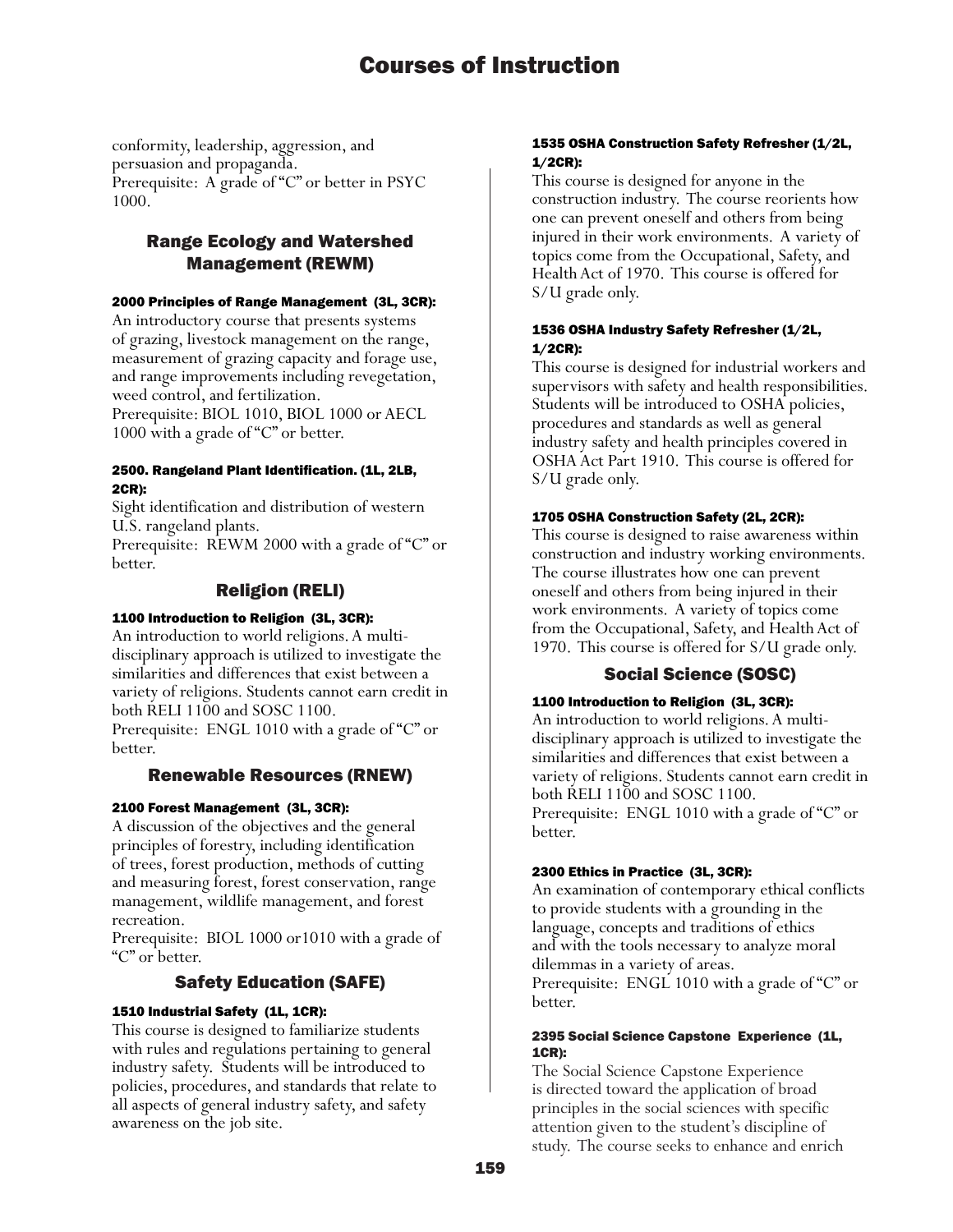the student's academic background, and involve the student in activities/experiences that demonstrate an ability to continue to study in the social science. This course is offered for S/U grade only.

Prerequisite: Sophomore standing, major in social science, semester of graduation.

# Social Work (SOWK)

## 2000 Introduction to Social Work (3L, 3CR):

A foundation course designed to explore the institution and profession of social work and the field of Social Welfare.

# Sociology (SOC)

# 1000 Sociological Principles (3L, 3CR):

An introductory course providing both a survey of the discipline and a foundation for other sociology courses. Major areas of interest being explored range from small groups and families to bureaucracies and social movements. Significant concepts and theories are introduced along with the tools of social research. Though much attention is given to contemporary American society, comparative and historical material is included.

## 1100 Social Problems (3L, 3CR):

This course explores various approaches to defining and identifying social problems and applies basic sociological concepts and methods to the analysis of selected social problems and issues. Emphasis is placed on the contemporary society of the United States. Cross-cultural and historical comparisons are presented where relevant.

## 2200 Sociology of Human Sexuality (3L, 3CR):

An investigation of human sexuality as a social and cultural phenomenon. Theoretical issues of human sexuality are related to empirical evidence in discussing social attitudes and actual behavior with American society. Prerequisite: PSYC 1000 or SOC 1000 with a grade of "C" or better.

## 2350 Race and Ethnic Relations (3L, 3CR):

Examines relations among minority and dominant groups with an emphasis on the society and culture of the United States. Relevant crosscultural analysis will also be included. Prerequisite: SOC 1000 or ANTH 1200 with a grade of "C" or better.

## 2400 Criminology (3L, 3CR):

An introduction to the study of the nature and causes of criminal behavior. Biological, psychological, and sociological theories are examined. Types of criminal behavior, historical perspectives, crime statistics, and current trends are also covered. Students cannot earn credit for both SOC 2400 and CRMJ 2400.

Prerequisite: SOC 1000 with a grade of "C" or better.

# Soil Science-Agriculture (SOIL)

#### 2111 Introduction to Precision Agriculture (2L, 2LB, 3CR)

Students will be introduced to essential aspects of precision agriculture concepts including: soil and crop spatial variability; new technologies such as GIS, DEM, GPS, sensors, variable rate machinery, PA software, remote sensing; geostatistics, sampling, experimental designs; precision integrated crop management; data acquisition, process, and management; and socio-economical and e-marketing aspects.

# 2200 Applied Soils (2L, 2LB, 3CR):

An applied study of the composition and general properties of soils. Emphasis is given to the practical management of those properties and a study of those factors which must be considered in the proper management of those soils.

# 2300 Soil Science and Fertilizer Technology (2L, 2CR):

A study of soil fertility and plant nutrition in crop production. Soil-plant relations, diagnostic techniques and methods of evaluating soil fertility are emphasized.

Prerequisite: CHEM 1010 with a grade of "C" or better.

# Spanish-Language (SPAN)

## 1010 1st Year Spanish I (4L, 1LB, 4CR):

Fundamentals of grammar, composition, reading, and conversation.

## 1020 1st Year Spanish II (4L, 1LB, 4CR):

A continuation of Spanish 1010. Prerequisite: SPAN 1010 with a grade of "C" or better.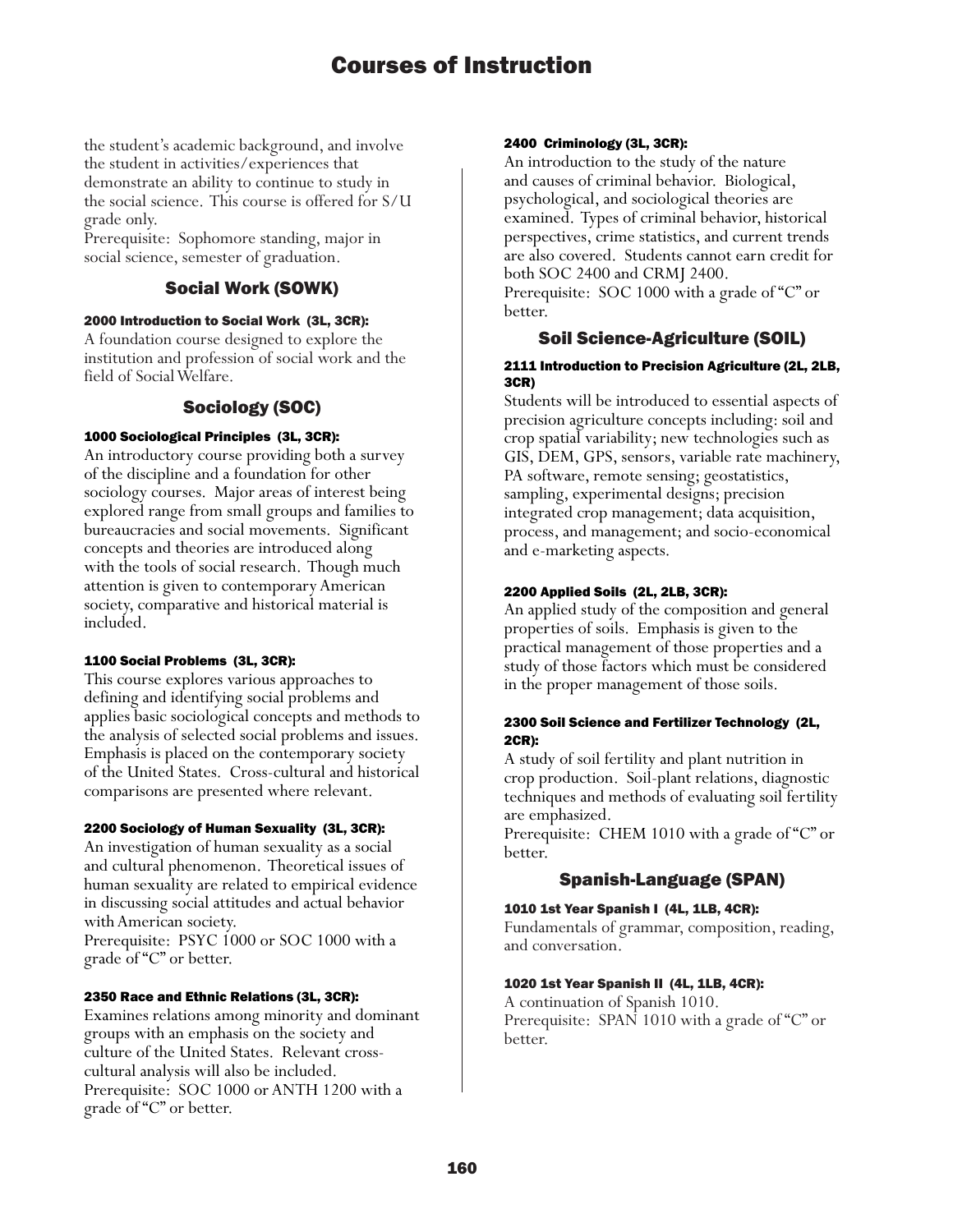#### 2030 2nd Year Spanish I (4L, 1LB, 4CR):

Progressive reading of Spanish prose with additional review in verbs, idioms, and conversation. Prerequisites: SPAN 1010 and SPAN 1020 each with a grade of "C" or better.

# Speech Pathology & Audiology (SPPA)

## 1050 Beginning Sign Language (2-3CR):

This introductory course teaches the use of sign language to familiarize students with communication for the teaching of hearing impaired children. This course is offered for S/U grade only.

# Statistics (STAT)

## 2050 Fundamentals of Statistics (4L, 4CR):

A presentation of the central ideas and applications of statistical inference. Topics include the collection and tabulation of data, statistical description of frequency distributions, elements of probability, applications of statistical distributions, confidence interval estimation, tests of hypotheses, analysis of variance for the oneway classification, and simple linear regression and correlation. Credit cannot be earned for both STAT 2050 and STAT 2070. Prerequisite: MATH 1000 or MATH 1400 or equivalent with a grade of "C" or better.

#### 2070 Introductory Statistics for the Social Sciences (4L, 4CR):

This course presents central ideas of descriptive statistics and statistical inference, as applied to questions in social sciences. Includes graphs, averages, sampling, estimation, hypothesis-testing and relationships between variables. Introduces associated computer skills. Credit cannot be earned for both STAT 2050 and STAT 2070. Prerequisite: MATH 1000 Problem Solving with a grade of "C" or better.

# Technology (TECH)

## 1005 Applied Technical Writing (3L, 3CR):

This course focuses on developing the skills needed to write clearly and concisely on the job. Topics include: technical definitions, summary preparation, technical reports, memos, and business letters. The course also includes oral presentations, job search preparation, and word processing and e-mail correspondence in

business. This course is intended for students in technical programs.

Prerequisite: Placement test score of 56 or higher or ACT score of 15 or higher.

## 1750 Professional Development & Leadership (1/2L, 1/2 LB, 1/2CR)(Max 2):

In today's demanding marketplace, students need to be prepared to sell themselves and their skills. This course is an employability skillbuilding program designed to help students develop an extra edge and help employers gain valuable workers. By reinforcing school-towork competencies of students, it is designed to develop the student in four areas: as an individual, as a team member, as a leader and as an employee.

## 1980 Cooperative Work Experience (1-8CR):

An enhancement to the student's curriculum that can become a valuable part of the student's college education. It provides students the opportunity to apply their classroom learning in the work environment. A minimum of 100 hours of on-the-job training represents one semester hour.

# Theatre & Dance (THEA)

## 1000 Introduction to Theatre (3L, 3CR):

A brief history of world theatre and the study of modern American theatre, movies, and television.

## 2050 Theatre Practice (1-3CR) (Max 5):

A practical course in the application of scenic construction, set design, lighting design, makeup, costuming, publicity or performance. Students will work in the theatre shop, on crews, or in performance. This course is offered for S/U grade only.

A minimum of 30 lab hours per credit hour.

# Truck Driving Training (TTD)

## 1500 Novice CDL Training (5CR):

This course prepares the student to take the state required CDL test. It is designed primarily for the energy service industry. On and off highway terrains are utilized as well as late model tractors and loaded trailers, tankers, and high center point of gravity loads may be used in training. Simulation may also be used to replicate dangerous, expensive, or hard-to duplicate scenarios. Upon completion of this course, students must make arrangements to take the DOT test to be issued their commercial driver's license.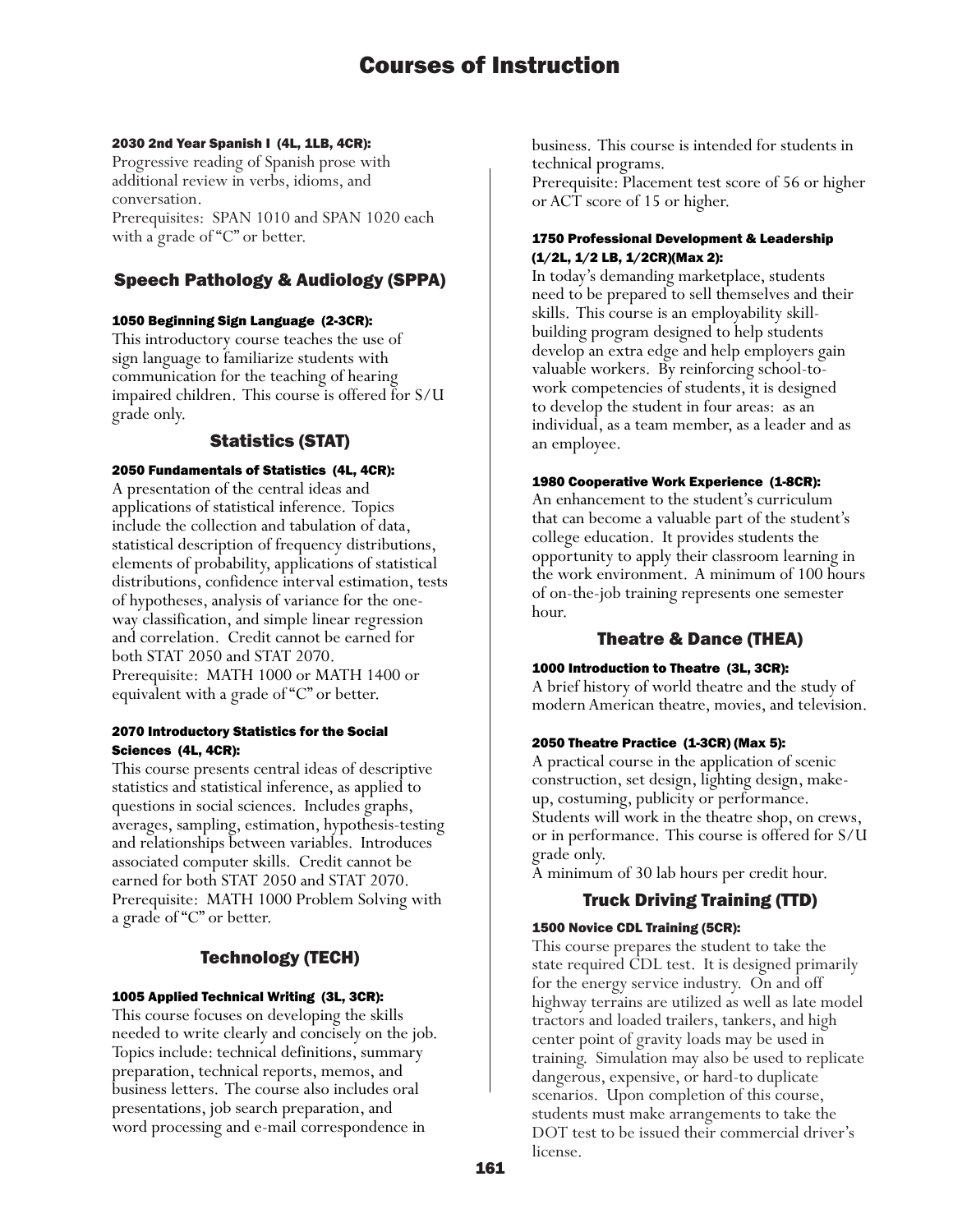Prerequisite: Students attending this course must have completed written exams for the Department of Motor Vehicles and obtained a Commercial Driving Permit for class A or class B vehicles with an Air Brake endorsement. Students must present a valid Federal Department of Transportation (DOT) medical examination certificate and valid Social Security card on the first day of class. This course is offered for S/U grade only.

80 hours lecture, 20 hours drive time.

# Veterinary Technology (VTTK)

Criminal background checks are required prior to entry into courses with prerequisites of VTTK 2005 Pre-Screen for Veterinary Technology. The background check covers sexual offender information, general criminal history, and adult and child neglect information.

Completion of Rabies Vaccination Series (VTTK 0005) is required with enrollment in initial veterinary technology (VTTK) course in which animals are used. These courses are identified as requiring previous or concurrent enrollment in VTTK 0005 Pre-exposure Rabies Vaccination.

#### 0005 Pre-exposure Rabies Vaccination (0CR)

This course is for students to complete or provide proof of completion of the pre-exposure rabies vaccination series required for veterinary technology courses utilizing animals.

#### 1000 Introduction to Veterinary Science (1L, 1CR):

This course is designed as an orientation to the college environment and the veterinary technology and aid programs. Lectures and assignments will emphasize goal setting, learning strategies and effective communication. The course will aid the student in identifying resources within the college and the veterinary profession that will enhance their academic career.

#### 1001 Animal Care I (1LB, 0CR):

Students in the Veterinary Technology program are required to work a minimum of 1 hour per week caring for program and shelter animals and a minimum of 1/2 hour per month attending meetings on the Veterinary Technology program while they are enrolled in this course. The course is designed to enrich the material students are learning in the classroom as well as to promote

high quality animal care. This course is offered for S/U grade only.

Prerequisite: Concurrent enrollment in VTTK 1500 and previous or concurrent enrollment in VTTK 0005 Pre-Exposure Rabies Vaccination.

#### 1002 Animal Care II (1LB, 0CR):

This course is a continuation of Animal Care I. This course if offered for S/U grade only. Prerequisite: VTTK 1001 Animal Care I and VTTK 0005 Pre-Exposure Rabies Vaccination.

## 1500 Orientation to Veterinary Technology (2L, 2LB, 3CR):

This course is an introductory course in veterinary technology. Lectures will include metric conversions, clinical sanitation, the profession of veterinary technology, veterinary technology ethics, communications, clinical hospital, patient history and physical examinations of dogs, cats, cattle, horses, sheep, pigs, and goats. Laboratory sessions will cover restraint and physical examination of domestic species and veterinary instrument identification. Students will be assigned dates to be responsible for the care of dogs, cats and large animals kept by the Veterinary Technology Department. Students will spend 40 observation hours at an instructor approved veterinary site of the student's choice. Prerequisite: Placement score for TECH 1005 or higher and MATH 0903 or higher and no reading improvement required or consent of instructor. Previous or concurrent enrollment in VTTK 0005 Pre-Exposure Rabies Vaccination.

## 1510 Clinical Techniques I (1L, 2LB, 3CR):

This course is intended for students seeking a veterinary aide certificate. Lectures will include general office procedures, client communication in the veterinary hospital, inventory management, basic medical record keeping, clinical sanitation, basic understanding of common diseases and medical conditions seen in animals. Prerequisite: Placement score for TECH 1005 or higher, MATH 0903 or higher and no reading improvement required. VTTK 2005 and previous or concurrent enrollment in VTTK 0005 Pre-Exposure Rabies Vaccination.

## 1520 Clinical Techniques II (1L, 4LB, 4CR):

Course lecture and laboratory sessions are designed for those students interested in learning elementary veterinary techniques associated with pharmaceutical calculations, pharmacology,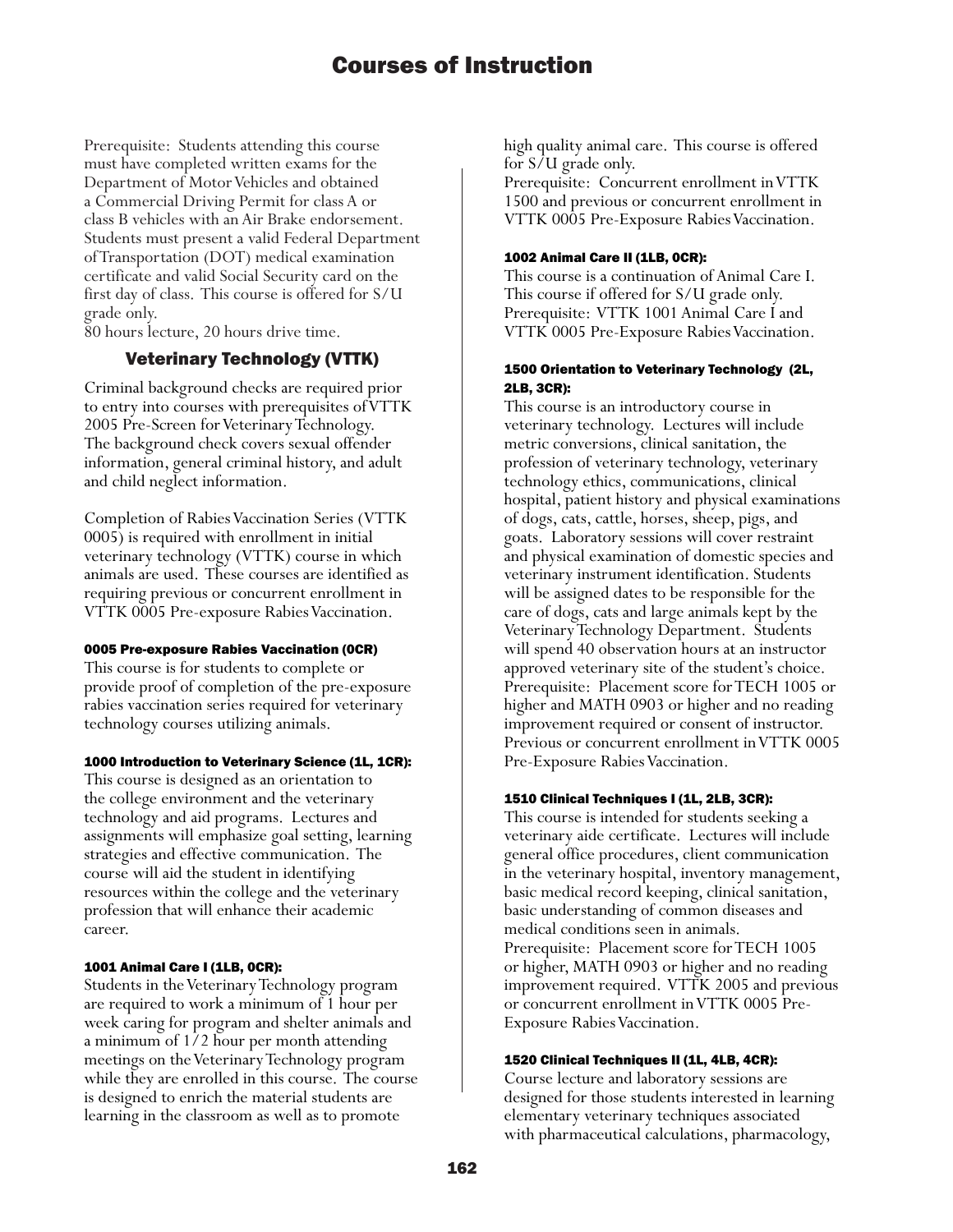urinalysis, hematology, parasitology and diagnostic imaging. Laboratory sessions includes practical application of clinical techniques commonly performed by veterinary aides in the treatment of animals. This course is required for the Veterinary Aide Certificate Program. Prerequisite: Placement score for TECH 1005 or higher/MATH 0903 or higher and no reading improvement required. VTTK 2005 and previous or concurrent enrollment in VTTK 0005 Pre-Exposure Rabies Vaccination.

#### 1550 Practical Surgical & Medical Experience I (2L, 2LB, 3CR):

Instruction and experience are provided in practical aspects of veterinary surgical and medical nursing. All diagnosing and surgery will be performed by a staff veterinarian. Both large and small animals are used for laboratory sessions. Prerequisite: VTTK 1600 and VTTK 1630 with a grade of "C" or better, VTTK 2500 with a grade of "C" or better or concurrent enrollment in VTTK 2500.

## 1600 Clinical Procedures (2L, 3LB, 3CR):

This course continues with the professional activities of a Veterinary Technician. Lectures will cover veterinary medical records, patient histories, OSHA and safety in the veterinary hospital, general animal nursing, euthanasia of animals, grief counseling of clients, first aid care of animals, and an introduction to urinalysis and dentistry. Laboratory sessions include practical application of clinical techniques commonly performed by veterinary technicians in the treatment of animals. Students will be assigned dates to be responsible for the care of dogs, cats, and large animals by the Veterinary Technology Department.

Prerequisite: VTTK 1500 with a grade of "C" or better. VTTK 2005 and previous or concurrent enrollment in VTTK 0005 Pre-Exposure Rabies Vaccination.

## 1625 Laboratory Analysis (1/2L, 1LB, 1CR):

Urinalysis is a lecture/laboratory course which provides instruction in the evaluation of physical and chemical properties of urine, as well as in the microscopic examination of urine sediment. Also included in this course is the instruction in the measurement of the chemical constituents of various body fluids, particularly serum and plasma. The relationship of the test results with

organ function in health and disease are stressed. Prerequisite: Previous or concurrent enrollment in VTTK 0005 Pre-Exposure Rabies Vaccination.

#### 1630 Veterinary Hematology (2L, 2LB, 3CR):

This course provides instruction in the principles of obtaining and examining blood samples from different species of animals commonly seen in veterinary practice today. The laboratory sessions include a practical approach to staining and evaluating the blood of animals in both healthy and disease conditions. Emphasis is placed on the recognition of the types and development stages of erythrocytes and leukocytes. Blood coagulation mechanisms, the immune system, preparation and handling of cytology samples and training in the use of automated cell counters are also included.

#### 1700 Medical Terminology (2L, 2CR):

This course will introduce students to terminology that they will use in succeeding veterinary technology courses, report writing, professional practice and professional reading. Emphasis will be placed on word usage, word meanings, and work pronunciations. Students will also learn breed identification of dogs, cats, cattle, horses, sheep, pigs and goats. Prerequisite: Placement score for TECH 1005 or higher and no reading improvement required.

## 1750 Veterinary Pharmacology (3L, 2LB, 4CR):

This class introduces the basic principles of the uses of therapeutic agents in veterinary medicine and the classification of therapeutic agents in common use. Specific subject matter includes definitions and terminology; routes of administration and dosage forms; history of pharmacology; measurements used in pharmacology; actions and effects of drugs; assimilation and elimination of drugs in animals; regulation of the manufacture, sale, and use of drugs; factors that modify drug action; and study of classes and examples of specific drugs. Laboratory exercises allow the student to actually practice filling prescriptions, writing prescription labels, making entries into medical records and into both written and computerized drug logs. Compounding of medications is demonstrated and students are required to formulate percent solutions and mixed solutions (medical cocktails) under direct veterinary supervision. Prerequisite: Placement score for TECH 1005 or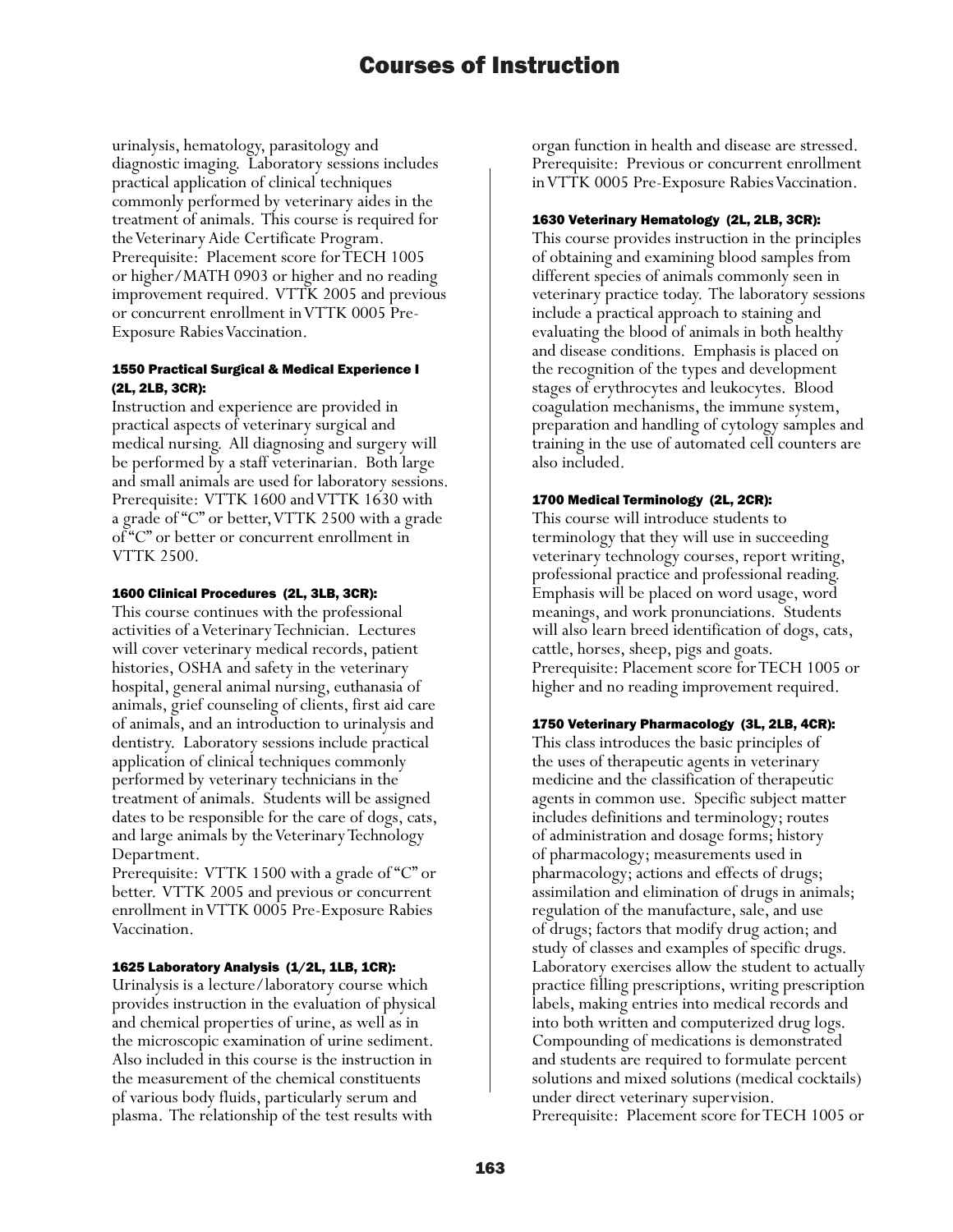higher and MATH 0903 or higher and no reading improvement required and VTTK 1925 with a grade of "C" or better.

#### 1751 Pharmaceutical Calculations (3L, 3CR):

A course designed to introduce students to basic mathematical calculations used in the field of veterinary pharmacology. Major topics to be covered include: Review of basic math concepts needed to successfully perform pharmaceutical calculations; guidelines for writing prescriptions; abbreviations used in prescription writing, drug dose calculations using the formula, ratio and factor-label methods; metric conversions, medication dispensing, and fundamentals of fluid therapy.

Prerequisite: MATH 0920 with a grade of "C" or better or appropriate score on placement exam or MATH ACT of 21 or better.

#### 1755 Veterinary Parasitology (2L, 1LB, 2CR):

This course will introduce students to the macro-parasites that commonly infect veterinary species. Students will learn how to collect samples, perform diagnostic tests on these samples, identify parasites, and will gain hands-on experience in these areas. In addition, material covering prevention, treatment, life cycles, and clinical disease will be presented. Prerequisite: BIOL 1000, or BIOL 1010, or CHEM 1000, or CHEM 1020, or AECL 1000 or VTTK 1925, or VTTK 1950 with a grade of "C" or better.

#### 1925 Applied Principles of Chemistry for Veterinary Technology (2L, 2CR):

This is an eight week course in which students learn the basic facts, concepts, and terminology of chemistry as an application for Veterinary Technology. An effort is made to relate content to common veterinary medical scenarios and provide a foundation for the study of biology, pharmacology and other medically related science courses. Topics include matter and its physical states, atomic structure, the periodic table, simple nomenclature, chemical reactions and rates, equilibrium solution chemistry and concentrations, chemical bonding, gas laws, and acids, bases and buffers. Special attention is made to the concepts of tonicity and osmolarity. Prerequisite: MATH 0903 with a grade of "C" or better or concurrent enrollment in MATH 0903 or a placement test recommendation for MATH 0920 or a higher level course; no reading improvement required.

#### 1950 Applied Principles of Biology for Veterinary Technology (2L, 2CR):

This course is a half-semester, lecture-only course designed specifically for veterinary technology students to provide a basic understanding of cellular biology that will aid them in future vet tech classes. It is designed to follow the half-semester chemistry course (Introductory Chemistry for Life Sciences) for veterinary technology students. Topics to be discussed include biomolecules (proteins, carbohydrates, lipids, and nucleic acids), basic cell structure and function, energy and enzymes, cellular respiration, DNA structure and function, cellular division through both mitosis and meiosis, protein synthesis through transcription and translation, and basic genetics/patterns of inheritance. Prerequisite: No reading improvement required.

#### 2001 Animal Care III (1LB, 0CR):

This course is a continuation of Animal Care II. This course is offered for S/U grade only. Prerequisite: VTTK 1002 Animal Care II and previous or concurrent enrollment in VTTK 0005 Pre-Exposure Rabies Vaccination.

#### 2002 Animal Care IV (1LB, 0CR):

This course is a continuation of Animal Care III. This course is offered for S/U grade only. Prerequisite: VTTK 2001 Animal Care III and previous or concurrent enrollment in VTTK 0005 Pre-Exposure Rabies Vaccination.

#### 2005 Pre-screen for Veterinary Technology (0CR)

This course is for students taking any veterinary technology course that requires a background check. The background check must be completed prior to registering for those courses.

#### 2500 Veterinary Anesthesia and Analgesia (2L, 2LB, 3CR):

This course covers fundamental skills and knowledge necessary to administer anesthesia and provide pain relief to common domestic species. The laboratory portions are small groups of approximately 6 students and consist of hands on experience to safely manage small and large animals in all stages of anesthesia. Prerequisite: VTTK 1600 and VTTK 1750 and VTTK 1751 with a grade of "C" or better.

#### 2505 Diagnostic Imaging (1L, 2LB, 2CR):

This course provides instruction to safely produce diagnostic radiographic and ultrasound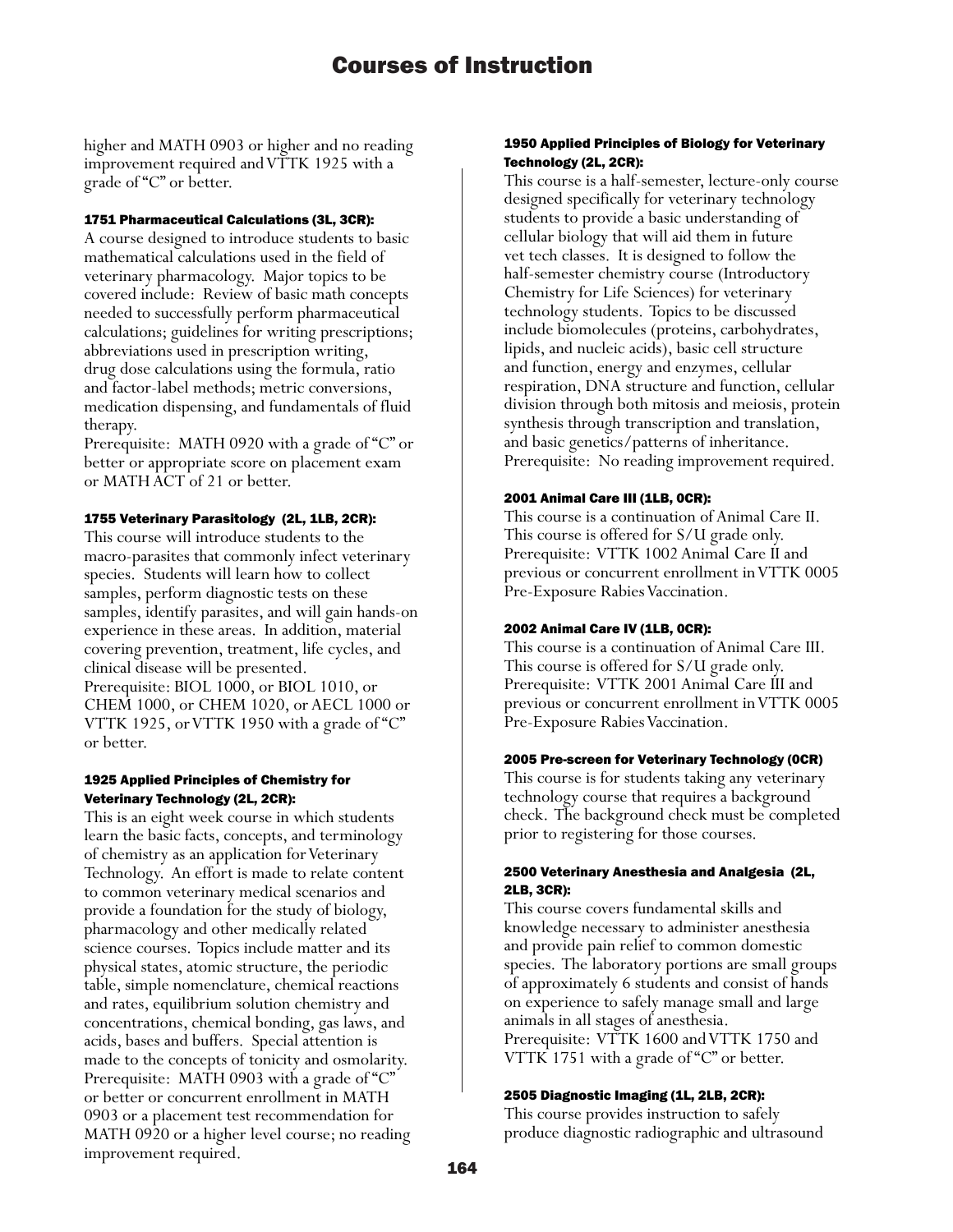images. Topics will also include basic principles of advanced imaging. Laboratories introduce students to techniques to position and prepare dogs, cats and horses for radiographic and ultrasound studies.

Prerequisite: VTTK 1600, VTTK 1750, VTTK 1751 and VTTK 2510 with a grade of "C" or better.

#### 2550 Practical Surgical & Medical Experience II (2L, 2LB, 1OT, 4CR):

This course is a continuation and expansion of VTTK 1550. Instruction and experience will continue in practical aspects of veterinary surgical and medical nursing. All diagnosing and surgery will be performed by a staff veterinarian. Both large and small animals are used for laboratory sessions. Students will spend 120 hours at an instructor approved veterinary site of the student's choice.

Prerequisite: VTTK 1550 with a grade of "C" or better and VTTK 2500 with a grade of "C" or better.

## 2610 Veterinary Infectious Diseases and Applied Diagnostics (3L, 2 LB, 4CR)

Instruction is provided in the basic principles of infection, including etiologic agents, pathogenicity, laboratory diagnostics and host's immune response. Much of the course consists of descriptions of infectious diseases of veterinary and zoonotic importance. Topics covering the use and prevention of infectious agents which may be employed as weapons in bio-terrorism are also included. Laboratory exercises introduce the student to the techniques utilized in the identification of bacterial, fungal and viral veterinary pathogens.

Prerequisite: VTTK 1630 with a grade of "C" or better.

## 2615 Anatomy & Physiology of Domestic Animals I/II (2L, 2LB, 3CR):

This course covers comparative anatomy and physiology of domestic animals. Body systems included are: integument, skeletal, muscle, cardiovascular, respiratory, nervous, special senses, urinary, endocrine, digestive, and reproductive. Students cannot earn credit in both ANSC 2615 and VTTK 2615.

Prerequisites: VTTK 1925 or CHEM 1000 with a grade of "C" or better and VTTK 1950 or BIOL 1010 with a grade of "C" or better and no reading improvement required.

## 2620 Noninfectious Diseases (3L, 3CR):

An introductory course in veterinary technology pertaining to the causes, clinical appearance, treatment, and handling of noninfectious diseases in domestic animals, both companion and livestock. The areas of instruction to be covered include traumatic, metabolic, nutritional, immune-mediated, neoplastic, congenital, toxicologic, and physical causes of disease. This course is required for completion of the A.A.S. degree program in Veterinary Technology.

## 2700 Laboratory and Exotic Animals (2L, 2LB, 3CR):

An introduction to the uses, care, housing, and diseases of laboratory and exotic animal species is provided, both in commercial usage and in the home/pet environment. Emphasis is on the mammalian species, with information also provided concerning reptiles and birds. The course includes hands-on laboratory training in animal handling and restraint along with training in blood collection, drug dosing and administration, anesthesia, and related techniques. Students will be assigned dates to be responsible for the care of all vivarian animals kept by the Veterinary Technology Department.

## 2750 Clinical Problems (2L, 2LB, 3CR):

This course consists of one lecture hour per week of preparation for the job market, the comprehensive examination and the Veterinary Technician National Examination. One hour of lecture and two hours of lab per week will involve actual or developed veterinary clinical activities that faculty present for students to work through. The final examination for this course will be the Veterinary Technology Program Comprehensive Examination that students must pass with a 70% or better to successfully complete this course. Prerequisites: All veterinary technology courses with a grade of "C" or better except VTTK 2950 (concurrent enrollment in veterinary technology courses is acceptable).

## 2815 Large Animal Techniques (3L, 2LB, 4CR):

Lecture material will cover the bovine, porcine, ovine, caprine, and equine species and poultry in basic disciplines of anatomy, physiology, parasitology, pharmacology, toxicology, nutrition, infectious diseases, metabolic diseases, reproduction, surgery, diagnostic imaging, dentistry, and reproduction. Laboratory sessions include practical application of techniques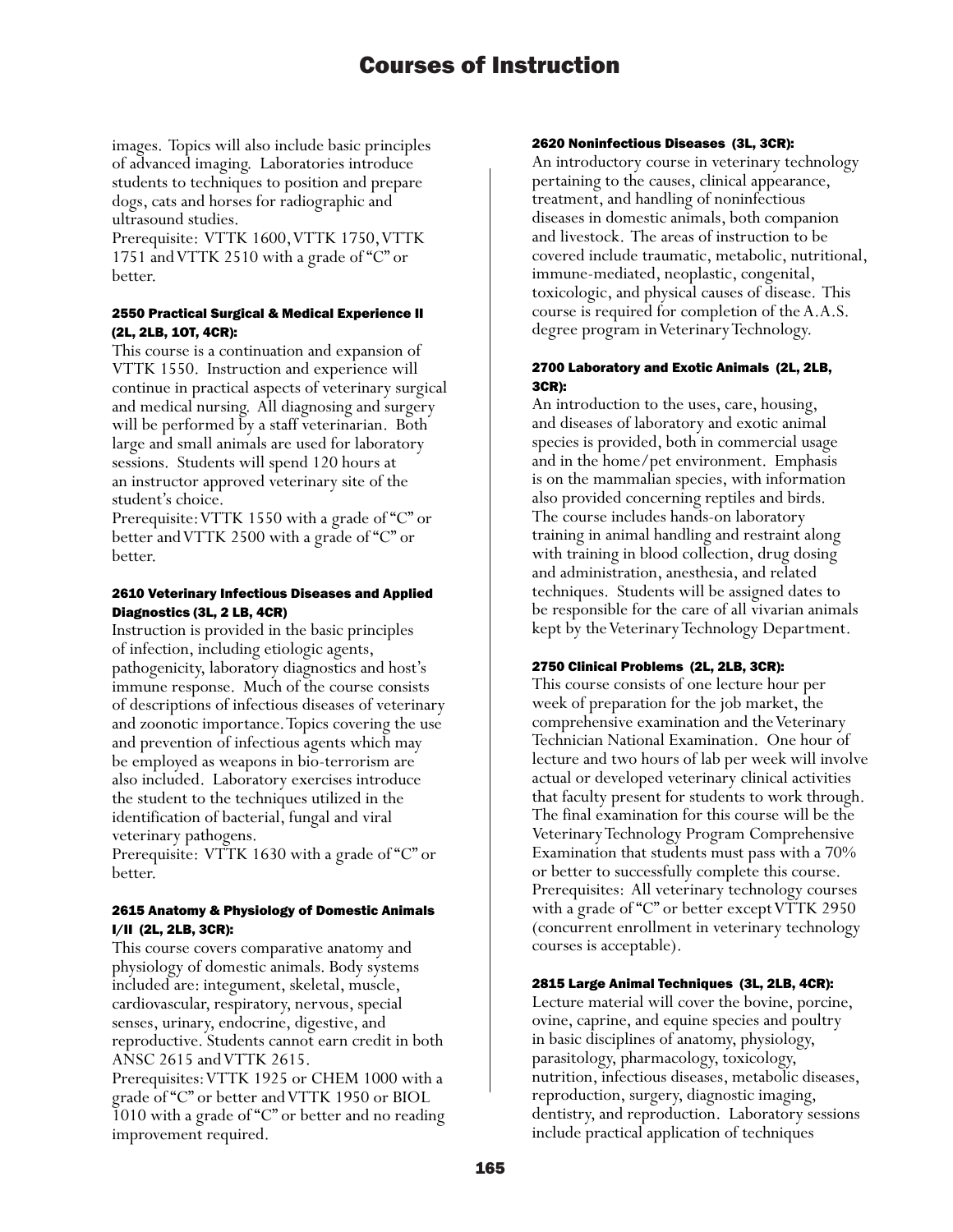commonly performed in large animal practices. This course is required for the Veterinary Aide Certificate Program. It is an elective for students in the Veterinary Technology Program who wish to acquire more large animal skills. Prerequisite: Previous or concurrent enrollment in VTTK 0005 Pre-Exposure Rabies Vaccination.

#### 2816 Large Animal Techniques II (1L, 2LB, 2CR):

This lecture/lab course is similar to Large Animal Techniques; however, it will consist of advanced laboratory work with different large animal clinical procedures and surgeries that will be demonstrated. Procedures will be practiced by the students that they will utilize in large animal practice.

Prerequisites: VTTK 2815 with a grade of "C" or better or with consent of instructor and previous or concurrent enrollment in VTTK 0005 Preexposure Rabies Vaccination.

#### 2900 Nutrition in Veterinary Medicine (3L, 3CR):

(3 hours of UW Transferable Elective) Topics in this course include a brief review of chemical principles relevant to nutrition; classification of nutrients and feeds; basic anatomy and physiology of the digestive systems of domestic animals; basic nutritive processes including ingestion, digestion, absorption, circulation, metabolism, and excretion; specific feeding programs for various classes of cattle, swine, horses, and companion animals. Basic ration formulations for beef cattle and small animals are stressed as are other species on a comparative basis. Students cannot earn credit for both VTTK 2900 and ANSC 2900. Prerequisite: VTTK 1925 or CHEM 1000 with a grade of "C" or better.

#### 2950 Clinical Experience III (3CR):

This course consists of 240 hours of work experience during which the student works in veterinary or veterinary-related institution that has been approved by the instructor. Evaluation forms are completed by the cooperating establishment. This course is offered for S/U grade only. The instructor must have information identifying the site for the completion of VTTK 2950 five working days prior to the start date for Clinical Experience III.

Prerequisites: VTTK 2750 with a grade of "C" or better or concurrent enrollment in VTTK 2750.

# Welding Technology (WELD)

#### 0500 Intro to Shielded and Metal Arc Welding (2LB, 1CR):

A 30 hour welding course using the shielded metal arc welding process. The course provides the training to weld light and medium thickness sheet and plate in all positions using E6010 and E7018 electrodes. This course is offered for S/U only.

#### 0600 Flux Cored Arc Welding (2LB, 1CR):

A 30 hour welding course using the flux cored arc welding process. The course provides the training to weld medium and thick (3/4") in all positions using .045" electode wire. This course is offered for S/U only.

#### 0700 Virtual Reality ARC Welding (1/2L, 1LB, 1CR):

Instruction, study, and welding practice using a virtual reality welding simulator to supplement and enhance welding training.

#### 0800 Maintenance and Repair Welding (2LB, 1CR):

A 30 hour welding course using shielded metal arc welding (stick) and gas metal arc welding (wire) processes. The course provides the training to weld light and medium thickness sheet and plate in all positions. This course is offered for S/U only.

#### 1520 Welding for Fun (1L, 2LB, 2CR):

This course will feature safety and basic welding procedures for those individuals who are interested in the more artistic aspects of welding. This course is not intended for those pursuing certification standards or job-entry level skills. 1 hour lecture, 2 hours lab.

#### 1650 Print Reading: Welding Symbols (3L, 3CR):

This course teaches the fundamentals of shop print interpretation as applied in the welding trade, including the standard American Welding Society (AWS) symbols used in design, fabrication, and construction.

#### 1700 General Welding (1L, 5LB, 3CR):

The study of shielded metal arc welding, oxyacetylene welding, cutting and brazing processes. The student will develop the skills necessary to produce good quality welds on mild steel joints using filler materials commonly used in industry. Manual oxyacetylene cutting of straight and bevel cuts. Safety practices will be included.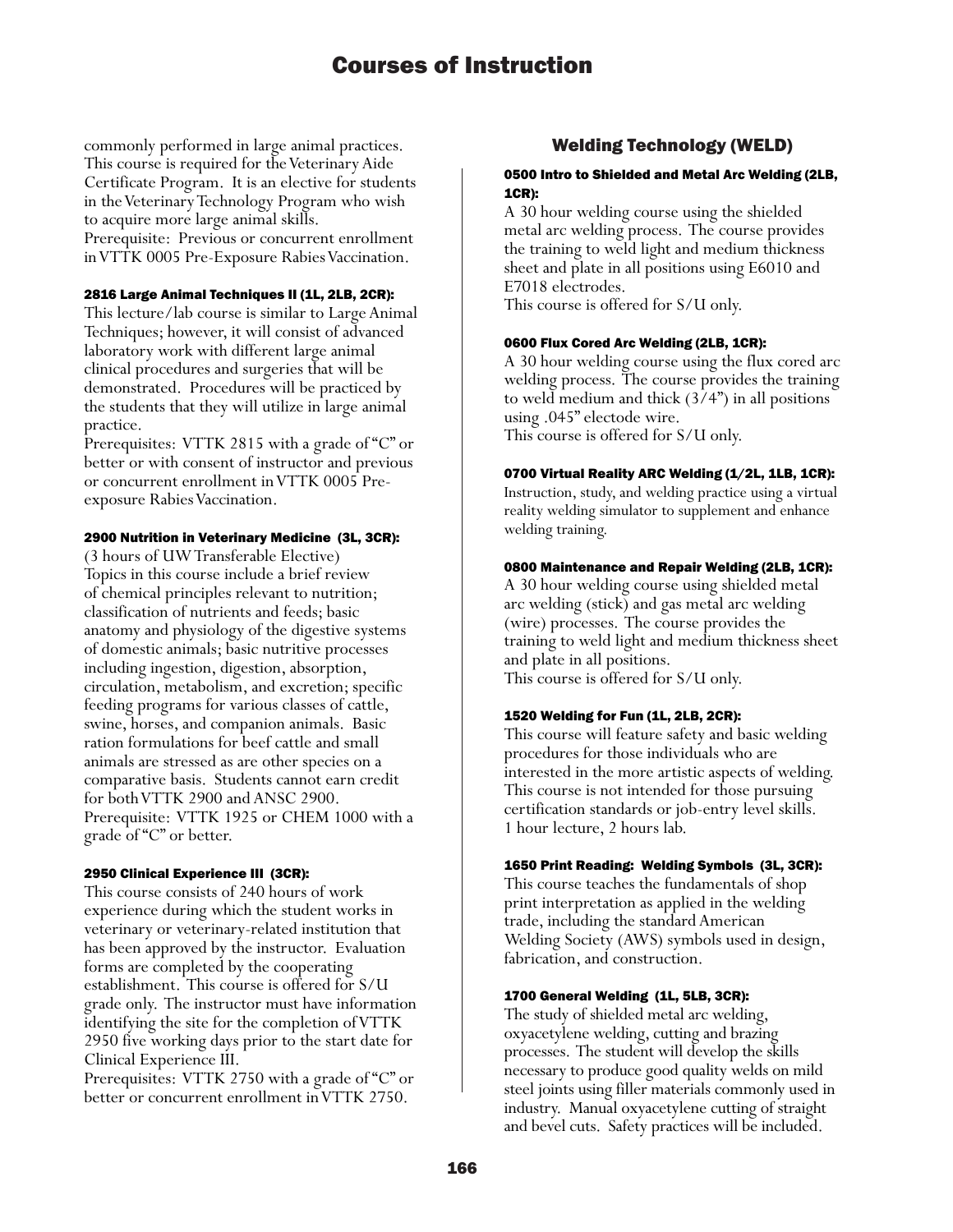#### 1755 Shielded Metal Arc Welding (1L, 9LB, 5CR):

Training to develop the manual skill necessary to make high quality shielded metal arc welds in the flat and horizontal positions on mild steel plate, single and multiple pass. To weld using mild steel electrodes, low hydrogen electrodes and iron power electrodes using DC welding power sources.

## 1760 Advanced Shielded Metal Arc Welding (8LB, 4CR):

This course provides the training in shielded metal arc welding (SMAW) to develop the manual skills necessary to produce high quality multipass fillet and groove welds on medium thickness mild steel plates with backing in all positions.

Prerequisite: WELD 1755.

## 1772 FCAW (4LB, 2CR):

The study of flux cored arc welding (FCAW) fundamentals and safety. It provides training to develop the manual skills necessary to make high quality welds in all positions on mild steel plates.

#### 1773 GMAW (4LB, 2CR):

The study of gas metal arc welding (GMAW) fundamentals and safety. It provides training to develop the manual skills necessary to make high quality welds in all positions on mild steel plates.

## 1780 GTAW - Plate (6LB, 3CR):

The study of gas tungsten arc welding (GTAW) fundamentals and safety. It provides training to develop the manual skills necessary to make high quality GTAW welds in all positions on mild steel, stainless steel and aluminum, using both direct and alternating current.

#### 1850 Fundamentals of Fabrication (1L, 2LB, 2CR):

This course will provide the fundamentals of layout and fabrication for general shop weldments. The course will teach the basic tools and techniques for common shop layout and fabrication. A minor project is required along with a complete set of plans. Prerequisite: WELD 1755 or WELD 1772 or WELD 1773 and WELD 1650 with a grade of "C" or better.

## 2500 Structural Welding (1L, 9LB, 5CR):

This course provides training to develop the welding skills necessary to produce high quality groove welds with backing on 1" thick mild steel plates in all positions using the shielded metal arc welding and flux cored arc welding processes.

Weld testing will be based on the American Welding Society Structural Welding Code D1.1.

#### 2510 Pipe Welding I (1L, 7LB, 4CR):

This course provides training to develop the welding skills necessary to produce high quality groove welds on open root steel pipe in the 2G, 5G, and 6G (45 degree fixed) positions using E6010 and E7010 electrodes with downhill travel. Weld testing will be based on the American Petroleum Institute (API 1104) pipeline welding practices.

#### 2520 Pipe Welding II (1L, 8LB, 5CR):

Shielded metal arc welding pipe (uphill)—the student will gain technical knowledge of pipe welding procedures and develop welding skills necessary to make high quality welds on open root mild steel pipe in the 2G, 5G, and 6G positions using E6010 and E7018 electrodes. Weld testing will be based on the American Society of Mechanical Engineers (ASME 1X) Boiler and Pressure Vessel Code.

## 2540 Pipe Layout and Fabrication (1L, 2LB, 2CR):

This course will provide the fundamentals of Layout and Fabrication of a weldment consisting of plate and typical pipe connections. Prerequisite: MATH 1515 with a grade of "C" or better.

#### 2645 SMAW and GTAW (4LB, 2CR):

This course provides the student with a thorough technical understanding of Shielded Metal Arc Welding and Gas Tungsten Arc Welding preparation for pipe welding. It develops the skills necessary to produce quality groove welds on 2" and 4" schedule 80 carbon steel pipe in all positions using GTAW for the Root Pass and E7018 for fill and Cover Passes. This course is offered for S/U only.

#### 2670 Welding Inspection Technology (3L, 3CR):

Students will study the theory of shielded metal arc welding (SMAW), oxyacetylene welding (OAW), cutting (OC), brazing (TB), and destructive and nondestructive testing methods. Attention will be given to the types of welds, joints, filler rods, and electrodes used with metals commonly joined by welding. Safety practices will be included.